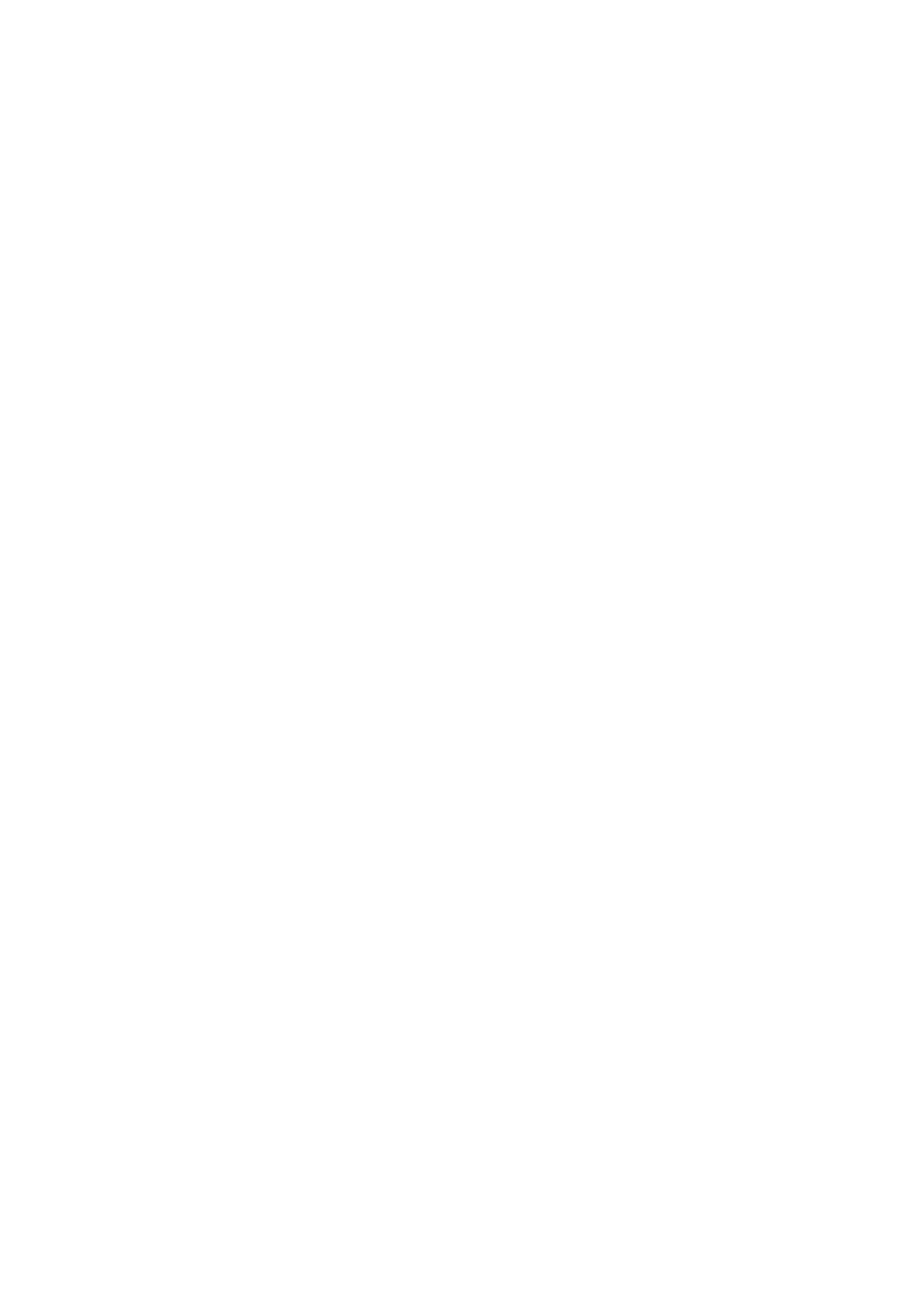

# basic education

Department: **Basic Education REPUBLIC OF SOUTH AFRICA** 

# **Curriculum and Assessment Policy Statement GRADES 10-12**

# **COMPUTER APPLICATIONS TECHNOLOGY**

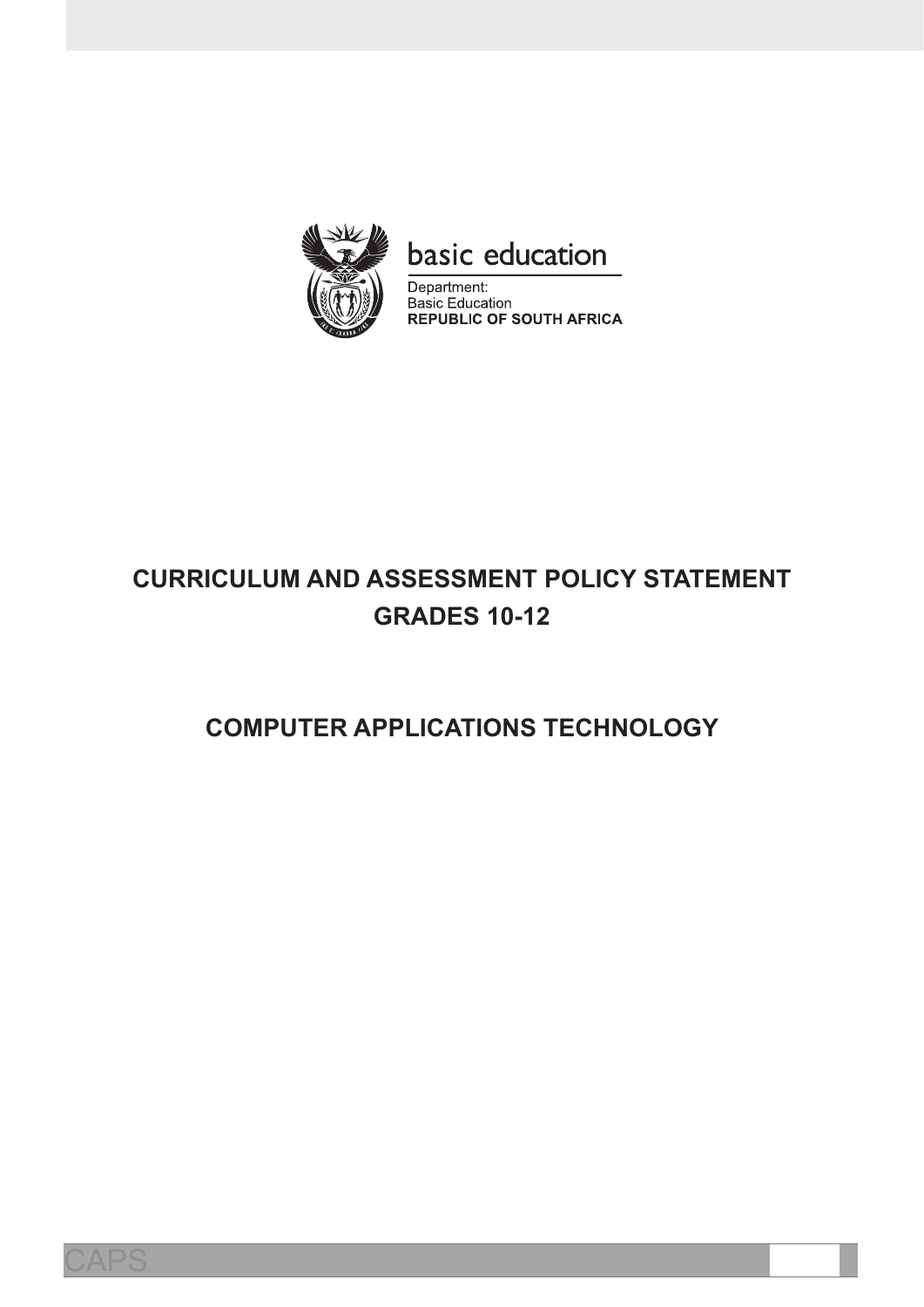#### **Department of Basic Education**

222 Struben Street Private Bag X895 Pretoria 0001 South Africa Tel: +27 12 357 3000 Fax: +27 12 323 0601

120 Plein Street Private Bag X9023 Cape Town 8000 South Africa Tel: +27 21 465 1701 Fax: +27 21 461 8110 Website: http://www.education.gov.za

### **© 2011 Department of Basic Education**

#### **Isbn: 978-1-4315-0571-5**

Design and Layout by: Ndabase Printing Solution Printed by: Government Printing Works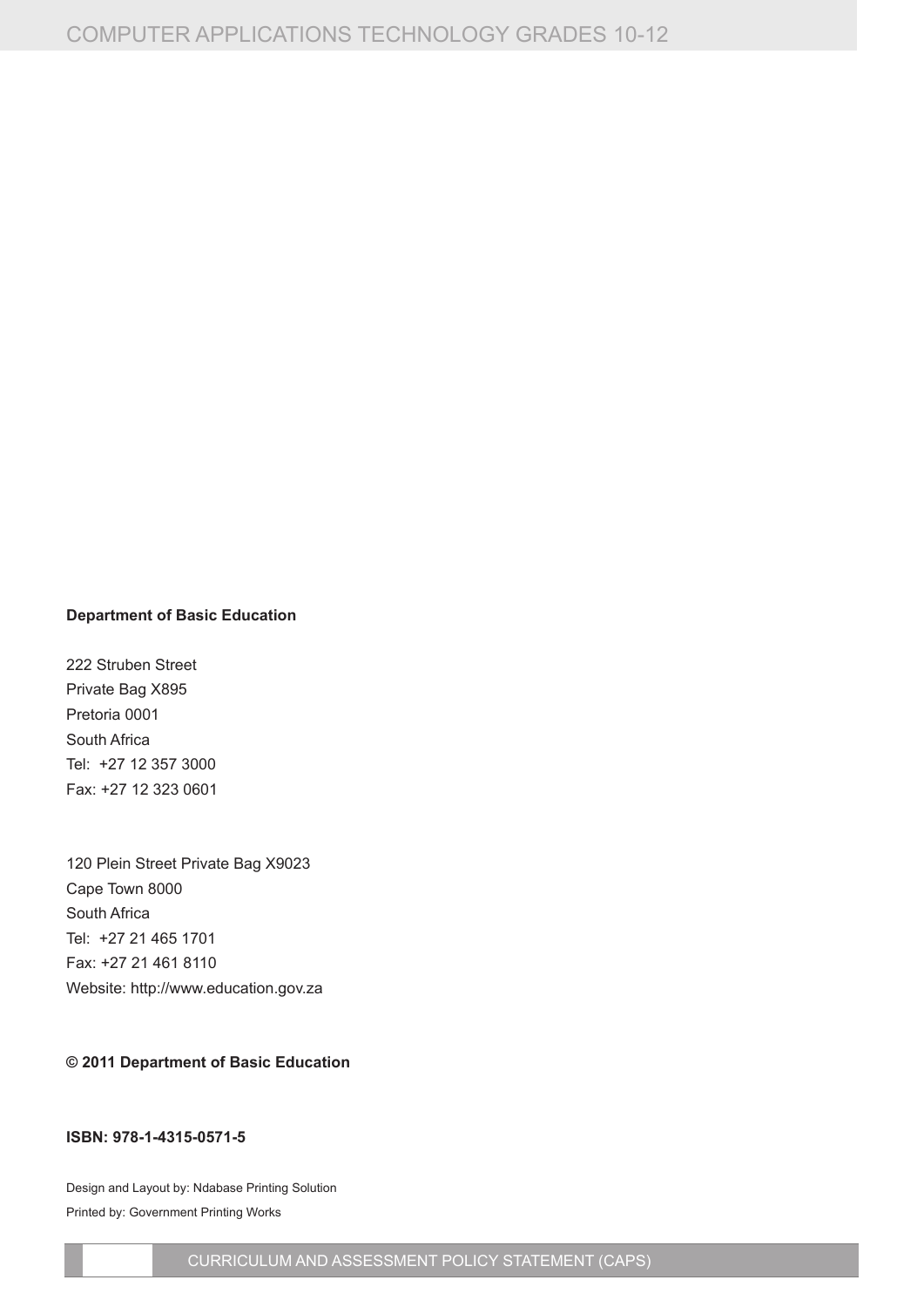

Our national curriculum is the culmination of our efforts over a period of seventeen years to transform the curriculum bequeathed to us by apartheid. From the start of democracy we have built our curriculum on the values that inspired our Constitution (Act 108 of 1996). The Preamble to the Constitution states that the aims of the Constitution are to:

- heal the divisions of the past and establish a society based on democratic values, social justice and fundamental human rights;
- improve the quality of life of all citizens and free the potential of each person;
- lay the foundations for a democratic and open society in which government is based on the will of the people and every citizen is equally protected by law; and
- build a united and democratic South Africa able to take its rightful place as a sovereign state in the family of nations.

Education and the curriculum have an important role to play in realising these aims.

In 1997 we introduced outcomes-based education to overcome the curricular divisions of the past, but the experience of implementation prompted a review in 2000. This led to the first curriculum revision: the *Revised National Curriculum Statement Grades R-9* and the *National Curriculum Statement Grades 10-12* (2002).

Ongoing implementation challenges resulted in another review in 2009 and we revised the *Revised National Curriculum Statement* (2002) to produce this document.

From 2012 the two 2002 curricula, for *Grades R-9* and *Grades 10-12* respectively, are combined in a single document and will simply be known as the *National Curriculum Statement Grades R-12.* the *National Curriculum Statement for Grades R-12* builds on the previous curriculum but also updates it and aims to provide clearer specification of what is to be taught and learnt on a term-by-term basis.

the *National Curriculum Statement Grades R-12* accordingly replaces the subject statements, Learning Programme Guidelines and subject Assessment Guidelines with the

- (a) Curriculum and Assessment Policy statements (CAPs) for all approved subjects listed in this document;
- (b) *National policy pertaining to the programme and promotion requirements of the National Curriculum Statement Grades R-12*; and
- (c) *National Protocol for Assessment Grades R-12.*

**MRS ANGIE MOTSHEKGA, MP MINISTER OF BASIC EDUCATION**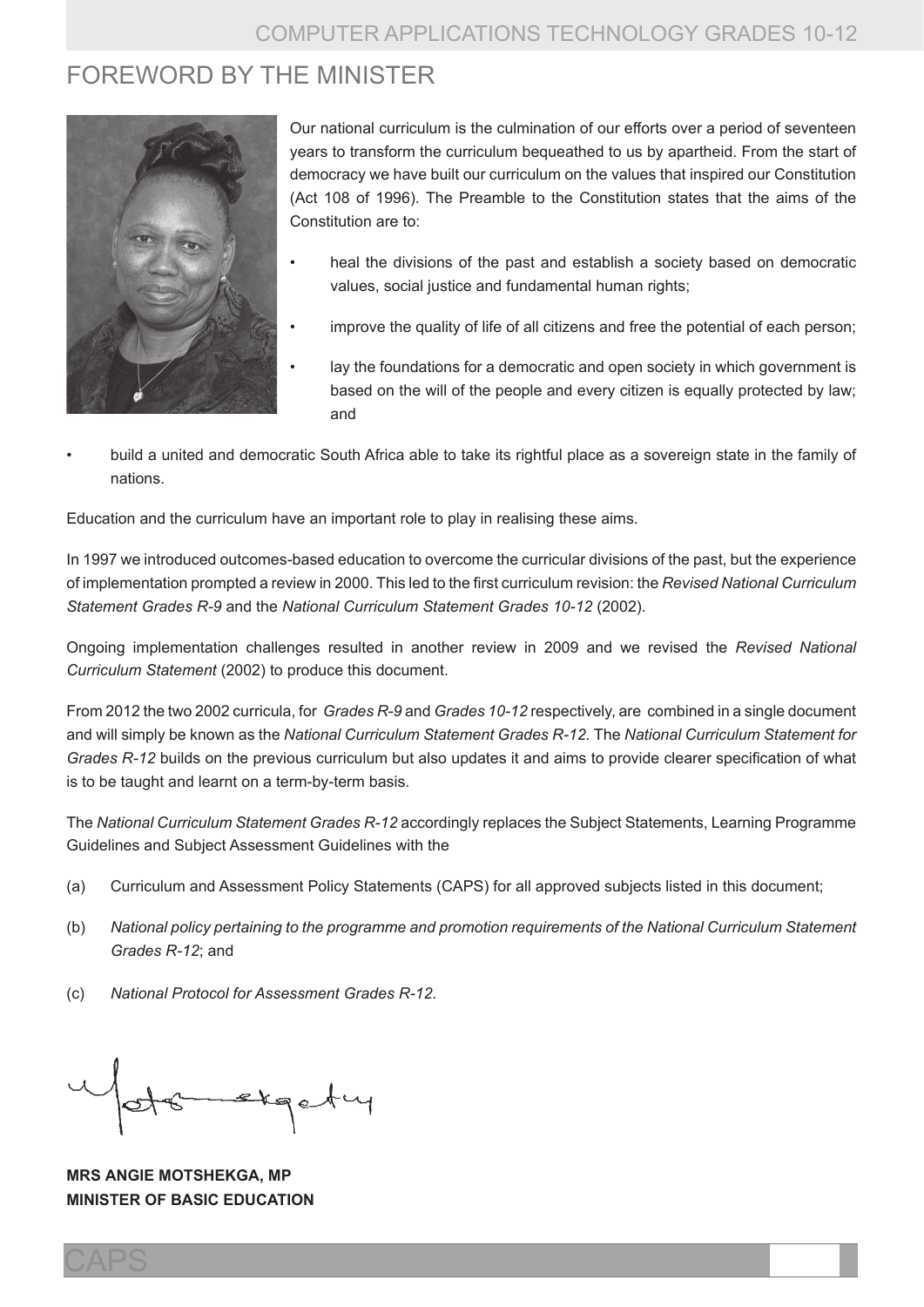CURRICULUM AND ASSESSMENT POLICY STATEMENT (CAPS)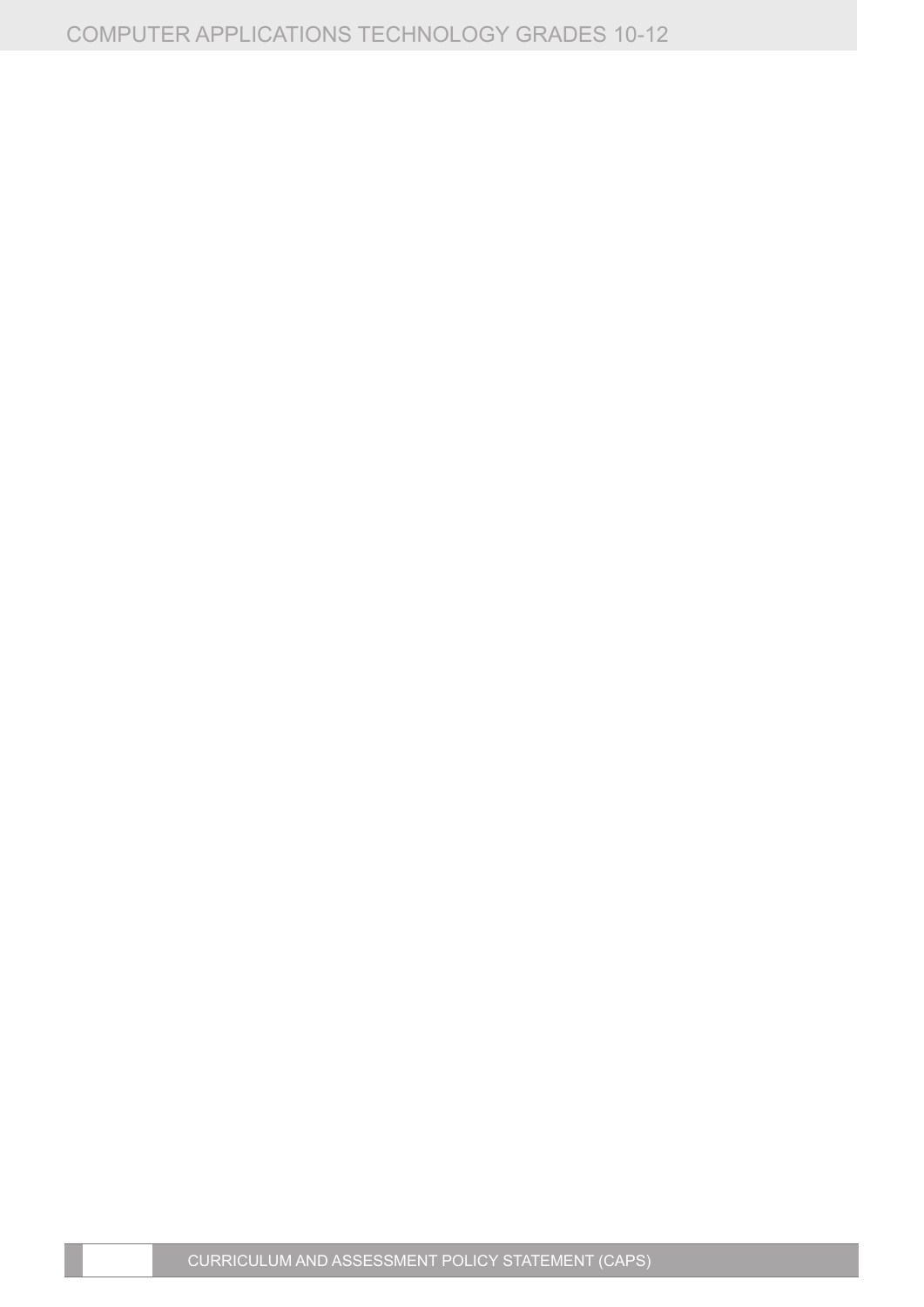# **CONTENTS**

|     | SECTION 1: INTRODUCTION TO THE CURRICULUM AND ASSESSMENT POLICY STATEMENTS3 |
|-----|-----------------------------------------------------------------------------|
| 1.1 |                                                                             |
| 1.2 |                                                                             |
| 1.3 |                                                                             |
| 1.4 |                                                                             |
|     |                                                                             |
|     |                                                                             |
|     |                                                                             |
|     |                                                                             |
|     |                                                                             |
| 2.1 |                                                                             |
| 2.2 |                                                                             |
| 2.3 |                                                                             |
| 2.4 |                                                                             |
|     | SECTION 3: OVERVIEW OF TOPICS PER TERM AND ANNUAL TEACHING PLAN 12          |
| 3.1 |                                                                             |
| 3.2 |                                                                             |
| 3.3 |                                                                             |
| 3.4 |                                                                             |
| 3.5 |                                                                             |
| 3.6 |                                                                             |
| 3.7 |                                                                             |
|     |                                                                             |
|     |                                                                             |
|     |                                                                             |

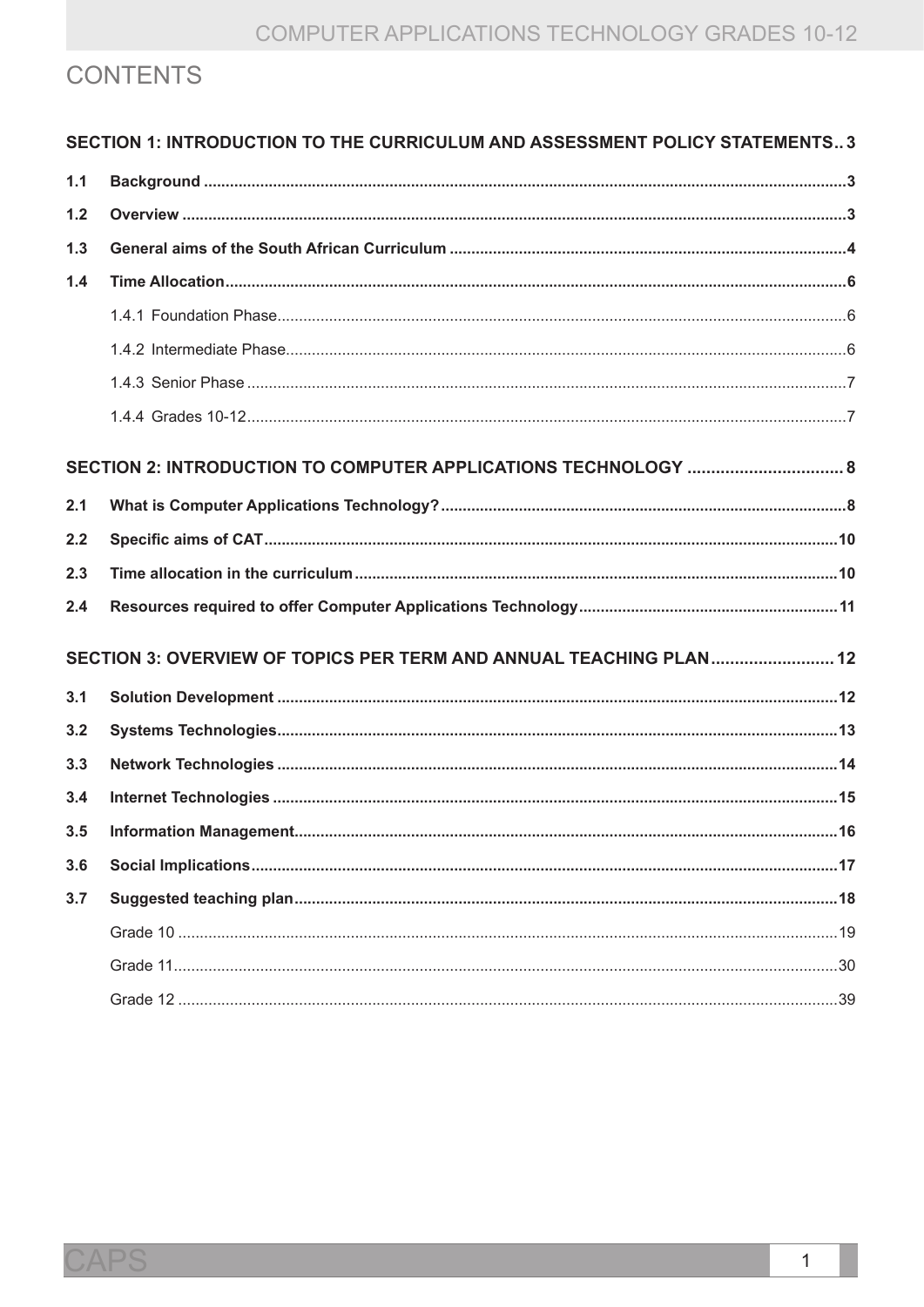| 4.1 |  |  |  |
|-----|--|--|--|
| 4.2 |  |  |  |
| 4.3 |  |  |  |
|     |  |  |  |
|     |  |  |  |
|     |  |  |  |
|     |  |  |  |
|     |  |  |  |
| 4.4 |  |  |  |
|     |  |  |  |
|     |  |  |  |
|     |  |  |  |
| 4.5 |  |  |  |
| 4.6 |  |  |  |
|     |  |  |  |
|     |  |  |  |
| 4.7 |  |  |  |
| 4.8 |  |  |  |
|     |  |  |  |
|     |  |  |  |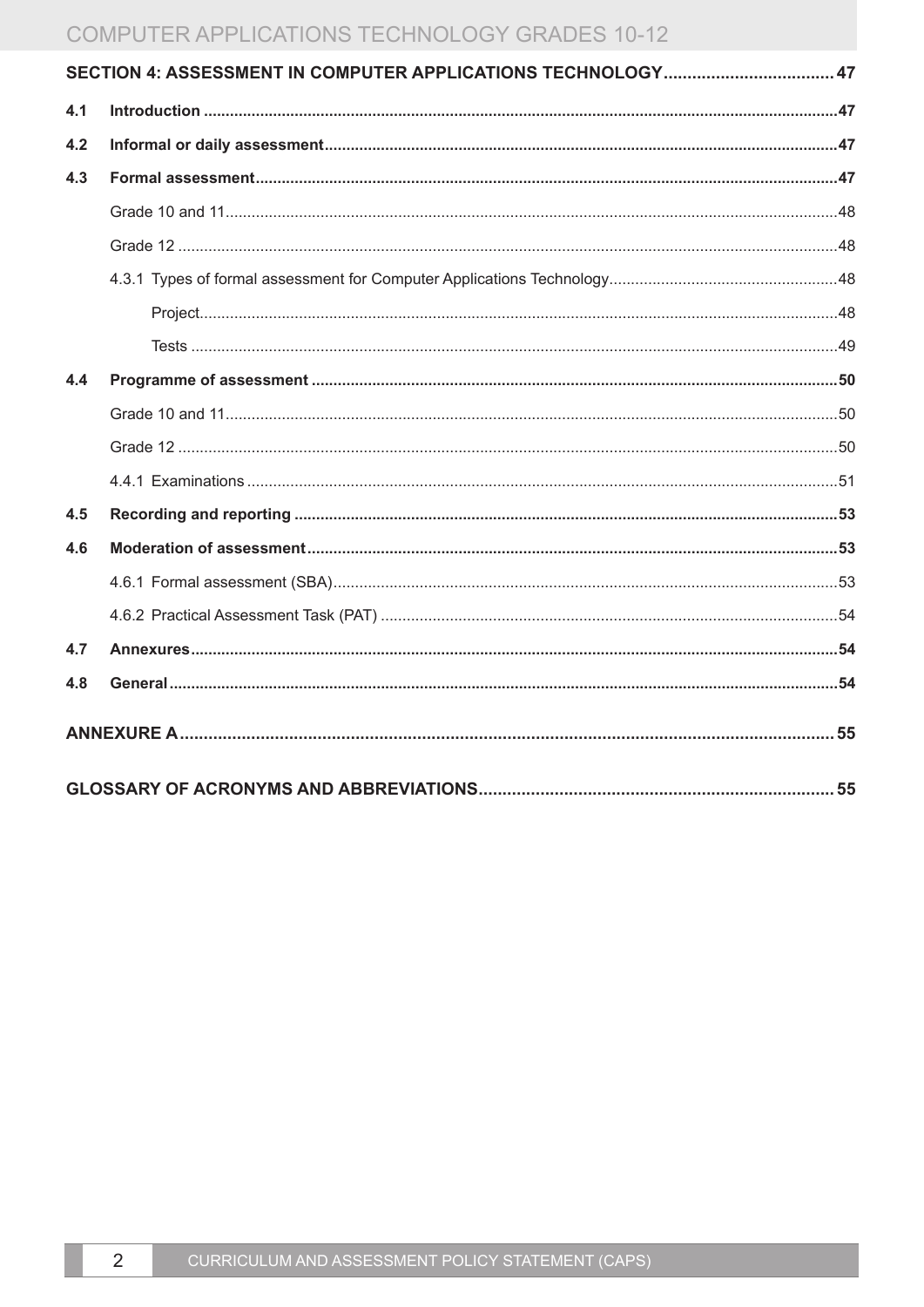# sECTION 1

### **INTRODUCTION TO THE Curriculum and Assessment Policy StatementSfor COMPUTER APPLICATIONS TECHNOLOGY gradeS 10-12**

### **1.1 Background**

The *National Curriculum Statement Grades R-12 (NCS)* stipulates policy on curriculum and assessment in the schooling sector.

To improve implementation, the National Curriculum Statement was amended, with the amendments coming into effect in January 2012. A single comprehensive Curriculum and Assessment Policy document was developed for each subject to replace Subject Statements, Learning Programme Guidelines and Subject Assessment Guidelines in Grades R-12.

### **1.2 Overview**

- (a) The *National Curriculum Statement Grades R-12 (January 2012)* represents a policy statement for learning and teaching in South African schools and comprises the following:
	- *(i) Curriculum and Assessment Policy Statements for each approved school subject;*
	- *(ii) The policy document, National policy pertaining to the programme and promotion requirements of the National Curriculum Statement Grades R-12; and*
	- *(iii) The policy document, National Protocol for Assessment Grades R-12 (January 2012).*
- (b) The *National Curriculum Statement Grades R-12 (January 2012)* replaces the two current national curricula statements, namely the
	- *(i) Revised National Curriculum Statement Grades R-9, Government Gazette No. 23406 of 31 May 2002, and*
	- *(ii) National Curriculum Statement Grades 10-12 Government Gazettes, No. 25545 of 6 October 2003 and No. 27594 of 17 May 2005.*
- (c) The national curriculum statements contemplated in subparagraphs b(i) and (ii) comprise the following policy documents which will be incrementally repealed by the *National Curriculum Statement Grades R-12 (January 2012)* during the period 2012-2014:
	- *(i) The Learning Area/Subject Statements, Learning Programme Guidelines and Subject Assessment Guidelines for Grades R-9 and Grades 10-12;*
	- *(ii) The policy document, National Policy on assessment and qualifications for schools in the General Education and Training Band d, promulgated in Government Notice No. 124 in Government Gazette No. 29626 of 12 February 2007;*
	- *(iii) The policy document, the National Senior Certificate: A qualification at Level 4 on the National Qualifications Framework (NQF), promulgated in Government Gazette No.27819 of 20 July 2005;*

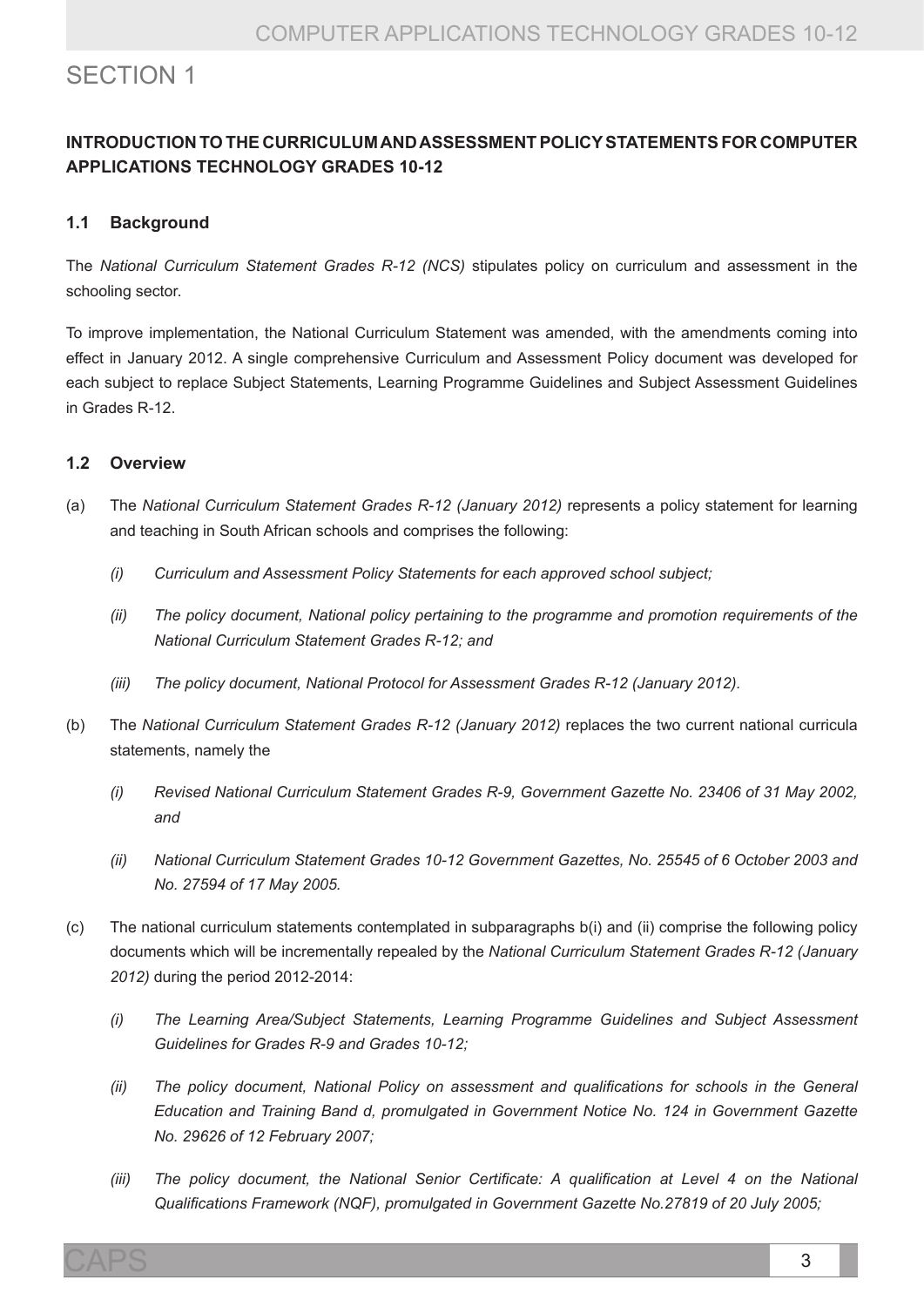- *(iv) The policy document, An addendum to the policy document, the National Senior Certificate: A qualification at Level 4 on the National Qualifications Framework (NQF), regarding learners with special needs, published in Government Gazette, No.29466 of 11 December 2006, is incorporated in the policy*  document. National policy pertaining to the programme and promotion requirements of the National *Curriculum Statement Grades R-12; and*
- *(v) The policy document, An addendum to the policy document, the National Senior Certificate: A qualification at Level 4 on the National Qualifications Framework (NQF), regarding the National Protocol for Assessment (Grades R-12), promulgated in Government Notice No.1267 in Government Gazette No. 29467 of 11 December 2006.*
- (d) The policy document, *National policy pertaining to the programme and promotion requirements of the National Curriculum Statement Grades R-12*, and the sections on the Curriculum and Assessment Policy as contemplated in Chapters 2, 3 and 4 of this document constitute the norms and standards of the *National Curriculum Statement Grades R-12.* It will therefore, in terms of *section 6A* of the *South African Schools Act, 1996 (Act No. 84 of 1996,)* form the basis for the Minister of Basic Education to determine minimum outcomes and standards, as well as the processes and procedures for the assessment of learner achievement to be applicable to public and independent schools.

### **1.3 General aims of the South African Curriculum**

- (a) The *National Curriculum Statement Grades R-12* gives expression to the knowledge, skills and values worth learning in South African schools. This curriculum aims to ensure that children acquire and apply knowledge and skills in ways that are meaningful to their own lives. In this regard, the curriculum promotes knowledge in local contexts, while being sensitive to global imperatives.
- (b) The National Curriculum Statement Grades R-12 serves the purposes of:
	- • equipping learners, irrespective of their socio-economic background, race, gender, physical ability or intellectual ability, with the knowledge, skills and values necessary for self-fulfilment, and meaningful participation in society as citizens of a free country;
	- providing access to higher education;
	- facilitating the transition of learners from education institutions to the workplace; and
	- providing employers with a sufficient profile of a learner's competences.
- (c) The National Curriculum Statement Grades R-12 is based on the following principles:
	- • Social transformation: ensuring that the educational imbalances of the past are redressed, and that equal educational opportunities are provided for all sections of the population;
	- • Active and critical learning: encouraging an active and critical approach to learning, rather than rote and uncritical learning of given truths;
	- • High knowledge and high skills: the minimum standards of knowledge and skills to be achieved at each grade are specified and set high, achievable standards in all subjects;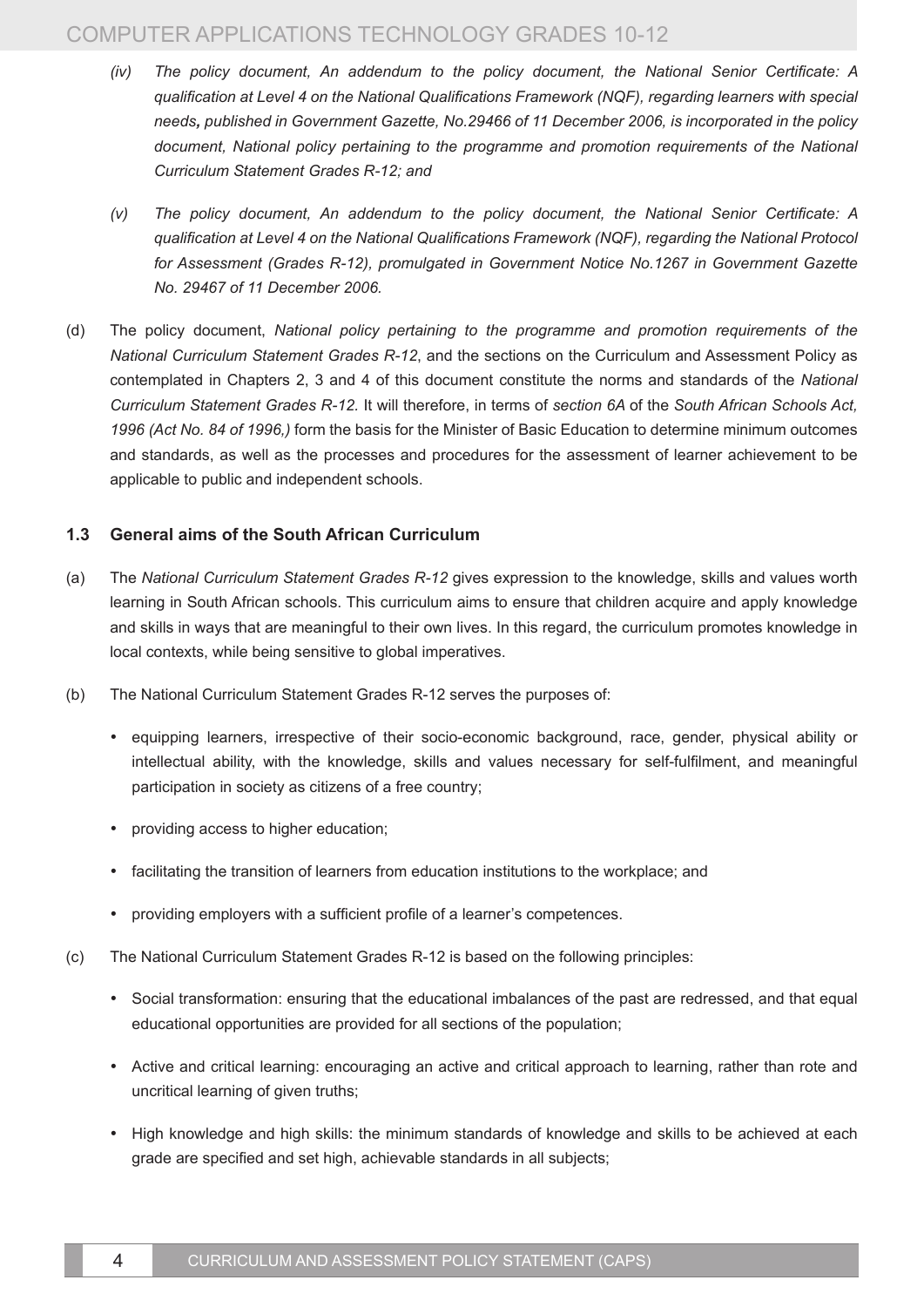- Progression: content and context of each grade shows progression from simple to complex;
- • Human rights, inclusivity, environmental and social justice: infusing the principles and practices of social and environmental justice and human rights as defined in the Constitution of the Republic of South Africa. The National Curriculum Statement Grades R-12 is sensitive to issues of diversity such as poverty, inequality, race, gender, language, age, disability and other factors;
- • Valuing indigenous knowledge systems: acknowledging the rich history and heritage of this country as important contributors to nurturing the values contained in the Constitution; and
- • Credibility, quality and efficiency: providing an education that is comparable in quality, breadth and depth to those of other countries.
- (d) The National Curriculum Statement Grades R-12 aims to produce learners that are able to:
	- identify and solve problems and make decisions using critical and creative thinking;
	- work effectively as individuals and with others as members of a team;
	- organise and manage themselves and their activities responsibly and effectively:
	- collect, analyse, organise and critically evaluate information;
	- communicate effectively using visual, symbolic and/or language skills in various modes;
	- • use science and technology effectively and critically showing responsibility towards the environment and the health of others; and
	- • demonstrate an understanding of the world as a set of related systems by recognising that problem solving contexts do not exist in isolation.
- (e) Inclusivity should become a central part of the organisation, planning and teaching at each school. This can only happen if all teachers have a sound understanding of how to recognise and address barriers to learning, and how to plan for diversity.

The key to managing inclusivity is ensuring that barriers are identified and addressed by all the relevant support structures within the school community, including teachers, District-Based Support Teams, Institutional-Level Support Teams, parents and Special Schools as Resource Centres. To address barriers in the classroom, teachers should use various curriculum differentiation strategies such as those included in the Department of Basic Education's *Guidelines for Inclusive Teaching and Learning* (2010).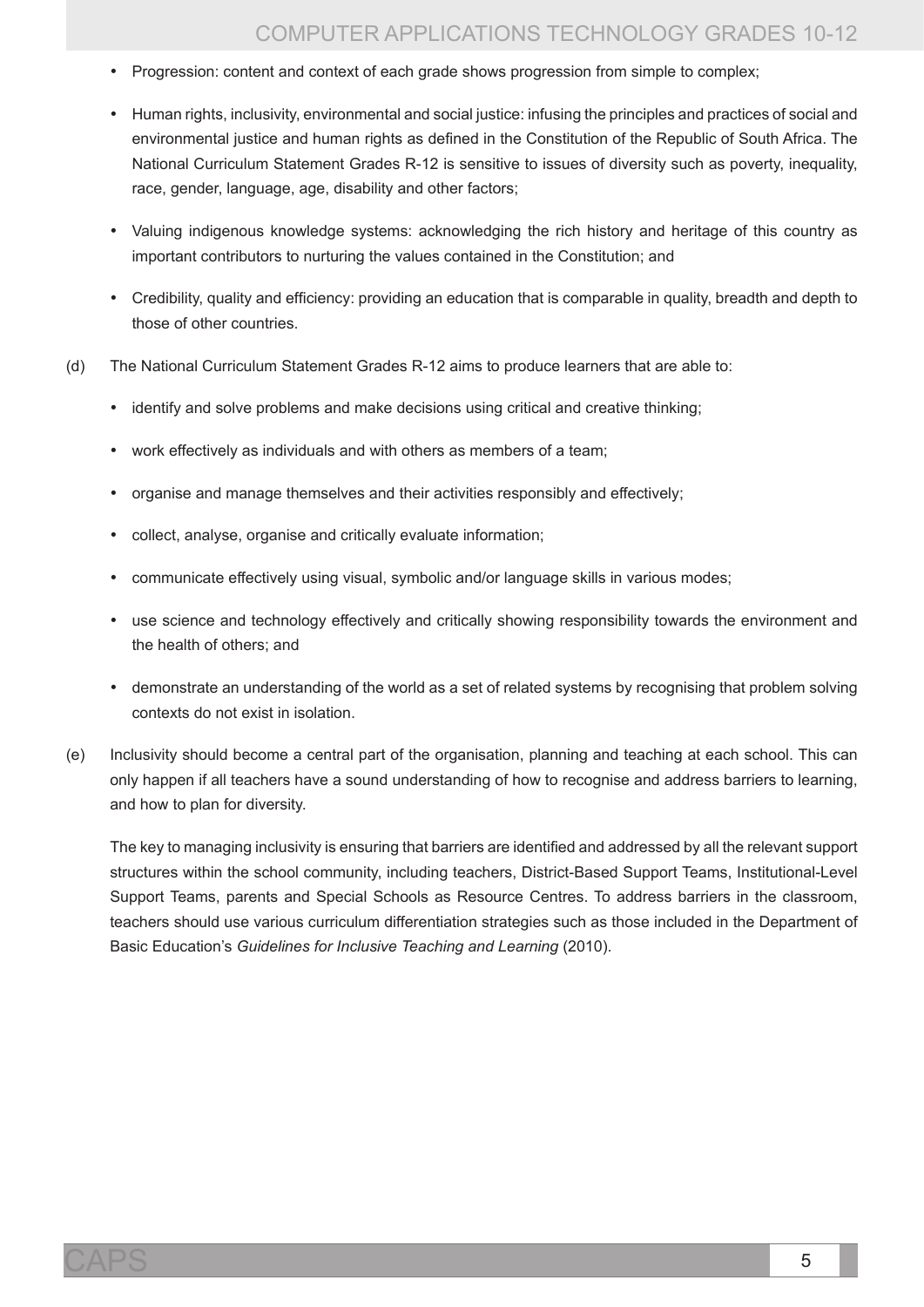### **1.4 Time Allocation**

### **1.4.1 Foundation Phase**

(a) The instructional time in the Foundation Phase is as follows:

| <b>SUBJECT</b>                                              | <b>GRADE R</b><br>(HOURS) | <b>GRADES 1-2</b><br>(HOURS) | <b>GRADE 3</b><br>(HOURS) |
|-------------------------------------------------------------|---------------------------|------------------------------|---------------------------|
| Home Language                                               | 10                        | 8/7                          | 8/7                       |
| <b>First Additional Language</b>                            |                           | 2/3                          | 3/4                       |
| <b>Mathematics</b>                                          | 7                         | 7                            | 7                         |
| Life Skills                                                 | 6                         | 6                            | 7                         |
| <b>Beginning Knowledge</b>                                  | (1)                       | (1)                          | (2)                       |
| Creative Arts                                               | (2)                       | (2)                          | (2)                       |
| <b>Physical Education</b><br>Personal and Social Well-being | (2)                       | (2)                          | (2)                       |
|                                                             | (1)                       | (1)                          | (1)                       |
| <b>TOTAL</b>                                                | 23                        | 23                           | 25                        |

- (b) Instructional time for Grades R, 1 and 2 is 23 hours and for Grade 3 is 25 hours.
- (c) Ten hours are allocated for languages in Grades R-2 and 11 hours in Grade 3. A maximum of 8 hours and a minimum of 7 hours are allocated for Home Language and a minimum of 2 hours and a maximum of 3 hours for Additional Language in Grades 1-2. In Grade 3 a maximum of 8 hours and a minimum of 7 hours are allocated for Home Language and a minimum of 3 hours and a maximum of 4 hours for First Additional Language.
- (d) In Life Skills Beginning Knowledge is allocated 1 hour in Grades R-2 and 2 hours as indicated by the hours in brackets for Grade 3.

### **1.4.2 Intermediate Phase**

(a) The instructional time in the Intermediate Phase is as follows:

| <b>SUBJECT</b>                   | <b>HOURS</b> |
|----------------------------------|--------------|
| Home Language                    | 6            |
| <b>First Additional Language</b> | 5            |
| <b>Mathematics</b>               | 6            |
| Natural Sciences and Technology  | 3,5          |
| Social Sciences                  | 3            |
| Life Skills                      | 4            |
| <b>Creative Arts</b>             | (1,5)        |
| <b>Physical Education</b>        | (1)          |
| Personal and Social Well-being   | (1,5)        |
| <b>TOTAL</b>                     | 27,5         |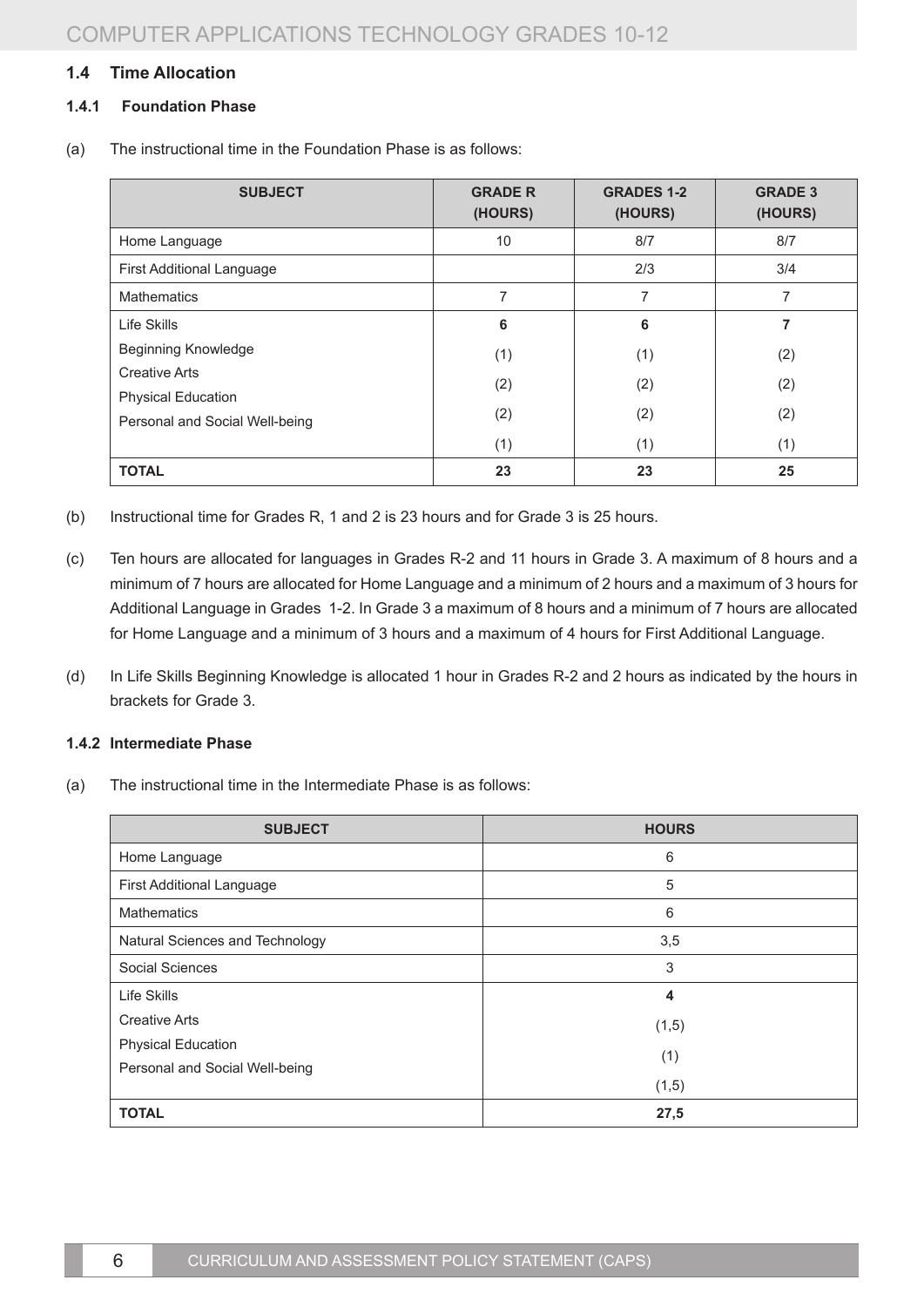### **1.4.3 Senior Phase**

(a) The instructional time in the Senior Phase is as follows:

| <b>SUBJECT</b>                      | <b>HOURS</b>   |
|-------------------------------------|----------------|
| Home Language                       | 5              |
| <b>First Additional Language</b>    | 4              |
| <b>Mathematics</b>                  | 4,5            |
| <b>Natural Sciences</b>             | 3              |
| Social Sciences                     | 3              |
| Technology                          | 2              |
| <b>Economic Management Sciences</b> | 2              |
| Life Orientation                    | $\overline{2}$ |
| <b>Creative Arts</b>                | 2              |
| <b>TOTAL</b>                        | 27,5           |

### **1.4.4 Grades 10-12**

(a) The instructional time in Grades 10-12 is as follows:

| <b>SUBJECT</b>                                                                                                                                                                                                                                                                                                                     | TIME ALLOCATION PER WEEK (HOURS) |
|------------------------------------------------------------------------------------------------------------------------------------------------------------------------------------------------------------------------------------------------------------------------------------------------------------------------------------|----------------------------------|
| Home Language                                                                                                                                                                                                                                                                                                                      | 4.5                              |
| <b>First Additional Language</b>                                                                                                                                                                                                                                                                                                   | 4.5                              |
| <b>Mathematics</b>                                                                                                                                                                                                                                                                                                                 | 4.5                              |
| Life Orientation                                                                                                                                                                                                                                                                                                                   | $\overline{2}$                   |
| A minimum of any three subjects selected from <b>Group B</b> Annexure<br>B, Tables B1-B8 of the policy document, National policy pertaining<br>to the programme and promotion requirements of the National<br>Curriculum Statement Grades R-12, subject to the provisos<br>stipulated in paragraph 28 of the said policy document. | 12(3x4h)                         |
| <b>TOTAL</b>                                                                                                                                                                                                                                                                                                                       | 27,5                             |

The allocated time per week may be utilised only for the minimum required NCS subjects as specified above, and may not be used for any additional subjects added to the list of minimum subjects. Should a learner wish to offer additional subjects, additional time must be allocated for the offering of these subjects.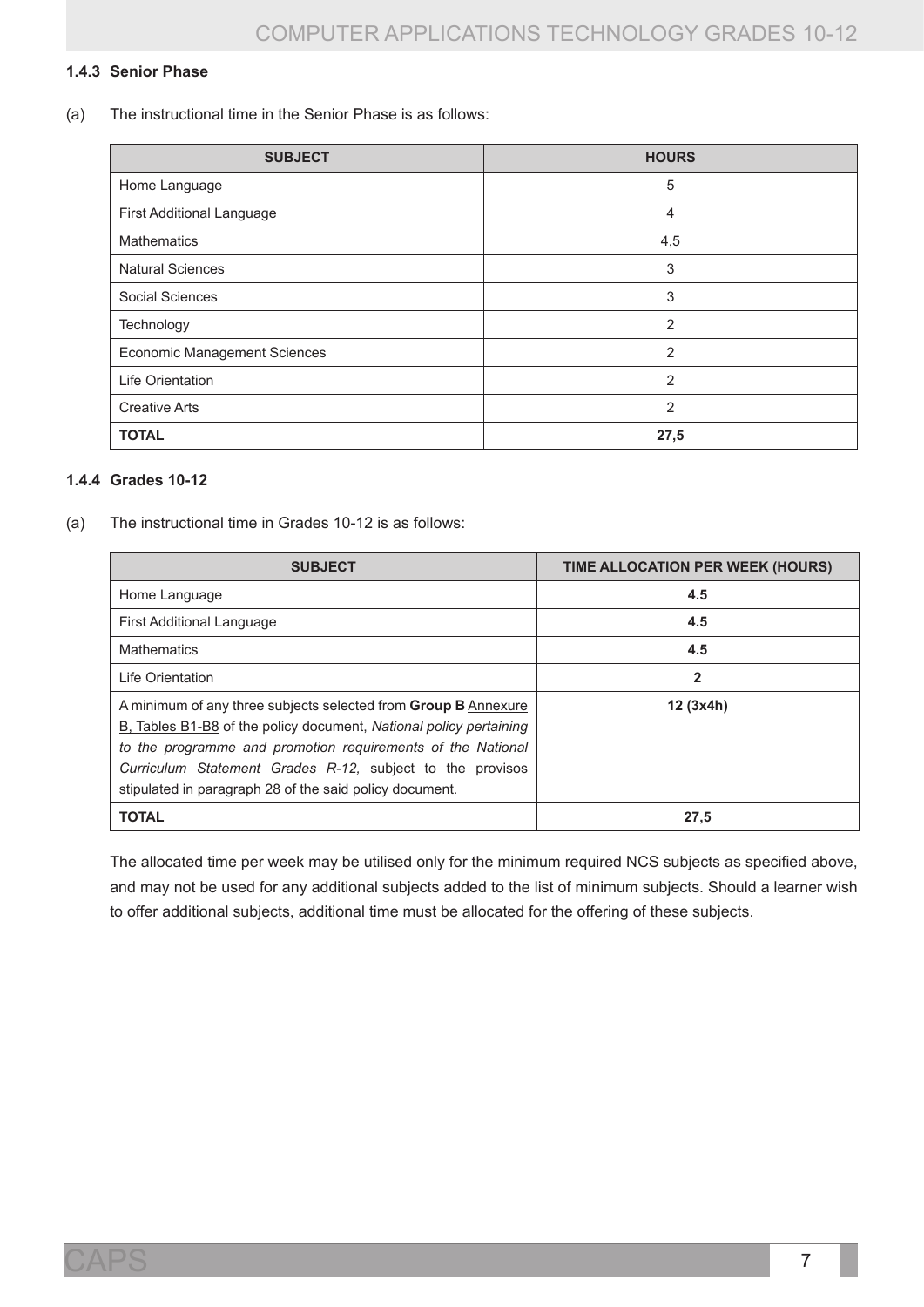# **SECTION 2**

### **Computer Applications Technology**

### **2.1 What is Computer Applications Technology?**

Computer Applications Technology is the study of the integrated components of a computer system (hardware and software) and the practical techniques for their efficient use and application to solve everyday problems. The solutions to problems are designed, managed and processed via end-user applications and communicated using appropriate information and communication technologies (ICTs). ICTs are the combination of networks, hardware and software as well as the means of communication, collaboration and engagement that enable the processing, management and exchange of data, information and knowledge.

The diagram below illustrates how the main topic areas of the Computer Applications Technology subject support the teaching of digitally enabled learners.

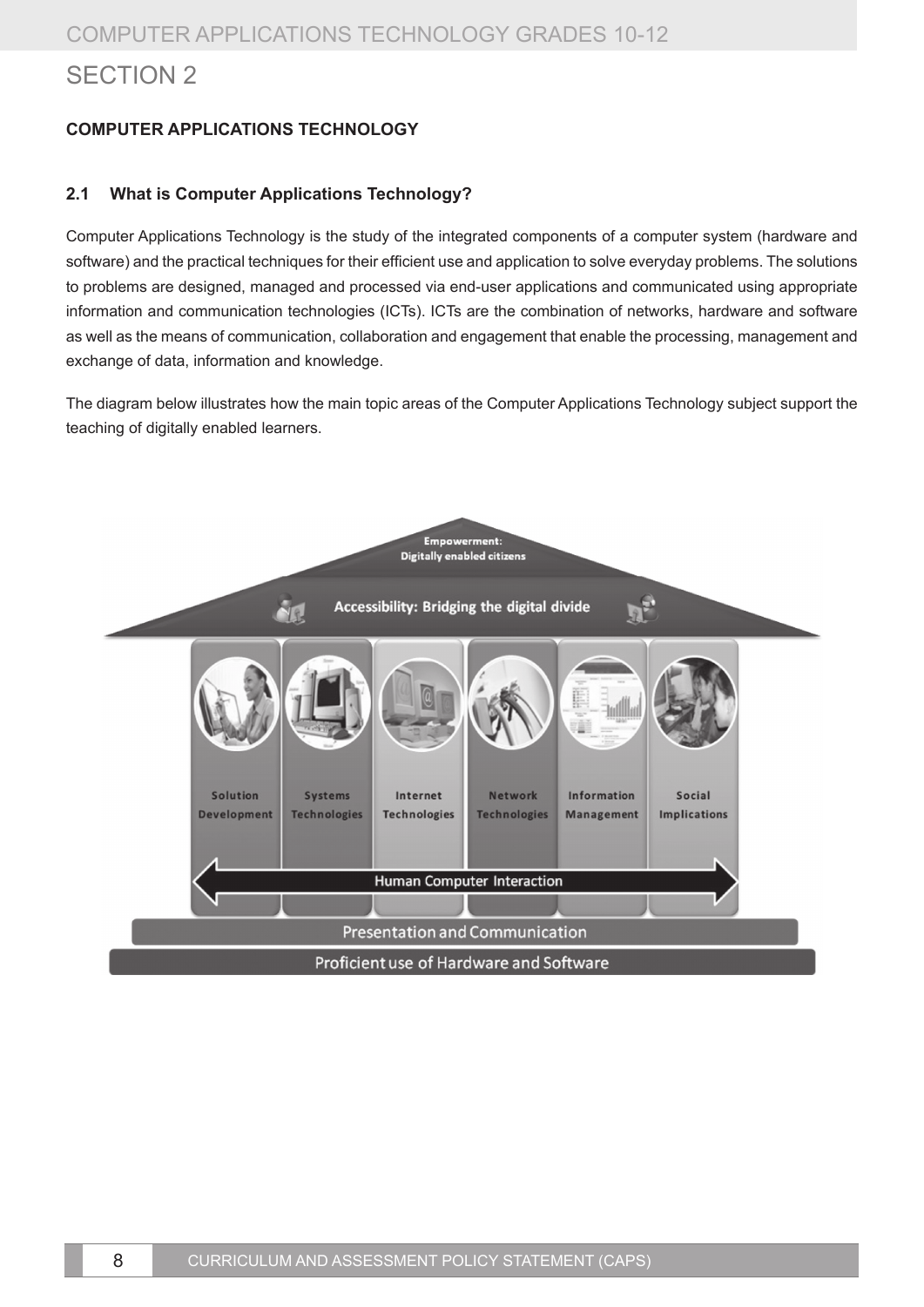The table below sets out the topics and sub-topics in the Computer Applications Technology curriculum.

| <b>Topic Area</b><br><b>Sub-topics</b> |                                                                                                                          | Weighting<br>(Volume) | <b>Resources</b>                                                                                    |  |
|----------------------------------------|--------------------------------------------------------------------------------------------------------------------------|-----------------------|-----------------------------------------------------------------------------------------------------|--|
| <b>Solution Development</b>            | <b>Word Processing</b><br>Spreadsheets<br><b>Databases</b><br>Fourth Application                                         | 60%                   | Computers                                                                                           |  |
| <b>Systems Technologies</b>            | <b>Concepts of Computing</b><br>Hardware<br>Software<br><b>Computer Management</b>                                       | 13%                   | <b>Textbook</b><br><b>Internet Access</b><br>Web Browser<br>$\bullet$<br>Search Engine<br>$\bullet$ |  |
| <b>Network Technologies</b>            | <b>PAN<sub>s</sub></b><br><b>LANs and WLANs</b><br><b>WANs</b>                                                           | 5%                    | <b>Office Suite</b><br><b>Word Processor</b><br>Spreadsheet<br>Presentations                        |  |
| <b>Internet Technologies</b>           | Internet and World Wide Web<br>E-communications                                                                          | 5%                    | Database<br>$\bullet$                                                                               |  |
| <b>Information Management</b>          | Find and Access Data and Information<br>Process Data and Information<br><b>Present Solution</b>                          | 12%                   | HTML Editor (Notepad)<br><b>Typing Tutor</b><br><b>Security Software</b><br>(Anti-virus/Internet)   |  |
| <b>Social Implications</b>             | Impact on Society<br>Legal and Ethical and Security Issues<br>Health and Ergonomic Issues<br><b>Environmental Issues</b> | 5%                    | Security)                                                                                           |  |

### *Topic links and overlap*

It is important to note that there will always be a degree of overlap between topics. Solution development is enabled by systems technologies in the form of application software. Systems technologies allow for electronic communication. Network technologies enable the Internet that is used for various applications, which include information dissemination and electronic data interchange. Information management is a key concept and secondary activity overlapping concepts in many other areas such as solution development and Internet technologies. Information management is enabled by systems technologies. All ICT activities are primarily driven by human involvement, human need and intervention, which in turn give rise to social and ethical issues.

For example, when one deals with Information Management, one could incorporate the topic with Internet Technologies and application software from Solution Development. This is also applicable to the Systems Technologies topic where the relevant Social Implications could be highlighted.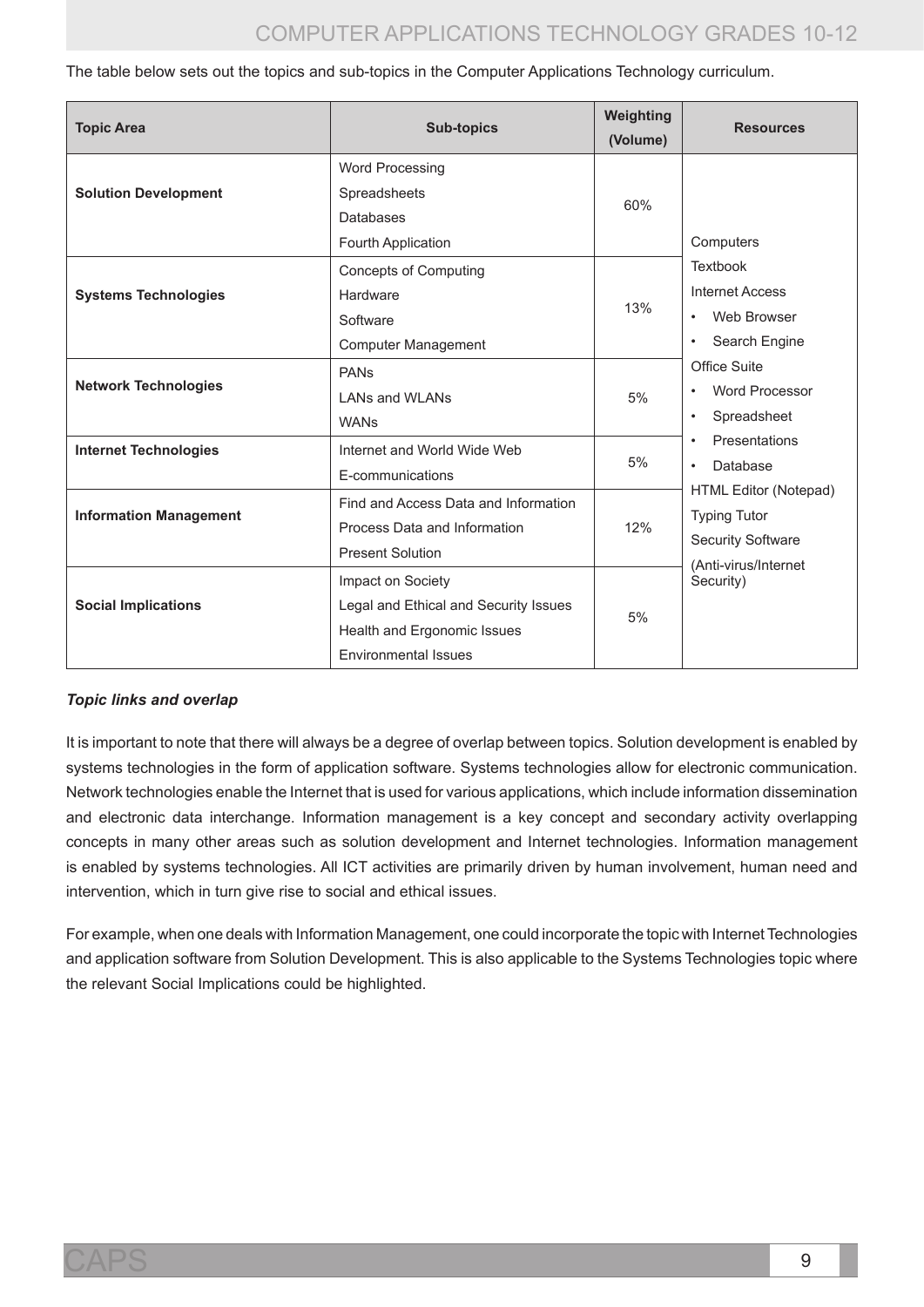### **2.2 Specific aims of CAT**

In Computer Applications Technology a learner will:

- use end-user software applications proficiently to produce solutions to problems within a defined scenario;
- understand the concepts of ICTs with regard to the technologies that make up a computing system;
- understand the various technologies, standards and protocols involved in the electronic transmission of data via a computer-based network;
- use the Internet and the WWW and understand the role that the Internet plays as part of the global information superhighway;
- find authentic and relevant information, process the information to draw conclusions, make decisions and communicate the findings in appropriate presentation media; and
- recognise the legal, ethical, environmental, social, security and health issues related to the use of ICTs and learn how to use ICTs responsibly.

### **2.3 Time allocation in the curriculum**

In Grades 10 and 11 the time allocation for CAT is 4 hours per week for 35 weeks. 5 weeks of the school year are taken up by examinations.

The Grade 12 time allocation is 4 hours per week for 28 weeks; 12 weeks of the school year are for examinations.

The table below provides suggestions for the *approximate* teaching time per topic:

| <b>Topic</b>                  | Grade 10             | Grade 11              | Grade 12              |
|-------------------------------|----------------------|-----------------------|-----------------------|
| <b>Solution Development</b>   | 80 hours / 20 weeks  | 86 hours / 21.5 weeks | 58 hours / 14.5 weeks |
| <b>Systems Technologies</b>   | 22 hours / 5.5 weeks | 14 hours / 3.5 weeks  | 16 hours / 4 weeks    |
| <b>Network Technologies</b>   | 6 hours / 1.5 weeks  | 4 hours / 1 week      | 6 hours / 1.5 weeks   |
| <b>Internet Technologies</b>  | 8 hours / 2 weeks    | 10 hours $/2.5$ weeks | 6 hours / 1.5 weeks   |
| <b>Information Management</b> | 16 hours / 4 weeks   | 18 hours / 4.5 weeks  | 20 hours / 5 weeks    |
| <b>Social Implications</b>    | 8 hours / 2 weeks    | 8 hours / 2 weeks     | 6 hours / 1.5 weeks   |
| <b>Total Contact Time</b>     | 140 hours / 35 weeks | 140 hours / 35 weeks  | 112 hours / 28 weeks  |
| Examination                   | 20 hours / 5 weeks   | 20 hours / 5 weeks    | 48 hours / 12 weeks   |
| Total - 1 academic year       | 160 hours / 40 weeks | 160 hours / 40 weeks  | 160 hours / 40 weeks  |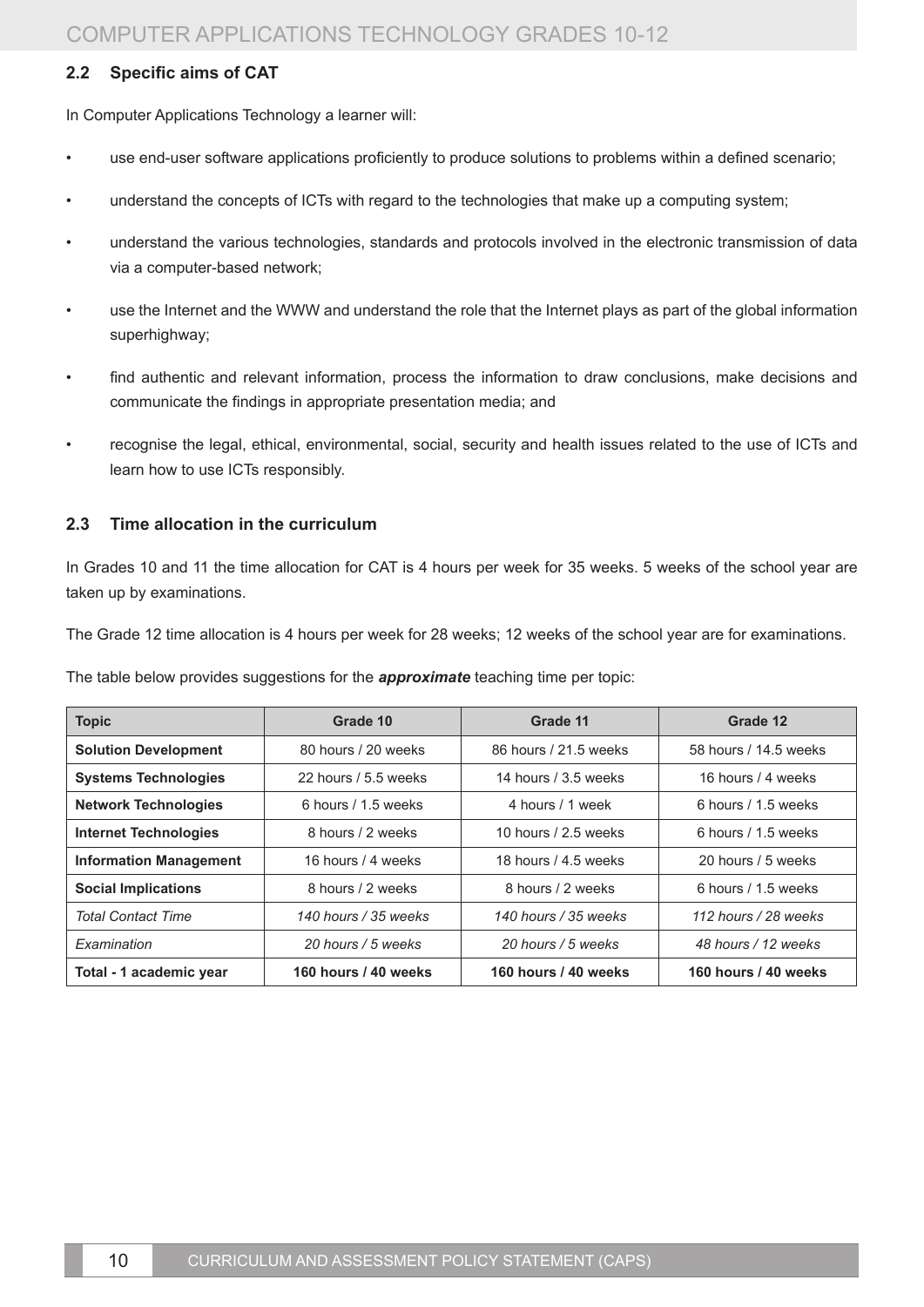### **2.4 Resources required to offer Computer Applications Technology**

Infrastructure, equipment and finances for the subject are the responsibility of the school.

In Computer Applications Technology learners are required to work individually on a computer during contact time and need access to the Internet.

Schools should have a business plan for the subject that addresses the following:

- Initial capital layout for setting up a computer laboratory. The layout should provide for the following:
	- Entrance level computers (to ensure a lifespan of 4 5 years), networked
		- o One computer per learner per period (during contact time)
		- o Provision for sufficient computers to enable the practical examination to be completed in **two sittings**
	- Internet access
- One high-speed printer per network
- Data projector or demonstrating software
- Software (operating system, Office suite, security software antivirus, Internet)
- **Budget** 
	- Annual running costs
		- o Software licensing (operating system, application software, security software)
		- o Cartridges, paper, storage media
		- o Breakage and maintenance (regular service plan)
		- o Insurance
		- o Internet connectivity
	- Sustainability plan
		- o To upgrade or replace software and equipment every 4 5 years.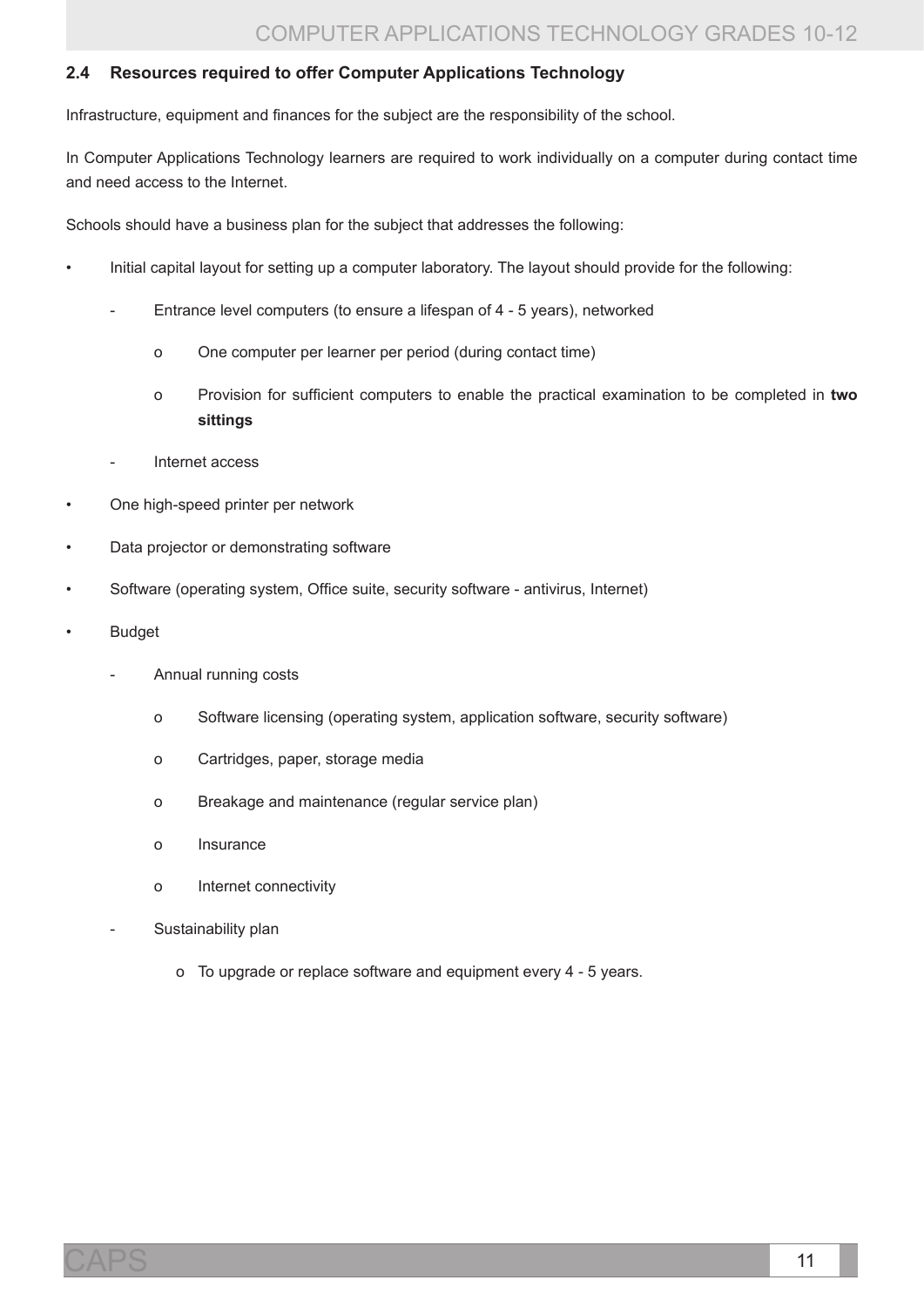# SECTION 3

### **Content and scope per topic**

### **3.1 Solution Development**

Solution development is the actions and processes involved in developing a computer-based solution by utilising appropriate tools such as application packages to solve a variety of problems represented by real-life scenarios. For Computer Applications Technology these applications are end-user applications which include word-processing, spreadsheet, database and presentation applications.

|          | <b>Word Processing</b>                                                                                                                                                                                                                                                                                                                                                                                                                                                                              | <b>Spreadsheets</b>                                                                                                                                                                                                                                                                                                                                                                                                                                                     | <b>Databases</b>                                                                                                                                                                                                                                                                                                                                                                                                                    | <b>Fourth Application</b>                                                                                                                                                                                                                                                                                                    |
|----------|-----------------------------------------------------------------------------------------------------------------------------------------------------------------------------------------------------------------------------------------------------------------------------------------------------------------------------------------------------------------------------------------------------------------------------------------------------------------------------------------------------|-------------------------------------------------------------------------------------------------------------------------------------------------------------------------------------------------------------------------------------------------------------------------------------------------------------------------------------------------------------------------------------------------------------------------------------------------------------------------|-------------------------------------------------------------------------------------------------------------------------------------------------------------------------------------------------------------------------------------------------------------------------------------------------------------------------------------------------------------------------------------------------------------------------------------|------------------------------------------------------------------------------------------------------------------------------------------------------------------------------------------------------------------------------------------------------------------------------------------------------------------------------|
| Grade 10 | <b>Documents</b><br>$\bullet$<br>Basic file management<br>$\bullet$<br>Text, paragraphs and<br>$\bullet$<br>page functions and<br>manipulation<br>Lists and columns<br>$\bullet$<br>Graphics, shapes and<br>$\bullet$<br>diagrams<br><b>Tables</b><br>$\bullet$<br>Formatting and editing<br>$\bullet$<br>Introduction to review<br>$\bullet$<br>and proofing functions<br><b>Basic templates</b><br>$\bullet$<br>Introduction to<br>$\bullet$<br>integration<br>Basic troubleshooting<br>$\bullet$ | Workbooks and<br>$\bullet$<br>worksheets<br>Cells, rows, and<br>$\bullet$<br>columns<br>Formatting and editing<br>$\bullet$<br>Introduction to<br>$\bullet$<br>calculations<br>Introduction to formulae<br>$\bullet$<br>and functions<br>Introduction to charts/<br>$\bullet$<br>graphs<br>Introduction to error<br>$\bullet$<br><b>indicators</b><br>Basic file management<br>$\bullet$<br>Introduction to<br>integration<br><b>Basic troubleshooting</b><br>$\bullet$ |                                                                                                                                                                                                                                                                                                                                                                                                                                     | <b>Presentations</b><br>Slide design and layout<br>elements<br>Editing and formatting<br>$\bullet$<br>Text and lists<br>Charts, illustrations and<br>$\bullet$<br>tables<br>Slide manipulation<br>$\bullet$<br>Basic custom animation<br>$\bullet$<br>Slide show<br>$\bullet$<br>Introduction to<br>$\bullet$<br>integration |
| Grade 11 | File management<br>$\bullet$<br>Advanced document<br>$\bullet$<br>layout<br>Customising<br>$\bullet$<br>Reviewing tools and<br>$\bullet$<br>proofing functions<br>Electronic forms<br>$\bullet$<br>Mail merge<br>$\bullet$<br><b>Styles</b><br>$\bullet$<br>Sections<br>$\bullet$<br>Reference functions<br>$\bullet$<br>Integration techniques<br>$\bullet$<br>Troubleshooting<br>$\bullet$                                                                                                        | Advanced formatting<br>$\bullet$<br>Advanced formulas and<br>$\bullet$<br>functions<br>Error indicators<br>$\bullet$<br>Graphs/charts<br>$\bullet$<br>Manipulate worksheets<br>$\bullet$<br>Import/export data<br>$\bullet$<br>Integration techniques<br>Troubleshooting                                                                                                                                                                                                | Basic skills and basic<br>knowledge in working with<br>Tables: Records, fields<br>$\bullet$<br>and data types<br>Record manipulation<br>$\bullet$<br>Basic field properties<br>$\bullet$<br>Formatting and editing<br>$\bullet$<br>Forms<br>$\bullet$<br>Basic data validation<br>$\bullet$<br><b>Basic queries</b><br>$\bullet$<br>Simple reports<br>$\bullet$<br>Calculations<br>$\bullet$<br>Integration techniques<br>$\bullet$ | HTML / Web design<br>What is HTML?<br>$\bullet$<br>HTML syntax<br>$\bullet$<br><b>Basic HTML tags</b><br>$\bullet$<br>Basic text and text<br>formatting<br>Structure of a simple<br>$\bullet$<br>HTML page<br><b>HTML</b> links<br>$\bullet$<br><b>HTML</b> images<br>$\bullet$<br><b>HTML</b> lists<br>$\bullet$            |
| Grade 12 | Advanced file handling<br>$\bullet$<br>Customise templates<br>$\bullet$<br>Import/export data<br>$\bullet$<br>Data sources<br>$\bullet$<br>Professional<br>$\bullet$<br>documents<br>Use/reinforce word<br>$\bullet$<br>processing skills<br>Integration techniques<br>$\bullet$<br>Troubleshooting<br>$\bullet$<br>Problem solving<br>$\bullet$                                                                                                                                                    | Complex functions<br>$\bullet$<br>Text manipulation<br>$\bullet$<br>Date and time<br>$\bullet$<br>calculations<br>Advanced graphs/<br>charts<br>Validation of data<br>$\bullet$<br>Integration<br>$\bullet$<br>Troubleshooting<br>$\bullet$<br>Problem solving<br>$\bullet$                                                                                                                                                                                             | Reports<br>$\bullet$<br>Grouping information<br>$\bullet$<br>Calculation fields in<br>$\bullet$<br>queries and reports<br>Data validation<br>$\bullet$<br>techniques<br>Troubleshooting<br>$\bullet$<br>Problem solving<br>$\bullet$                                                                                                                                                                                                | HTML / Web design<br><b>HTML</b> tables                                                                                                                                                                                                                                                                                      |

#### *Note:*

The various techniques, tools and features of the respective application packages should be taught so as to develop a computer based solution, as an end-user, within different scenarios and using a variety of applications effectively and efficiently. *Applications packages share common features that are reinforced when working with the different applications.*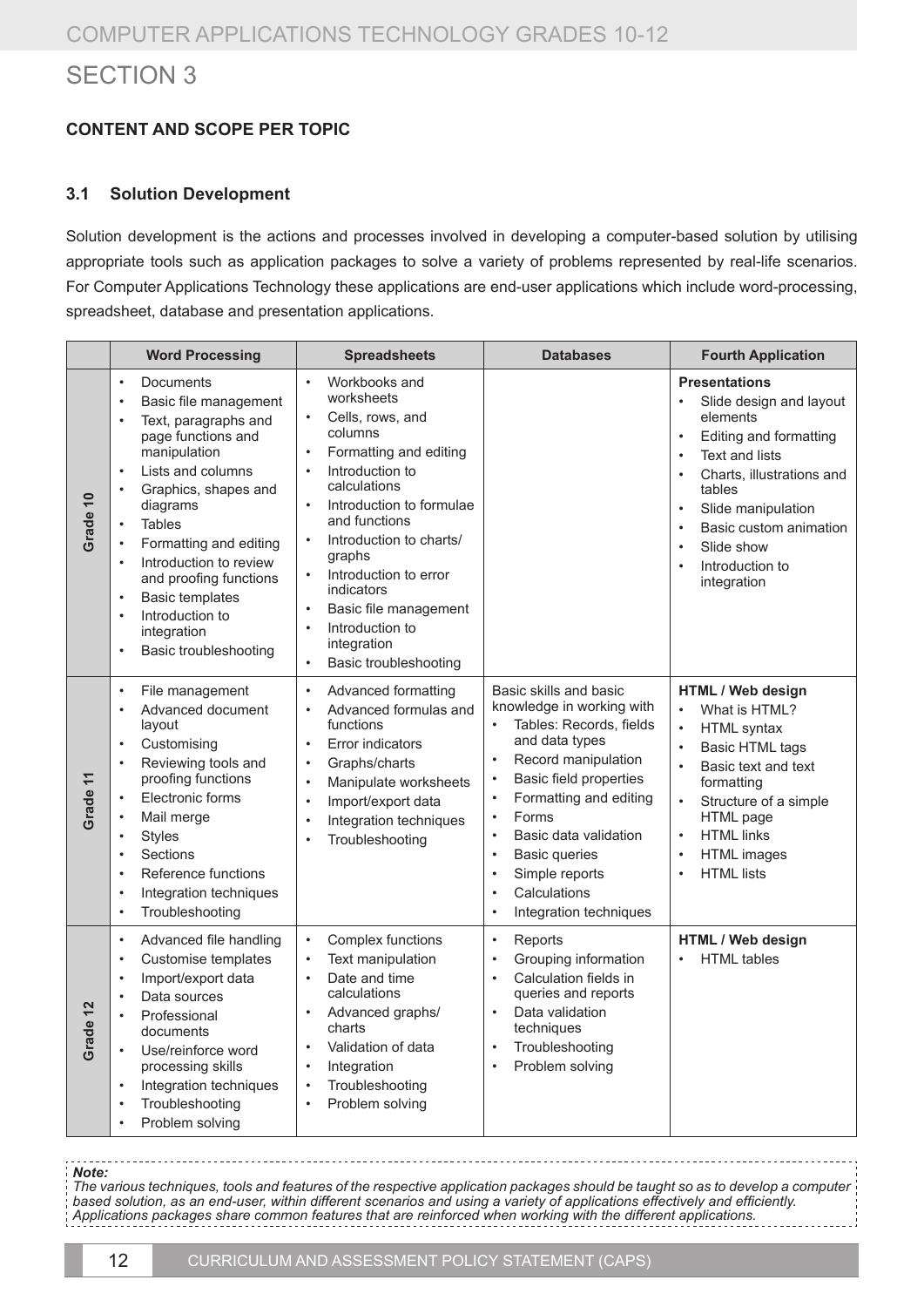### **3.2 Systems Technologies**

Systems technologies refer to the physical and non-physical components of a computer system. The components of the system are independent units which are designed to perform a particular function. These components which include hardware, peripherals and software components are connected as a unit to perform the basic functions of a computing system, which include input, processing, output, storage, communication and transfer of data in an electronic format.

|          | <b>Introduction to Concepts</b><br>of Computing                                                                                                                                                                                                                 | <b>Hardware</b><br>(Systems Unit)                                                                                                                                                   | <b>Software</b>                                                                                                                                                                                                                                | <b>Computer Management</b>                                                                                                                                                              |
|----------|-----------------------------------------------------------------------------------------------------------------------------------------------------------------------------------------------------------------------------------------------------------------|-------------------------------------------------------------------------------------------------------------------------------------------------------------------------------------|------------------------------------------------------------------------------------------------------------------------------------------------------------------------------------------------------------------------------------------------|-----------------------------------------------------------------------------------------------------------------------------------------------------------------------------------------|
| Grade 10 | • Describe ICTs<br>• General model of a<br>computer<br>Introduction to data and<br>information<br>• Types of computers<br>• Role of computers<br>• Advantages and<br>disadvantages of<br>computers<br>• ICTs in everyday<br>life - overview and<br>introduction | • Describing hardware<br>• Hardware components<br>• Ports and connectors<br>• Hardware configuration<br>• I/O devices<br>• Storage devices and<br>media<br>• Processing concepts    | • Describing software<br>• Software components<br>Definition and overview<br>of system and<br>application software<br>• Classification of<br>software<br>• Purpose and use of<br>software<br>• Introduction to<br>operating system<br>concepts | • Introduction to using<br>computers - working<br>environment and<br>keyboarding<br>• Introduction to files and<br>folders<br>• File Manager<br>• Print management<br>• Adding hardware |
| Grade 11 | • Information processing<br>cycle<br>• Role of ICTs<br>Types of computers<br>• Computer categories                                                                                                                                                              | • Input, output, storage<br>and processing<br>• Mobile technology<br>• Portable devices<br>• Devices for physically<br>challenged users<br>• Alternative I/O and<br>storage devices | • Software updates,<br>versions and<br>compatibility<br>• Application software<br>• System software<br>• Web applications<br>• Software for physically<br>challenged users<br>• System requirements<br>• Help files                            | • Software installation<br>• File management<br>• System properties<br>• Basic trouble-shooting                                                                                         |
| Grade 12 | • Computer systems for<br>different uses<br>• Case studies/scenarios<br>regarding use of ICTs<br>• Use of computers in a<br>variety of contexts                                                                                                                 | • Appropriate use of<br>devices<br>• Buying decisions<br>• Productivity issues<br>• Factors influencing<br>performance<br>Case studies<br>• New technology                          | • Productivity issues<br>• Role of operating<br>system<br>• Utilities<br>• Buying decisions<br>• Human error potential<br>Case studies<br>• New technology                                                                                     | • File properties,<br>attributes and metadata<br>• Housekeeping<br>• Case studies<br>• Troubleshooting                                                                                  |

#### *Note:*

Hardware and software should be dealt with at a non-technical level, but such that will enable the learner to:

- *• understand the concepts that make up a computer system;*
- demonstrate knowledge and understanding of the functions and uses of the main hardware and software components of a *computer system;*
- *• select the right software for a task;*
- *• troubleshoot at an elementary level or select the most appropriate hardware for a given scenario;*
- *• know whether to upgrade or buy new equipment;*
- *• be aware of new trends and developments and how to integrate these with existing or new equipment;*
- *• know how technology can benefit the user in specific contexts; and*
- *• understand the operations involved in the management and optimal utilisation of a computer system.*

Content in this focus area should be taught from a basis of familiar contexts to unfamiliar contexts (new trends and *developments). This focus area lends itself meaningfully to integrate content from the Social Implications and Internet and Network Technologies focus areas, and should be taught in this way.*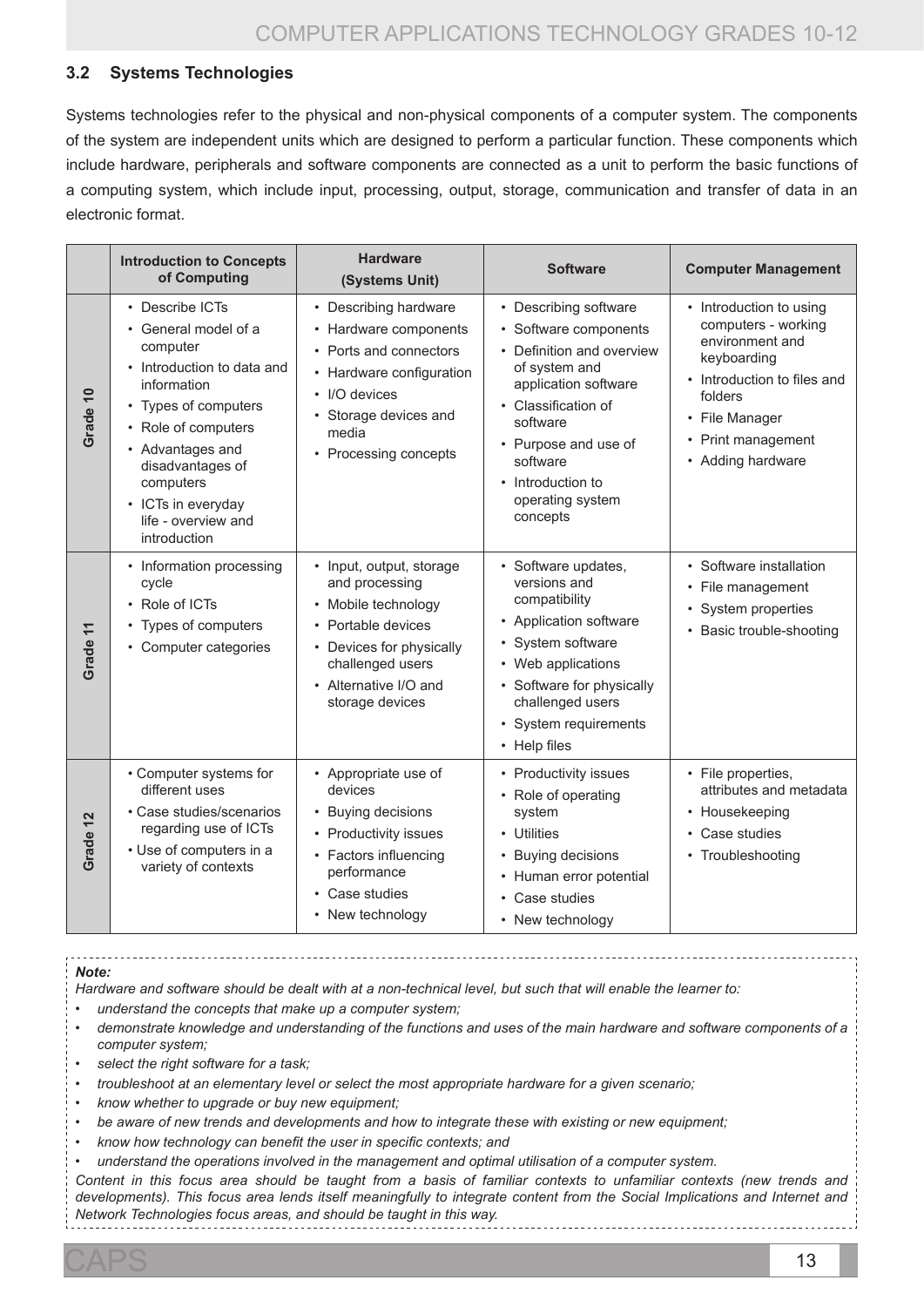### **3.3 Network Technologies**

Network technologies include various network technologies to facilitate the management and dissemination of digital data from one point to another. Network technologies also refer to the electronic systems used for electronic data interchange used to facilitate information dissemination between various individuals or groups at a single point or dispersed locations.

|                          | <b>Networks</b> |                                                           |  |  |
|--------------------------|-----------------|-----------------------------------------------------------|--|--|
| $\overline{10}$<br>Grade | $\bullet$       | Introduction to networks and network concepts             |  |  |
|                          | $\bullet$       | Aims and objectives of networks                           |  |  |
|                          |                 | Advantages and disadvantages of using networks            |  |  |
|                          | $\bullet$       | Types of networks: PAN/HAN                                |  |  |
|                          | $\bullet$       | Internet access                                           |  |  |
|                          | $\bullet$       | Types of network: LAN and WLAN                            |  |  |
| 11                       | $\bullet$       | Basic components of network                               |  |  |
| Grade                    |                 | Connection                                                |  |  |
|                          | $\bullet$       | Intranet                                                  |  |  |
|                          | $\bullet$       | Introduction to network security concepts                 |  |  |
|                          | $\bullet$       | Types of networks: WAN                                    |  |  |
| 12                       | $\bullet$       | Internet as a WAN                                         |  |  |
| Grade                    |                 | Internet services                                         |  |  |
|                          | $\bullet$       | Buying decisions regarding Internet connection and access |  |  |
|                          |                 |                                                           |  |  |

#### *Note:*

Internet Technologies should be dealt with at a non-technical level, but such that will enable the learner to:

- understand the role that the Internet and the WWW play as part of the global information superhighway and the contribution *towards the digital age;*
- *introduce the software involved to render the Internet as a service;*
- *understand the concepts of the technologies and standards implemented to enable electronic communication*;
- *troubleshoot at an elementary level and find the most workable ways to approach Internet problems;*
- *understand how technology can benefit specific scenarios; and*
- *be aware of new trends and developments.*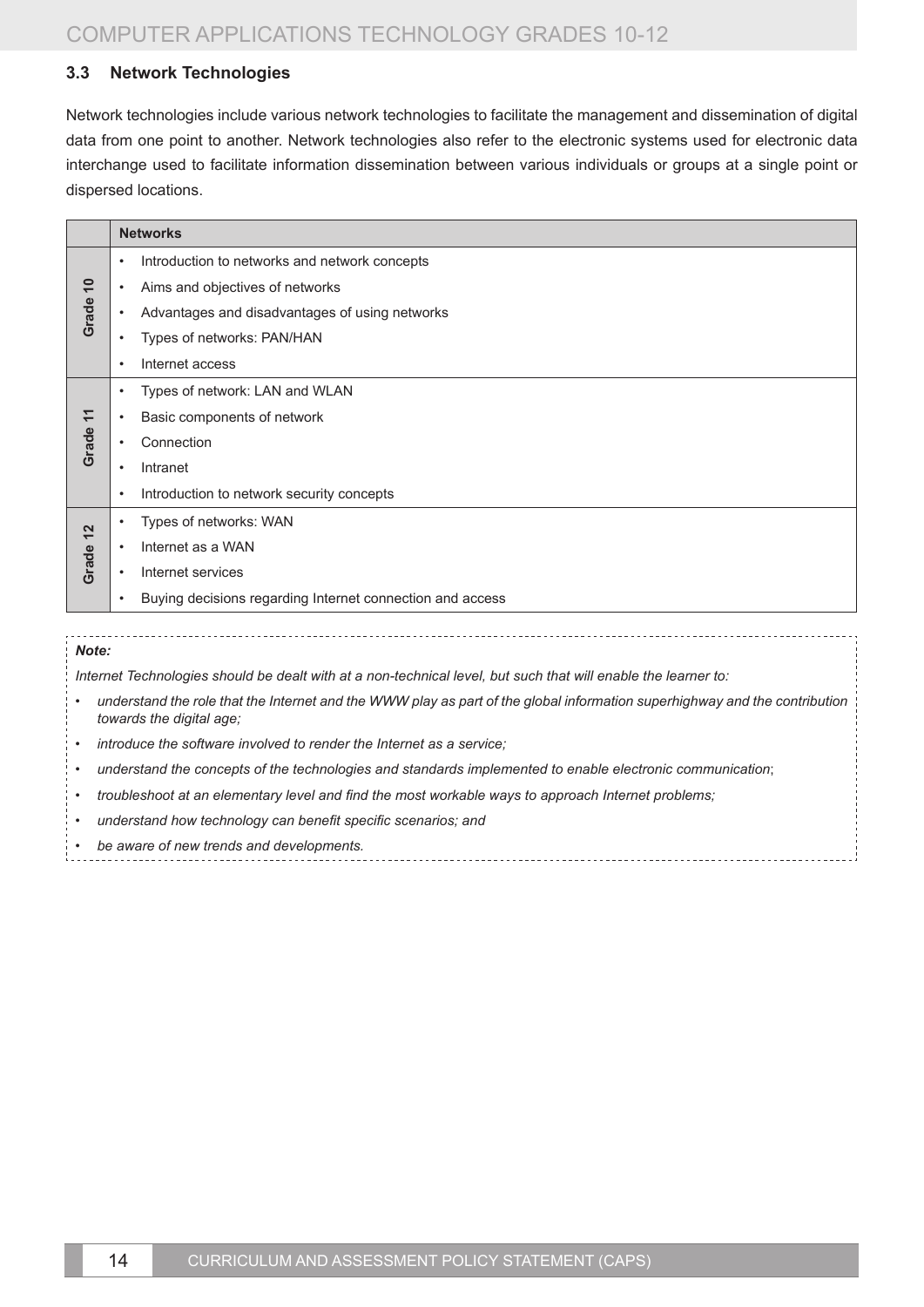### **3.4 Internet Technologies**

Internet technologies include the WWW and all interrelated processes in the digital presentation of multimedia data on a web page. Internet technologies are defined as a set of related and interconnected technologies which enable the establishment of global networks, for various purposes such as collaboration, electronic data interchange, electronic commerce, electronic communication and social networking.

|                                                        | <b>Internet and WWW</b>                                                                                                                                                                                                                                                                      | <b>Electronic Communications</b>                                                                                                                                                                                                                                                                                                                                                    |  |
|--------------------------------------------------------|----------------------------------------------------------------------------------------------------------------------------------------------------------------------------------------------------------------------------------------------------------------------------------------------|-------------------------------------------------------------------------------------------------------------------------------------------------------------------------------------------------------------------------------------------------------------------------------------------------------------------------------------------------------------------------------------|--|
| $\overline{10}$<br>Grade                               | Introduction to the Internet and World Wide Web<br>٠<br>Overview of the Internet and WWW<br>$\bullet$<br>Internet and web addresses<br>$\bullet$<br>Types of websites<br>$\bullet$<br>Overview of browsers and search engines<br>$\bullet$<br>Browsing and searching techniques<br>$\bullet$ | Introduction to electronic communications<br>$\bullet$<br>Overview of e-communication<br>$\bullet$<br>Overview of applications/tools to facilitate electronic<br>$\bullet$<br>communications<br>E-mail as a form of e-communication<br>$\bullet$<br>E-mail software features<br>$\bullet$<br>Introduction to the use of Internet and e-mail<br>$\bullet$<br>Netiquette<br>$\bullet$ |  |
| $\mathrel{\mathop{\rightharpoonup}}$<br>Grade          | Overview of online services<br>$\bullet$<br>Features of browsers<br>$\bullet$<br>Web page and websites<br>$\bullet$<br>Website usability issues<br>$\bullet$<br>Limitations of fixed Internet access<br>$\bullet$<br>Portable and mobile Internet access<br>٠                                | Types of digital communications<br>$\bullet$<br>Uses of computer communications<br>$\bullet$<br>Managing e-mail<br>$\bullet$                                                                                                                                                                                                                                                        |  |
| $\mathbf{\Omega}$<br>$\overline{\phantom{0}}$<br>Grade | Overview of Internet services<br>$\bullet$<br>Features of browsers<br>$\bullet$<br>Browser plug-ins<br>$\bullet$<br>Evaluation of websites<br>$\bullet$<br>New trends and technology<br>$\bullet$                                                                                            | Communication devices<br>$\bullet$<br>Extension of types of digital communications<br>$\bullet$<br>Advantages, disadvantages and limitations<br>$\bullet$<br>Good practices<br>$\bullet$<br>Extension of uses of computer communications<br>$\bullet$<br>New trends and technology<br>$\bullet$                                                                                     |  |

#### *Note:*

*Internet Technologies should teach learners to:*

- understand the role that the Internet and the WWW plays as part of the global information super-highway and the contribution *towards the digital age;*
- *introduce the software involved to render the Internet as a service;*
- *understand the concepts of the technologies and standards implemented to enable electronic communication;*
- *troubleshoot at an elementary level and to find the most workable ways to approach Internet problems;*
- *understand how technology can benefit specific scenarios; and*
- *be aware of new trends and developments.*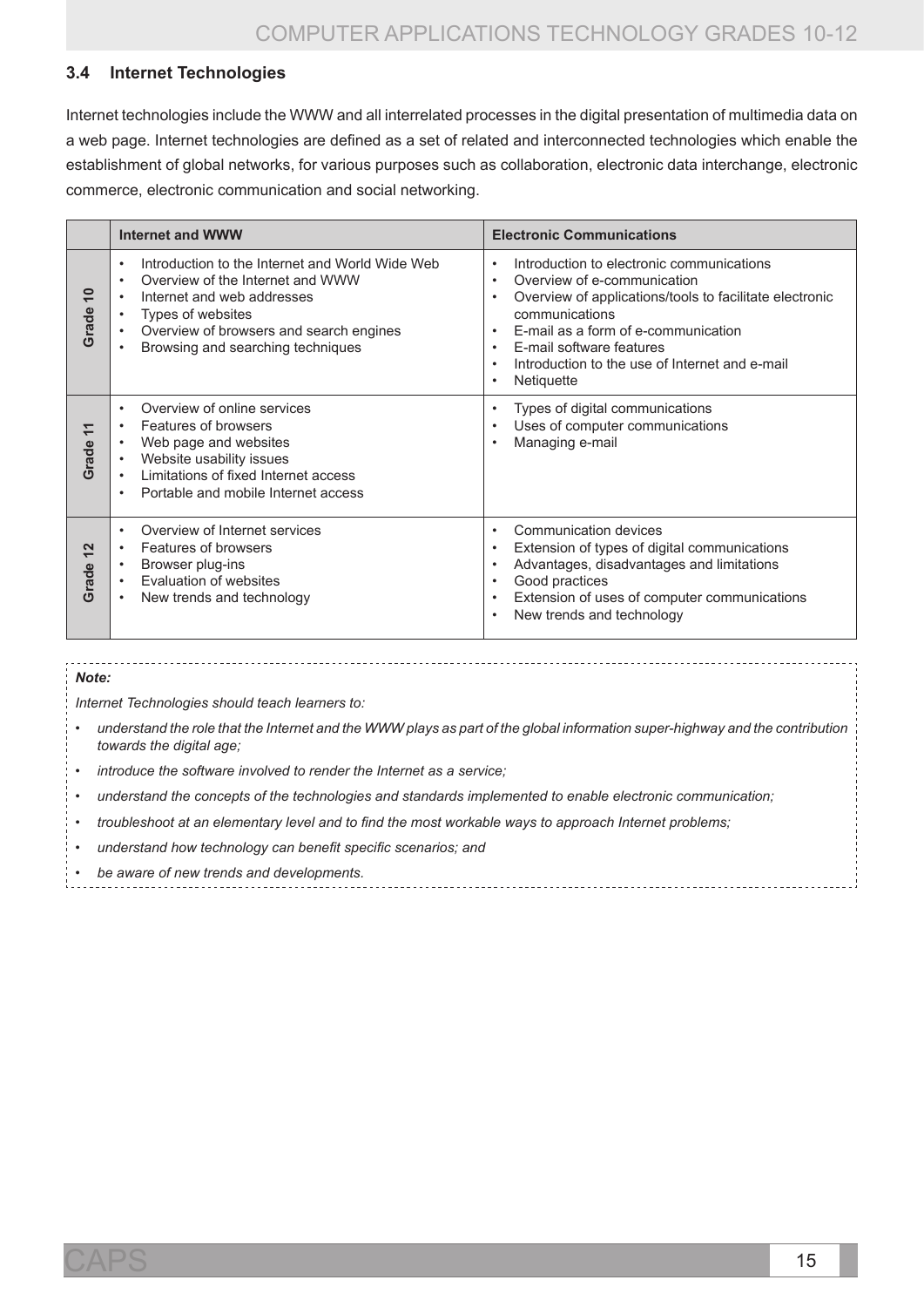### **3.5 Information Management**

Information management refers to the techniques and technologies involved in the collection, storage, processing of data into information that leads to knowledge and decision-making. It includes the use of appropriate communication and presentation tools to communicate new knowledge and recommendations.

|          | <b>Find and Access Data and</b><br><b>Information</b>                                                                                                                                                                                                                                                                                                                                                                                                                                                                                                                                                                         | <b>Process Data and Information</b>                                                                                                                                                                                                                                                                                                                                                                                                                                                                                                                                                                                       | <b>Present Solution</b>                                                                                                                                                                                                                                                                                                                                                                                                                                                                                                                                                                                          |
|----------|-------------------------------------------------------------------------------------------------------------------------------------------------------------------------------------------------------------------------------------------------------------------------------------------------------------------------------------------------------------------------------------------------------------------------------------------------------------------------------------------------------------------------------------------------------------------------------------------------------------------------------|---------------------------------------------------------------------------------------------------------------------------------------------------------------------------------------------------------------------------------------------------------------------------------------------------------------------------------------------------------------------------------------------------------------------------------------------------------------------------------------------------------------------------------------------------------------------------------------------------------------------------|------------------------------------------------------------------------------------------------------------------------------------------------------------------------------------------------------------------------------------------------------------------------------------------------------------------------------------------------------------------------------------------------------------------------------------------------------------------------------------------------------------------------------------------------------------------------------------------------------------------|
| Grade 10 | Data vs information<br>$\bullet$<br>Understanding of the problem/<br>$\bullet$<br>task<br>Role of questions and<br>$\bullet$<br>questioning<br>Using questions<br>Utilising a plan to solve the<br>$\bullet$<br>problem/carry out the task<br>Types of information sources<br>$\bullet$<br>Information and data gathering<br>$\bullet$<br>Using a questionnaire<br>Using one other source                                                                                                                                                                                                                                     | Information vs knowledge<br>$\bullet$<br>Information sifting<br>$\bullet$<br>Engaging with information<br>$\bullet$<br>Tools and techniques for<br>$\bullet$<br>manipulating information<br>Make notes and summarise<br>Ethical use of information<br>Processing data<br>$\bullet$<br>Utilising data questions<br>$\bullet$<br>Data handling - the role of the<br>$\bullet$<br>spreadsheet                                                                                                                                                                                                                                | Knowledge vs insight<br>$\bullet$<br>Utilising specific software tools to<br>communicate findings<br>Simple report<br>$\bullet$<br>Personal understandings<br>$\bullet$<br>Organise information into logical<br>$\bullet$<br>groupings and flow<br>Findings/conclusions<br>$\bullet$<br>Copyright and plagiarism<br>$\bullet$<br>Acknowledgement<br>$\bullet$                                                                                                                                                                                                                                                    |
| Grade 11 | Task definition in different<br>$\bullet$<br>contexts - understanding the<br>problem/task<br>Questions and questioning<br>$\bullet$<br>Utilising main question<br>Formulating other questions<br>Quality control of questions<br>Indentifying appropriate sources<br>$\bullet$<br>Information and data gathering<br>$\bullet$<br>Add questions to<br>questionnaire<br>Using one other source<br>Quality control of information<br>$\bullet$                                                                                                                                                                                   | Extracting appropriate information<br>Utilising appropriate tools and<br>techniques to process data/<br>organise and manipulate<br>information<br>Processing data<br>Adding data questions<br>$\bullet$<br>Data handling - the role of the<br>$\bullet$<br>spreadsheet and the database<br>Analysis of data and information<br>Trends and patterns                                                                                                                                                                                                                                                                        | Utilising appropriate software<br>$\bullet$<br>tools to communicate findings<br>Report<br>$\bullet$<br>Interpreted knowledge and<br>$\bullet$<br>understanding<br>Cohesive and logical organisation<br>and flow of content and<br>recommendations/conclusions<br>Communication using supporting<br>$\bullet$<br>texts and graphics<br>Copyright and plagiarism issues<br>$\bullet$<br>Appropriate referencing<br>$\bullet$                                                                                                                                                                                       |
| Grade 12 | Reformulation of problem/task<br>$\bullet$<br>into a complete statement<br>Questions and questioning<br>$\bullet$<br>- Formulate main question<br>Formulating other questions<br>Quality control of questions<br>New questions and discarding<br>$\bullet$<br>irrelevant questions as<br>investigation develops<br>Indentifying appropriate sources<br>Finding information and gathering<br>data<br>Set a questionnaire<br>Using two other sources<br>Advanced searching techniques<br>٠<br>Quality control of information<br>$\bullet$<br>Information evaluation<br>Website evaluation<br>Manage volumes of information<br>٠ | Using a variety of information<br>$\bullet$<br>Using the most appropriate<br>$\bullet$<br>information and data for<br>processing<br>Effective manipulation of<br>$\bullet$<br>information<br>Rework and/or combine<br>Processing data correctly into<br>useful information using a variety<br>of tools and techniques leading to<br>a solution<br>Use correct software for<br>$\bullet$<br>processing and manipulation<br>Formulating data questions<br>Data handling - the role of the<br>$\bullet$<br>spreadsheet and the database<br>Meaningful analysis of data and<br>$\bullet$<br>information - trends and patterns | Utilising best software tools<br>$\bullet$<br>in an integrated fashion to<br>communicate findings<br>Comprehensive report<br>$\bullet$<br>Interpreted knowledge and new<br>$\bullet$<br>understanding<br>Present information in logical<br>$\bullet$<br>grouping and flow supported by<br>appropriate texts and graphics to<br>enhance understanding<br>Cohesive and logical<br>$\bullet$<br>recommendations/conclusions<br>Complete referencing using<br>variety of tools and techniques<br>Quality control of report<br>$\bullet$<br>Clear link between original<br>task/problem, discussion and<br>conclusion |

*The learner should:*

- *understand the role and uses of data and information;*
- *know how to determine what information/data is needed to complete a task/solve a problem;*
- *know where to find information to complete a task/solve a problem;*
- *know how to access and gather data and information;*
- *know how to evaluate the authenticity of information;*
- *know how to process data/manipulate information to assist interpretation thereof or in generating new understanding;*
- *be able to make informed conclusions/recommendations based on interpretation of knowledge and new understanding; and*
- *be able to present and communicate the solution/findings in appropriate presentation media.*

*Most of this content can be taught and reinforced through the Practical Assessment Task (PAT).*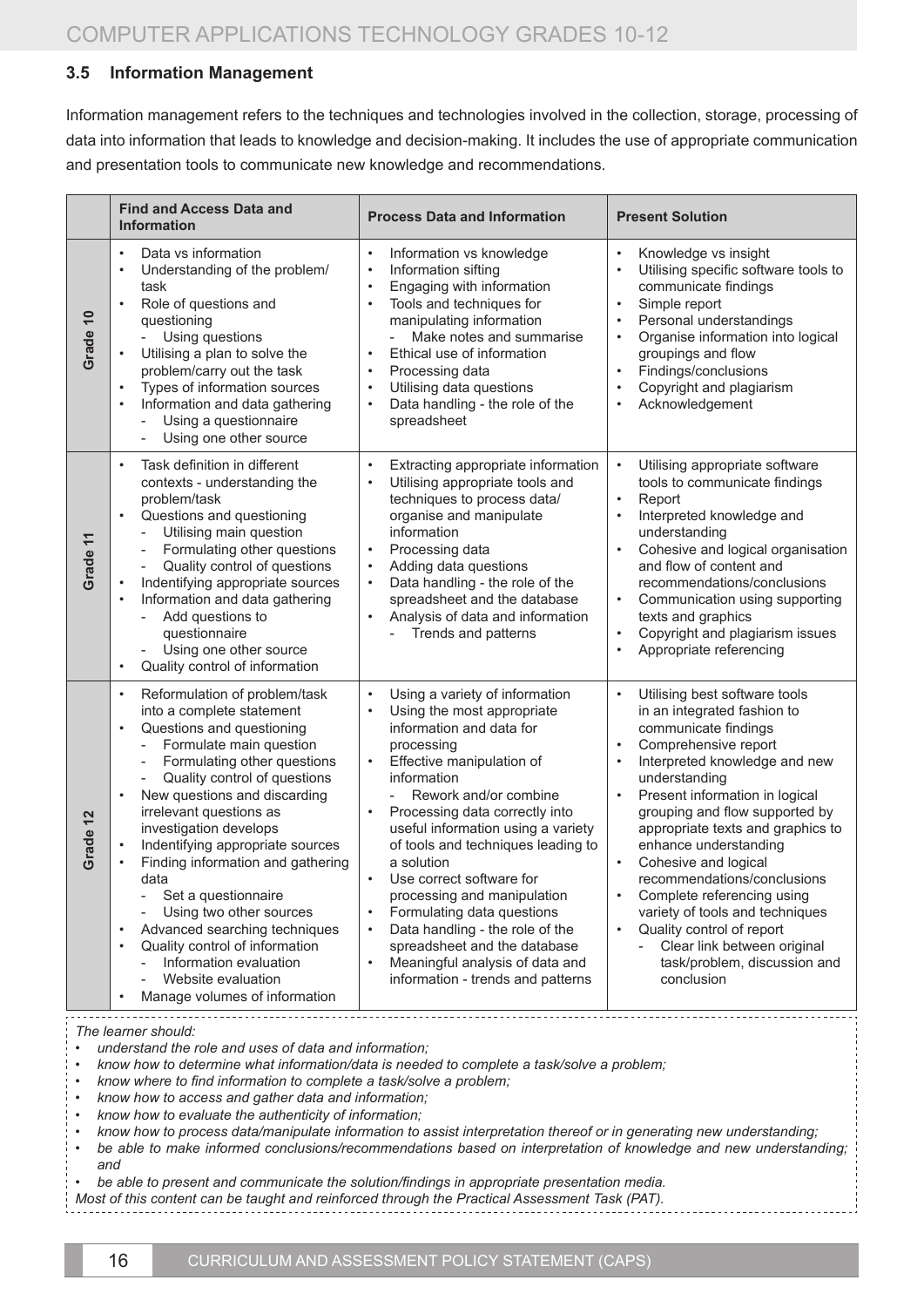### **3.6 Social Implications**

Social implications refer to issues relating to the digital age and bridging the digital divide and include issues that lead to the responsible use of ICTs. This section of the CAT curriculum should consider the impact the use of computer technology has on everyday life.

|                                    | <b>Impact on Society</b>                                                                                                                                                                                                                                                                                                           | <b>Legal and Ethical and</b><br><b>Security Issues</b>                                                                                                                                                                                                                                                     | <b>Health and Ergonomic</b><br><b>Issues</b>                                                                                                                                                                                                                                      | <b>Environmental Issues</b>                                                                                                 |
|------------------------------------|------------------------------------------------------------------------------------------------------------------------------------------------------------------------------------------------------------------------------------------------------------------------------------------------------------------------------------|------------------------------------------------------------------------------------------------------------------------------------------------------------------------------------------------------------------------------------------------------------------------------------------------------------|-----------------------------------------------------------------------------------------------------------------------------------------------------------------------------------------------------------------------------------------------------------------------------------|-----------------------------------------------------------------------------------------------------------------------------|
| Grade 10                           | ICTs in everyday life<br>$\bullet$<br>ICT influence on life<br>and life styles<br>Influences on life and<br>$\bullet$<br>life styles<br>Economic reasons for<br>using computers<br>Communication<br>٠                                                                                                                              | Ethical use of<br>$\bullet$<br>computers<br>Basic security concepts<br>$\bullet$<br>Software piracy<br>$\bullet$<br>Intellectual property<br>Licensing<br>$\bullet$<br>E-mail threats, issues<br>and remedies                                                                                              | $\bullet$<br>Ergonomics to promote<br>health and well-being                                                                                                                                                                                                                       | Green computing<br>$\bullet$<br>issues<br><b>Environmental issues</b><br>$\bullet$<br>relating to the use of<br><b>ICTs</b> |
|                                    | etiquette<br>Safe Internet and<br>$\bullet$<br>e-mail use                                                                                                                                                                                                                                                                          | Computer criminals<br>$\bullet$                                                                                                                                                                                                                                                                            |                                                                                                                                                                                                                                                                                   |                                                                                                                             |
| Grade 11                           | Enhancing accessibility<br>$\bullet$<br>Computer and human<br>٠<br>error<br>Impact of ICTs in<br>$\bullet$<br>the workplace and<br>employment practices<br>Social engineering<br>tricks<br>Online safety and<br>$\bullet$<br>protection issues                                                                                     | $\bullet$<br>Hardware theft and<br>vandalism<br>Ethical use of networks<br>$\bullet$<br>Unauthorised access<br>$\bullet$<br>Network safety and<br>security<br>Privacy issues<br>$\bullet$<br>Information accuracy<br>$\bullet$<br>Data protection<br>Computer misuse<br>Currency of protective<br>software | $\bullet$<br>Factors that influence<br>health<br><b>Health risks</b><br>$\bullet$                                                                                                                                                                                                 | Power settings and<br>$\bullet$<br>savings                                                                                  |
| 12<br>$\bullet$<br>ರ<br><b>Gra</b> | Distributed computing<br>$\bullet$<br>power<br>Impact and use of<br>$\bullet$<br>social networking and<br>virtual communities<br>Tele-working/tele-<br>commuting<br>Information overload<br>$\bullet$<br>Different scenarios and<br>$\bullet$<br>case studies<br>Making<br>$\bullet$<br>recommendations<br>New issues<br>$\bullet$ | • Computer criminals and<br>crimes<br>Fraud scams<br>$\bullet$<br>Internet attacks<br>$\bullet$<br>Misuse of personal<br>$\bullet$<br>information<br>Malware and<br>safeguards<br>$\bullet$<br>Different scenarios and<br>case studies<br>Making<br>recommendations<br>New issues                          | User-centred design in<br>$\bullet$<br>software<br>Usability and<br>$\bullet$<br>functionality issues<br>Interpret adverts<br>$\bullet$<br>Interpret scenarios<br>$\bullet$<br>Making<br>$\bullet$<br>recommendations<br>Buying decisions<br>$\bullet$<br>New issues<br>$\bullet$ | Interpret scenarios<br>$\bullet$<br>Make<br>$\bullet$<br>recommendations<br>New issues                                      |

#### *Note:*

*Learners should be able to:*

- *provide an overview and understanding on how ICTs impact modern-day living;*
- *be aware of computer related threats; and*
- *use ICTs responsibly.*

Most of the content of Social Implications should be dealt with and integrated with other topics. The time scheduled for this topic *could therefore be added to other topics.*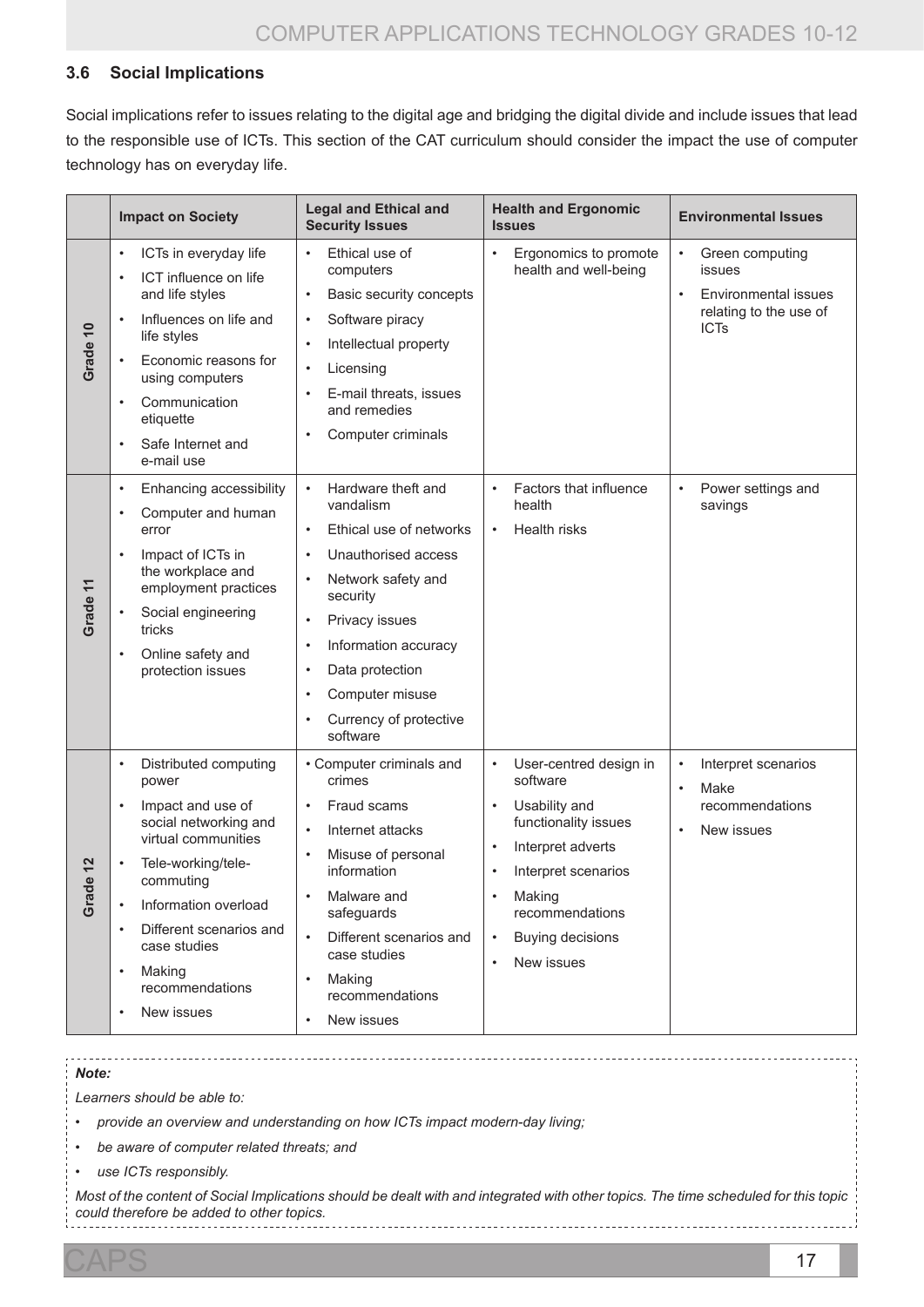### **3.7 Suggested teaching plan**

The suggested teaching plan indicates the minimum content to be covered per term. The sequence of the content or topics listed per term **is not prescribed.** Teachers should design their own work schedules (or use/adapt the work schedule provided in their textbook) to teach the content per term in **appropriate sequence** and pace.

The sub-topics presented in the term plans should not be seen as stand-alone topics. Relevant sub-topics or content could be presented in an integrated manner. Integrating the topics in the lesson presentation should flow naturally due to the nature, links and 'overlap' of the content. Some content from one sub-topic may strengthen and underpin the content of another. This approach should be applied throughout the three-year curriculum.

It is important that the specific technologies in the teaching plans are revised at regular intervals to phase out old technologies and to include new technologies.

As the length of terms varies from one year to the next, the teaching plan/work schedules should be adapted accordingly on a year-to-year basis.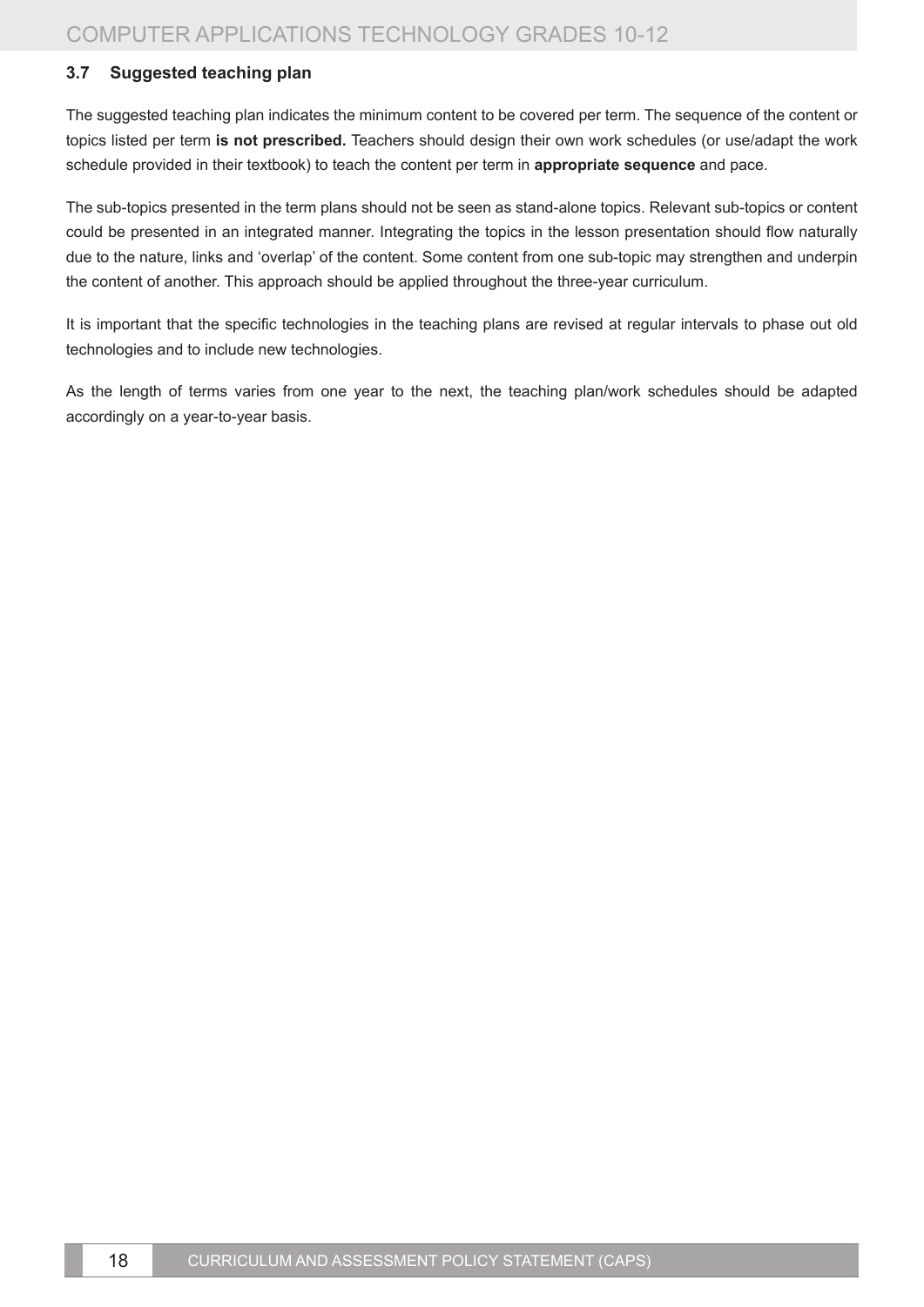### **Grade 10**

|           | <b>CONTENT (Grade 10 / Term 1)</b>                                                                                                                        | <b>NOTES</b>                                                         |  |  |
|-----------|-----------------------------------------------------------------------------------------------------------------------------------------------------------|----------------------------------------------------------------------|--|--|
|           | <b>Systems Technologies: Introduction to Computers</b>                                                                                                    |                                                                      |  |  |
|           | (Theory) ( $\pm$ 1/2 week / 2 hours)                                                                                                                      |                                                                      |  |  |
|           | Explain what a computer is:                                                                                                                               |                                                                      |  |  |
|           | Overview of a general model of a computer in relation to the information processing cycle: input, processing, output,<br>storage as well as communication |                                                                      |  |  |
| $\bullet$ | Overview of the different types of computers:                                                                                                             |                                                                      |  |  |
|           | Multi-purpose devices such as                                                                                                                             |                                                                      |  |  |
| o         | Desktop, laptop, netbook, tablet, server, smart phone and media player                                                                                    |                                                                      |  |  |
|           | Dedicated devices such as ATMs and electronic appliances (embedded computers)                                                                             |                                                                      |  |  |
| $\bullet$ | Overview and concepts of the main components of a computer system:                                                                                        |                                                                      |  |  |
|           | Hardware and software                                                                                                                                     |                                                                      |  |  |
|           | Devices: Input, output, storage and communication                                                                                                         |                                                                      |  |  |
| $\bullet$ | ICTs used in everyday life:                                                                                                                               |                                                                      |  |  |
|           | Define and explain the term Information and Communication Technology (ICT)<br>$\overline{\phantom{a}}$                                                    |                                                                      |  |  |
|           | Overview of a general model of an ICT system: Convey, manipulate and store data<br>$\overline{\phantom{a}}$                                               |                                                                      |  |  |
|           | Example of an ICT system in a familiar context such as a point of sales system or a cell phone                                                            |                                                                      |  |  |
|           | Concepts of data and information:                                                                                                                         |                                                                      |  |  |
|           | Explain the difference between data and information and the importance of each                                                                            |                                                                      |  |  |
|           | Give examples of uses of data and information within a familiar organisation such as the school                                                           |                                                                      |  |  |
|           | <b>Systems Technologies: Computer Management</b>                                                                                                          | Keyboarding drills using a typing                                    |  |  |
|           | (Practical) (2 weeks / 8 hours)                                                                                                                           | tutor - learners should be able<br>to use the correct fingers on the |  |  |
|           | Start up - switch on the computer, log on (concept of access control)                                                                                     | correct keys                                                         |  |  |
| $\bullet$ | Desktop: First looks, icons and shortcuts                                                                                                                 | Dealing with correct posture<br>$\bullet$                            |  |  |
| $\bullet$ | Introduce the desktop:                                                                                                                                    | provides a learning opportunity to                                   |  |  |
|           | Features such as: Start button, task bar, My Computer, My Documents,<br>Recycle Bin, widgets, file manager, e.g. Windows Explorer                         | introduce ergonomics and health<br>issues                            |  |  |
| $\bullet$ | Access programs such as typing tutor                                                                                                                      |                                                                      |  |  |
|           | Introduction to keyboard and keys: QWERTY, Tab, Caps Lock, Backspace,<br>Shift, etc.                                                                      |                                                                      |  |  |
|           | Use of a typing tutor (freely available as open source)                                                                                                   |                                                                      |  |  |
|           | Using the keyboard correctly - correct fingers and correct keys                                                                                           |                                                                      |  |  |
| $\bullet$ | Basic file operations: open, save, close and basic printing                                                                                               |                                                                      |  |  |
|           | <b>Systems Technologies: Computer Management</b>                                                                                                          | Introduce file organisation with<br>$\bullet$                        |  |  |
|           | (Theory and practical) (±1/2 week / 2 hours)                                                                                                              | use of typing tutor when busy with<br>keyboarding skills             |  |  |
|           | Describe file organisation                                                                                                                                | Reinforce file organisation when                                     |  |  |
| $\bullet$ | Basic concepts and introduction to file organisation: drives, folders and files                                                                           | dealing with word processing,                                        |  |  |
|           | Examples of different types of files                                                                                                                      | spreadsheets and presentations                                       |  |  |
|           | File extensions (association) - common/generic extensions such as                                                                                         |                                                                      |  |  |
|           | archived/compressed, forms of text files, web pages<br>о                                                                                                  |                                                                      |  |  |
|           | applications like word processor, spreadsheet, database and<br>о<br>presentations                                                                         |                                                                      |  |  |
|           | graphics, movie, sound, animation<br>o                                                                                                                    |                                                                      |  |  |
|           | Adobe Acrobat<br>o                                                                                                                                        |                                                                      |  |  |
| $\bullet$ | File specification: Drive, path, filename and file extension                                                                                              |                                                                      |  |  |
| $\bullet$ | Files: File naming, conventions and properties - types and size                                                                                           |                                                                      |  |  |
| ٠         | File manager, e.g. My Computer, hierarchy                                                                                                                 |                                                                      |  |  |
|           | Organise, copy, rename, delete, restore, move, view and sort files and folders                                                                            |                                                                      |  |  |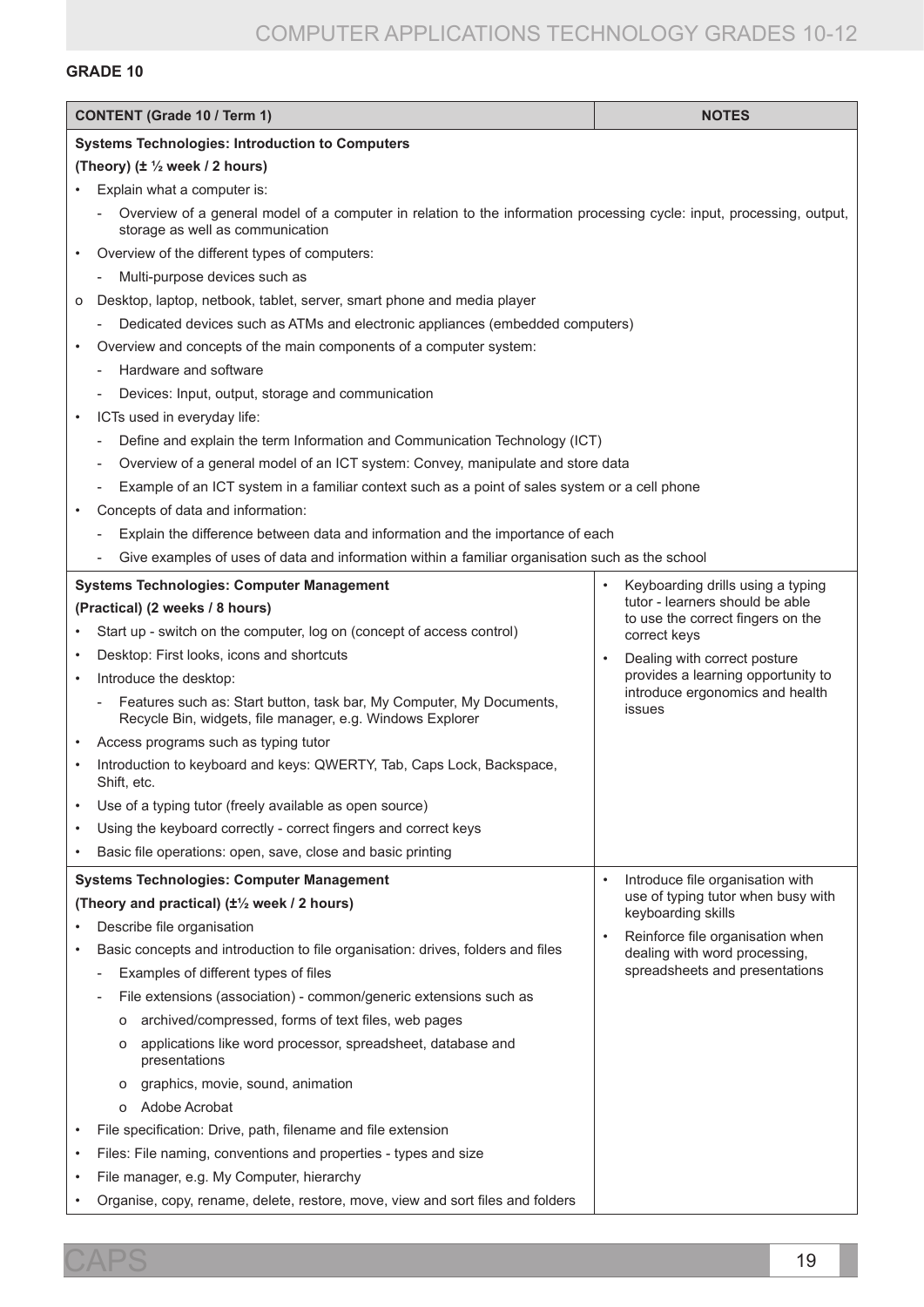| <b>CONTENT (Grade 10 / Term 1)</b>                                                                                                                                   | <b>NOTES</b> |
|----------------------------------------------------------------------------------------------------------------------------------------------------------------------|--------------|
| <b>Systems Technologies: Hardware</b>                                                                                                                                |              |
| (Theory) (±1/2 week / 2 hours)                                                                                                                                       |              |
| What is hardware?                                                                                                                                                    |              |
| Overview of basic concepts relating of hardware:                                                                                                                     |              |
| Identify hardware components                                                                                                                                         |              |
| Identify ports and connectors such as network ports, USB and FireWire                                                                                                |              |
| Input:                                                                                                                                                               |              |
| What is input?                                                                                                                                                       |              |
| Types of input:                                                                                                                                                      |              |
| Data - unprocessed text, numbers, images, video and audio<br>о                                                                                                       |              |
| Instructions - programs, commands and user response<br>о                                                                                                             |              |
| - What is an input device?                                                                                                                                           |              |
| - Generic/common input devices: Keyboard - external (desktop), built-in (laptop) and mouse (optical, wireless)                                                       |              |
| • Output:                                                                                                                                                            |              |
| - What is output? Types of output: text, graphics, audio and video                                                                                                   |              |
| - Hard copy vs soft copy                                                                                                                                             |              |
| - What is an output device?                                                                                                                                          |              |
| - Generic/common output devices: LCD monitors (size, quality) and printers (inkjet and laser: speed, quality, cost)                                                  |              |
| · Storage:                                                                                                                                                           |              |
| - What is storage?                                                                                                                                                   |              |
| - What is a storage device? What is storage media?                                                                                                                   |              |
| - Examples of generic/common storage devices and media: hard disks (fixed and portable) and USB flash drives                                                         |              |
| o Measuring capacity (KB, MB, GB and TB) of storage media                                                                                                            |              |
| o Volatility, capacity of storage media                                                                                                                              |              |
| <b>Systems Technologies: Software</b>                                                                                                                                |              |
| (Theory) $(\pm \frac{1}{2}$ week / 2 hrs)                                                                                                                            |              |
| • Overview of the basic concepts and introduction to software:                                                                                                       |              |
| - What is software? Identify software components                                                                                                                     |              |
| - Concept of a graphical user interface (GUI)                                                                                                                        |              |
| - Identifying and using typical components of a GUI such as icons, toolbars, menu usage and navigation, radio buttons,<br>checkboxes, dialogs, lists and combo boxes |              |
| - Minimising, restoring, resizing, moving and closing windows                                                                                                        |              |
| - System software vs application software                                                                                                                            |              |
| - Basic accessories such as calculator, paint and snipping tool                                                                                                      |              |
| • Application Software - Overview of basic concepts and introduction                                                                                                 |              |
| - What is application software?                                                                                                                                      |              |
| - Common/generic examples such as Office suites, financial applications, designing and gaming/entertainment                                                          |              |
| • System Software - Overview of basic concepts and introduction                                                                                                      |              |
| - What is system software?                                                                                                                                           |              |
| - Operating system - basic function/purpose, typical features of a GUI                                                                                               |              |

- Examples of operating systems
- Administering security (PC/laptop) log on, user name, password (concept of authentication)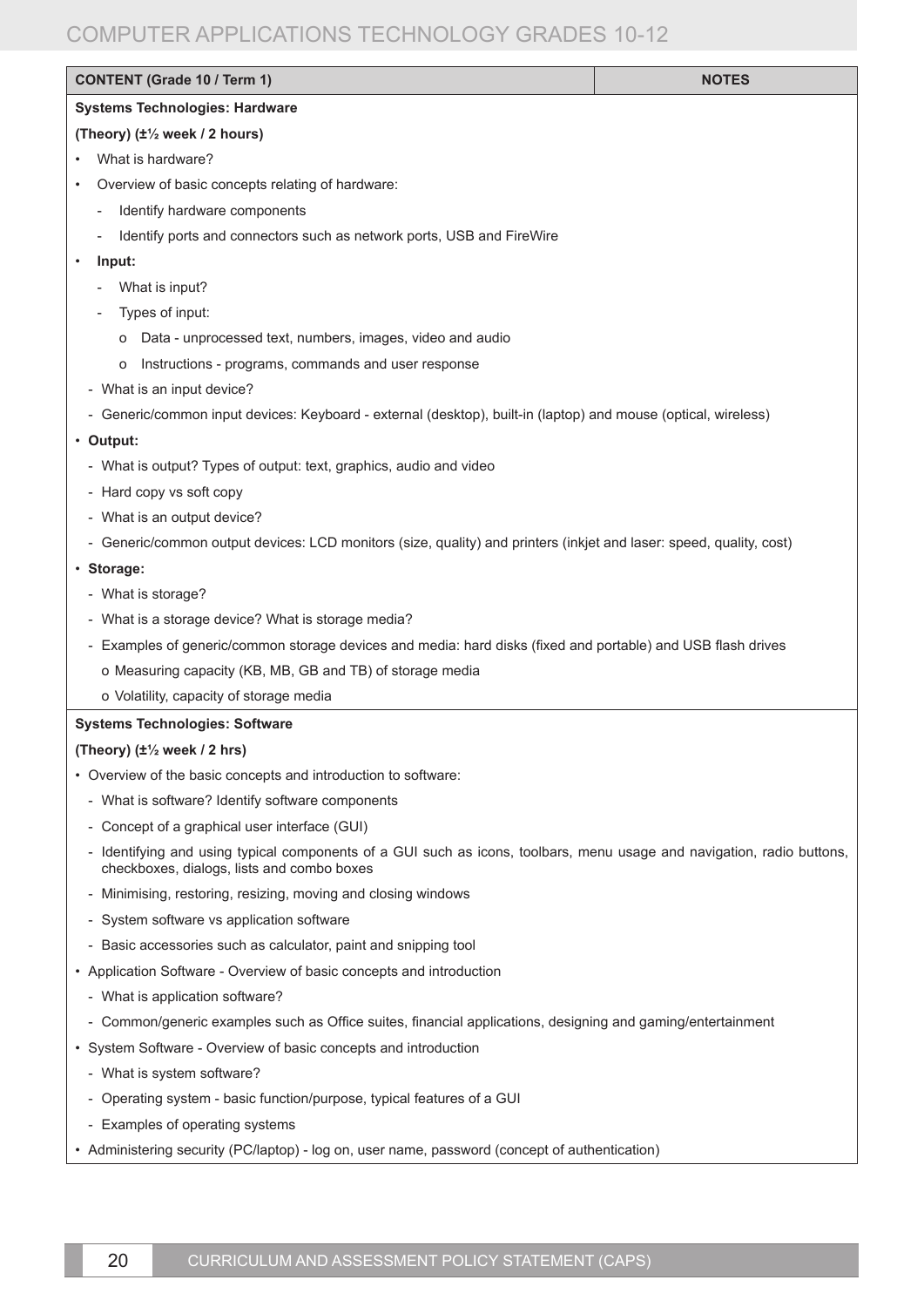| <b>CONTENT (Grade 10 / Term 1)</b>                                                                                                                             | <b>NOTES</b>                                                                   |  |
|----------------------------------------------------------------------------------------------------------------------------------------------------------------|--------------------------------------------------------------------------------|--|
| <b>Social Implications</b>                                                                                                                                     | • Social implications should be taught                                         |  |
| (Theory) (±1/2 week / 2 hours)                                                                                                                                 | as they relate to hardware, software<br>and applications                       |  |
| • Social issues applicable to the above content: Ergonomics, green computing<br>(recycling, e-waste), health (posture) and authentication (user ID, passwords) |                                                                                |  |
| • Economic reasons for using computers: Saving paper, labour, communication<br>costs, efficiency, accuracy and reliability                                     |                                                                                |  |
| <b>Solution Development: Word Processing</b>                                                                                                                   | • Reinforce keyboarding skills when                                            |  |
| (Practical and theory) (±5 <sup>1</sup> / <sub>2</sub> weeks / 22 hours)                                                                                       | working with word processing content<br>- allocate time for keyboarding drills |  |
| • What it is used for?                                                                                                                                         | using a typing tutor                                                           |  |
| • First looks: Workspace features such as ribbons, tabs and menus                                                                                              | • Motivate learners to persist with                                            |  |
| • File management in word processor: Open new and existing documents, close,<br>save, save as and print                                                        | correct keyboarding techniques when<br>dealing with the word processor         |  |
| • Select data using keyboard and/or mouse                                                                                                                      | • GIGO principle                                                               |  |
| • Text: entering, editing and deleting text                                                                                                                    |                                                                                |  |
| • Basic punctuation - one space after all punctuation, including periods                                                                                       |                                                                                |  |
| • Formatting marks                                                                                                                                             |                                                                                |  |
| • Formatting                                                                                                                                                   |                                                                                |  |
| - Font type, style, size, colour, highlight and effects                                                                                                        |                                                                                |  |
| - Paragraph: spacing, alignment, borders, shading and indents (simple)                                                                                         |                                                                                |  |
| - Using existing quick styles in gallery (simple)                                                                                                              |                                                                                |  |
| • Editing: cut, copy, paste, find and replace                                                                                                                  |                                                                                |  |
| • Reviewing: proofing: spelling and grammar                                                                                                                    |                                                                                |  |
| • Autocorrect and basic word processing typography: Quotes, dashes and<br>emphasis                                                                             |                                                                                |  |
| • Page layout: page setup: margins, orientation, size and page border                                                                                          |                                                                                |  |
| • Document layout: page numbers, page breaks and symbols                                                                                                       |                                                                                |  |
| • View options - print layout and preview                                                                                                                      |                                                                                |  |
| • Insert and manipulate illustrations and text                                                                                                                 |                                                                                |  |
| - Pictures, clip art, word art, shapes, charts and smart art                                                                                                   |                                                                                |  |
| - Text box                                                                                                                                                     |                                                                                |  |
| Assessment (PoA): 1 practical test + 1 theory test covering content taught                                                                                     |                                                                                |  |
| Reporting: Add raw marks and totals and convert to % for term mark                                                                                             |                                                                                |  |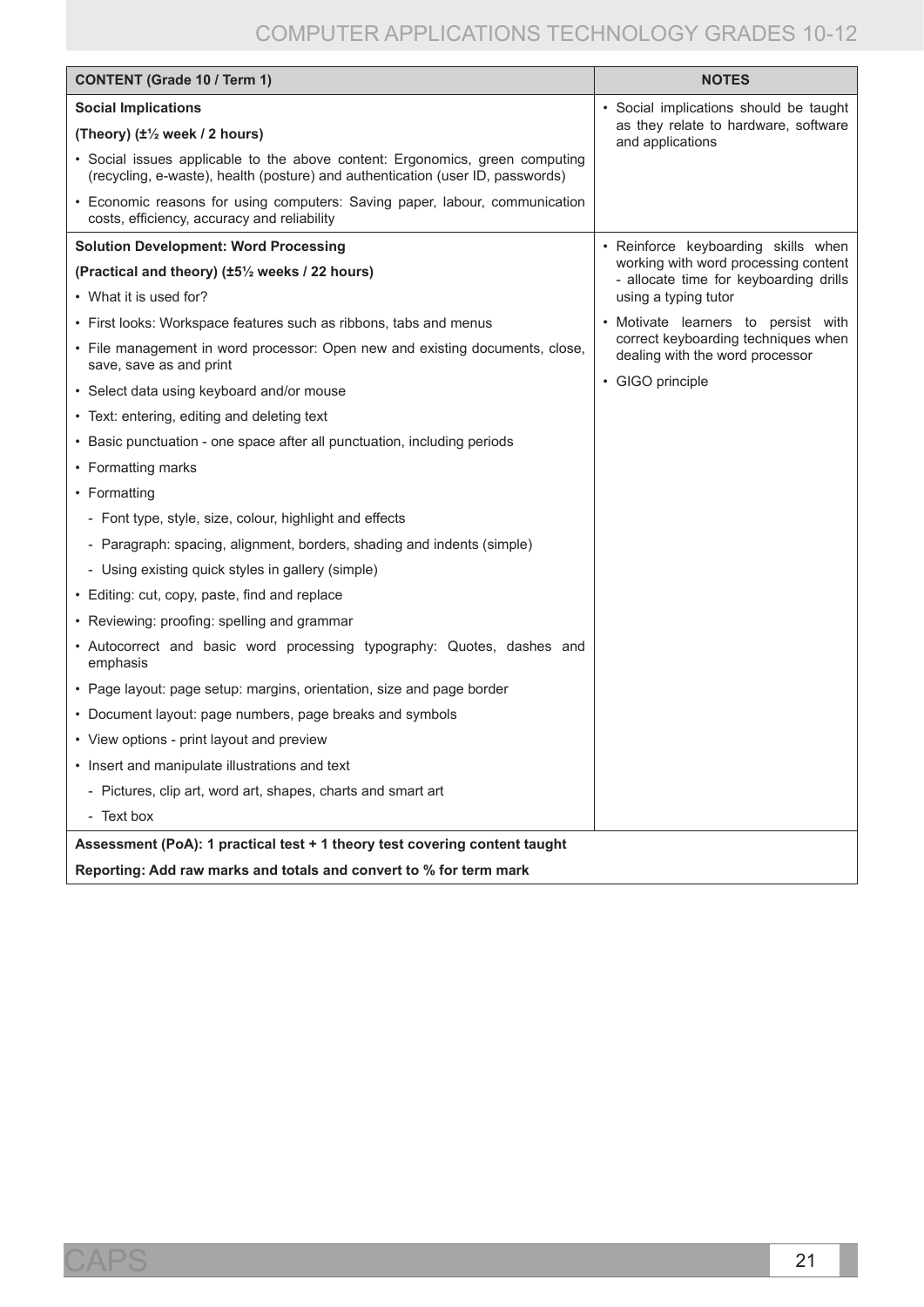| <b>CONTENT: (Grade 10 / Term 2)</b>                                                                                                                   | <b>NOTES</b> |  |
|-------------------------------------------------------------------------------------------------------------------------------------------------------|--------------|--|
| <b>Systems Technologies: Hardware</b>                                                                                                                 |              |  |
| (Theory) (±1/2 week / 2 hours)                                                                                                                        |              |  |
| Extend hardware concepts                                                                                                                              |              |  |
| • Input (Basic concepts, features and uses)                                                                                                           |              |  |
| - Pointing devices                                                                                                                                    |              |  |
| o Touch pad, trackball, pointing stick, touch screen, pen input and joystick                                                                          |              |  |
| - Digital camera                                                                                                                                      |              |  |
| - Scanning and reading devices                                                                                                                        |              |  |
| o Flatbed, handheld and sheet feed scanners                                                                                                           |              |  |
| o Radio-frequency identification (RFID), magnetic stripe, magnetic ink character recognition (MICR) and optical mark<br>recognition (OMR), bar-coding |              |  |
| o Optical character recognition (OCR)                                                                                                                 |              |  |
| - Video input - video camera and webcam                                                                                                               |              |  |
| - Audio input: Microphone and voice recognition                                                                                                       |              |  |
| - Biometric input, e.g. fingerprint scanners                                                                                                          |              |  |
| • Output (Basic concepts, features and uses)                                                                                                          |              |  |
| - Audio output: What is an audio output device?                                                                                                       |              |  |
| o Headsets and speakers                                                                                                                               |              |  |
| - Other output                                                                                                                                        |              |  |
| o Fax/fax modem, multifunction devices, data/DLP projector                                                                                            |              |  |
| • Storage media and devices (Basic concepts, features and uses)                                                                                       |              |  |
| - CDs, DVDs and Blu-Ray                                                                                                                               |              |  |
| - Memory cards                                                                                                                                        |              |  |
| • Processing                                                                                                                                          |              |  |
| - Overview of the basic concepts and introduction of the system unit:                                                                                 |              |  |
| o Motherboard, CPU and memory (RAM, ROM)                                                                                                              |              |  |
| o Measuring speed in GHz                                                                                                                              |              |  |
| <b>Systems Technologies: Software</b>                                                                                                                 |              |  |
| (Theory) (±1/2 week / 2 hours)                                                                                                                        |              |  |
| <b>Extend software concepts</b>                                                                                                                       |              |  |
| • Stand-alone vs integrated software                                                                                                                  |              |  |
| • Freeware, shareware and proprietary software                                                                                                        |              |  |
| • Open source software - definition, benefits and disadvantages                                                                                       |              |  |
| • Licensing and licensing agreements including end-user, site license agreements and creative commons                                                 |              |  |
| • System software                                                                                                                                     |              |  |
| - Drivers: What is a driver?                                                                                                                          |              |  |
| - Utility programs: What is it? / Purpose                                                                                                             |              |  |
| - Examples of generic/common utility programs such as backup                                                                                          |              |  |
|                                                                                                                                                       |              |  |
| <b>Systems Technologies: Computer Management</b>                                                                                                      |              |  |
| (Practical and theory) (±1/2 week / 2 hours)<br>• Creating shortcuts                                                                                  |              |  |
| • Taking screenshots                                                                                                                                  |              |  |
| • Adding new peripheral such a printer - USB and Plug-and-Play (PnP)                                                                                  |              |  |
| • Changing the default printer                                                                                                                        |              |  |
| • Basic printing and printer queue management - personal computer                                                                                     |              |  |
| • Compressing/decompressing files and folders                                                                                                         |              |  |
|                                                                                                                                                       |              |  |
| <b>Network Technologies: Networks</b>                                                                                                                 |              |  |
| (Theory) (±1/2 week / 2 hours)                                                                                                                        |              |  |
| Overview of the basic concepts and introduction to networks:                                                                                          |              |  |
| • What is a network?                                                                                                                                  |              |  |
| • Aims and objectives of networks                                                                                                                     |              |  |
| • Advantages such as facilitating communications and sharing hardware, software, data and information; and electronic funds<br>transfer (EFT)         |              |  |
| • Disadvantages such as security and privacy issues                                                                                                   |              |  |

• Internet as an example of a network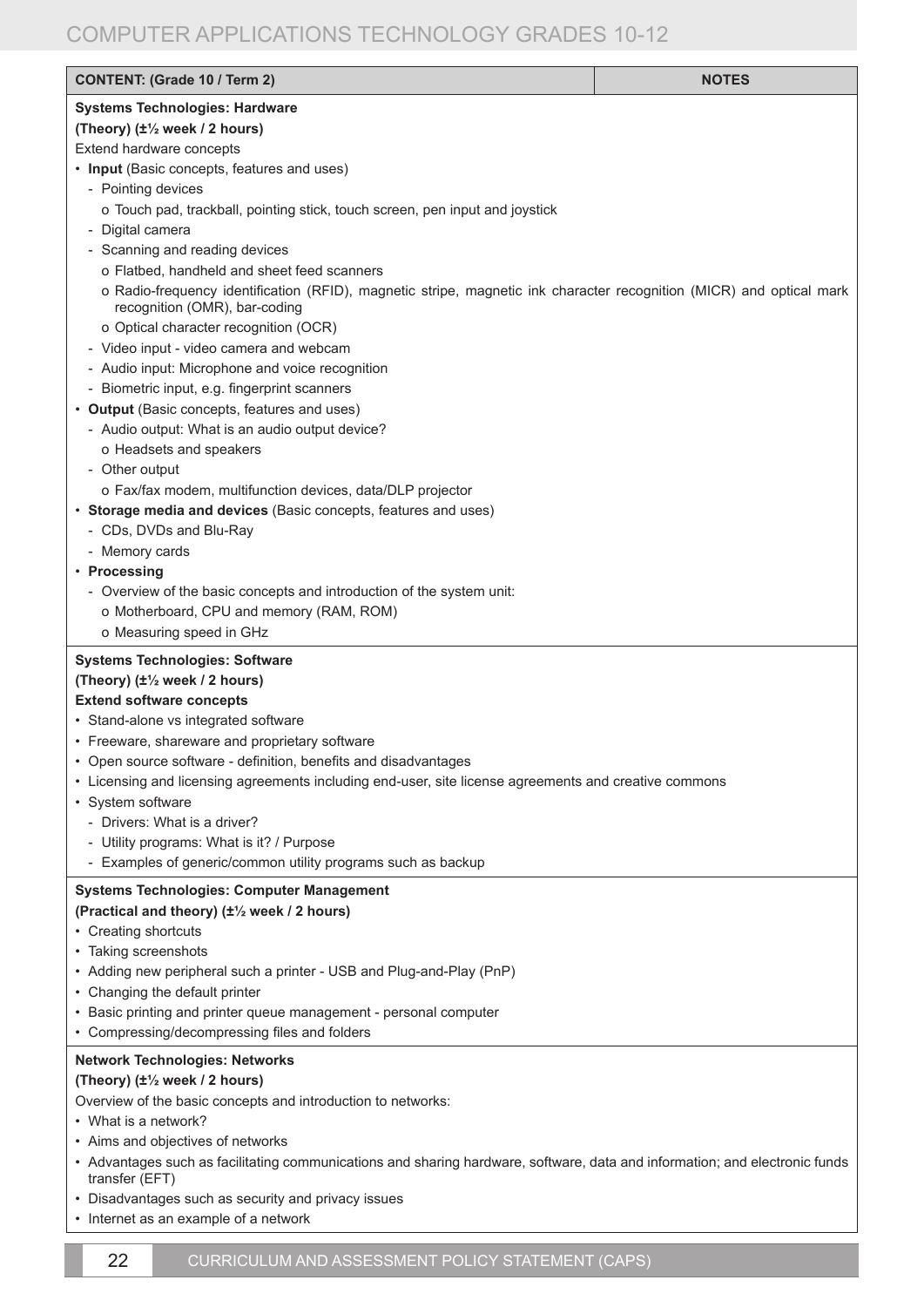| <b>CONTENT: (Grade 10 / Term 2)</b>                                                                                                         | <b>NOTES</b>                                                                       |  |  |
|---------------------------------------------------------------------------------------------------------------------------------------------|------------------------------------------------------------------------------------|--|--|
| <b>Social Implications</b>                                                                                                                  |                                                                                    |  |  |
| (Theory) $(\pm \frac{1}{2}$ week / 2 hours)                                                                                                 |                                                                                    |  |  |
| • Social issues applicable to the above content: Ethical use of computers, care of PC system and storage devices                            |                                                                                    |  |  |
| • Software piracy, licensing and intellectual property                                                                                      |                                                                                    |  |  |
| <b>Solution Development: Word Processing</b>                                                                                                |                                                                                    |  |  |
| (Practical and theory) (±3 weeks / 12 hours)                                                                                                |                                                                                    |  |  |
| • Paragraphs (basic)                                                                                                                        |                                                                                    |  |  |
| - Bullets and numbering (basic)                                                                                                             |                                                                                    |  |  |
| - Indents (hanging)                                                                                                                         |                                                                                    |  |  |
| - Tabs                                                                                                                                      |                                                                                    |  |  |
| • Document and page layout                                                                                                                  |                                                                                    |  |  |
| - Customising margins                                                                                                                       |                                                                                    |  |  |
| - Headers and footers                                                                                                                       |                                                                                    |  |  |
| $\cdot$ Tables                                                                                                                              |                                                                                    |  |  |
| - Insert, Table tools, Table design, Table properties                                                                                       |                                                                                    |  |  |
| - Design: Table styles, borders and shading                                                                                                 |                                                                                    |  |  |
| - Layout: Rows and columns, header rows                                                                                                     |                                                                                    |  |  |
| - Cells: size, distribution, merging and splitting                                                                                          |                                                                                    |  |  |
| - Text alignment and direction                                                                                                              |                                                                                    |  |  |
| - Table: split, auto fit, gridlines                                                                                                         | Though teaching and practising the                                                 |  |  |
| - Working with data: sorting, convert to text and working with formulae<br>• View options                                                   | mechanical/technical skills and functions<br>of applications are important for the |  |  |
| - Work with more than one document/window, zoom                                                                                             | learner to become familiar with the tool                                           |  |  |
| • Document views: Draft and full screen reading                                                                                             | that he/she uses, it is important to do so<br>within the paradigm of computational |  |  |
| <b>Solution Development: Spreadsheets</b>                                                                                                   | thinking.                                                                          |  |  |
| (Practical and theory) (±2 weeks / 8 hours)                                                                                                 | It is important that learners are also                                             |  |  |
| • Overview of the basic skills and core concepts of spreadsheets                                                                            | taught the underlying knowledge and<br>understanding of these skills and the       |  |  |
| • Uses                                                                                                                                      | applications they are working with. It                                             |  |  |
| • First looks: Workspace                                                                                                                    | should be taught in a way that learners<br>will be able to transfer the skills and |  |  |
| - Rows, columns, cells, sheets and workbook                                                                                                 | knowledge to new versions of the                                                   |  |  |
| • Cell reference                                                                                                                            | applications as well as other similar<br>applications.                             |  |  |
| - The importance of using cell references rather than constant values in cells and<br>formulae                                              |                                                                                    |  |  |
| • Cell ranges                                                                                                                               |                                                                                    |  |  |
| • Data types such as General, Number, Currency, Date and Time                                                                               |                                                                                    |  |  |
| • Values and contents                                                                                                                       |                                                                                    |  |  |
| • Format cells: Data type, borders, shading, alignment, wrapping, merge, alignment,<br>text direction, merge, split and auto fill           |                                                                                    |  |  |
| • Formatting rows, columns and sheets                                                                                                       |                                                                                    |  |  |
| - Size (width and height), insert, delete, hide, unhide, borders and styles                                                                 |                                                                                    |  |  |
| • Reinforce generic/common concepts such as formatting and editing, page layout,<br>illustrations, search and proofing as in word processor |                                                                                    |  |  |
| • File options: open, save, save as, new and print                                                                                          |                                                                                    |  |  |
| • Basic calculations using basic operators including +, -, *, /, order of precedence<br>and the use of brackets                             |                                                                                    |  |  |
| • Error indicators:                                                                                                                         |                                                                                    |  |  |
| - #######, #NAME!, #DIV/0!, #REF!                                                                                                           |                                                                                    |  |  |
| - #VALUE!, #NUM!                                                                                                                            |                                                                                    |  |  |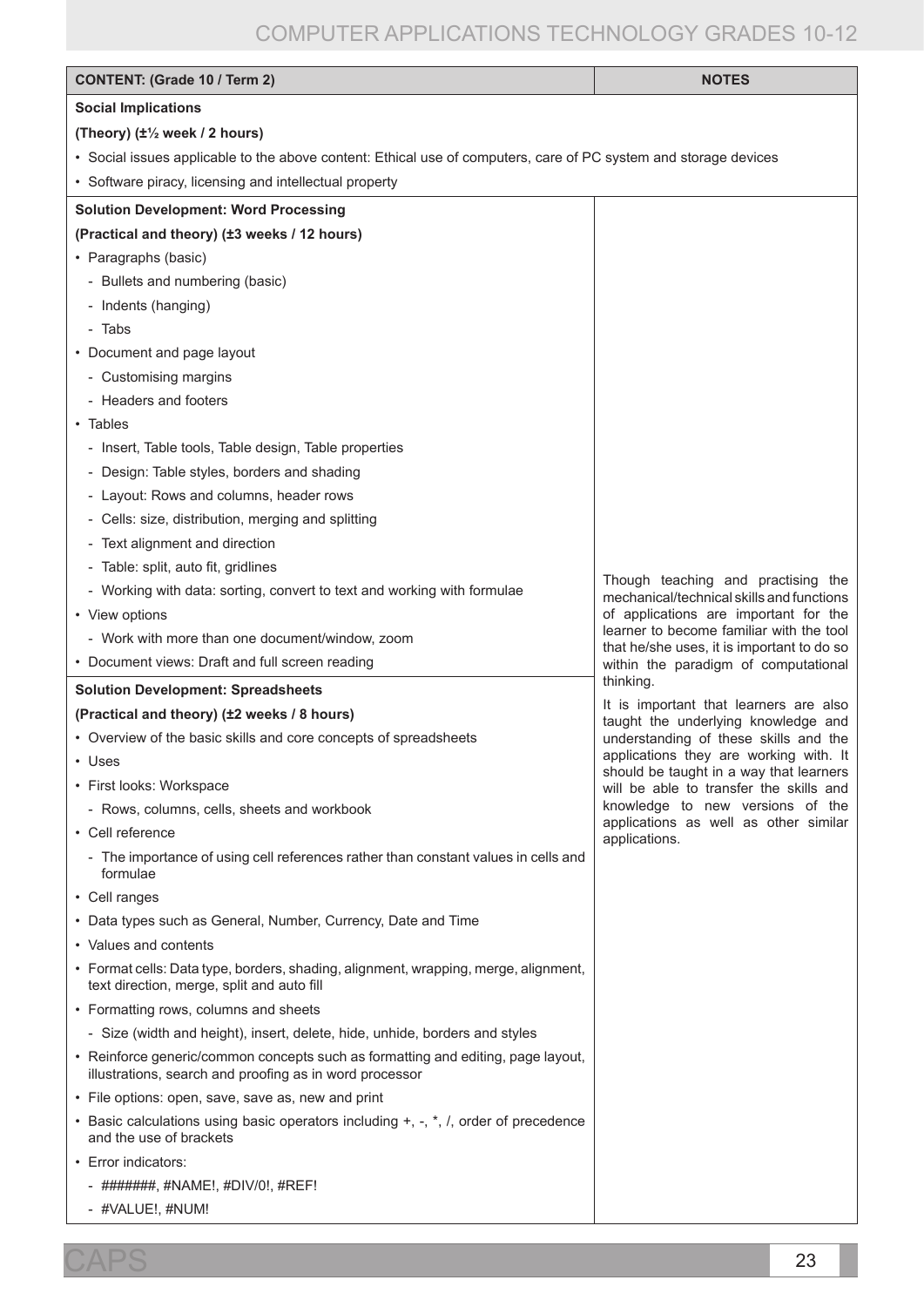| <b>CONTENT: (Grade 10 / Term 2)</b>                                           | <b>NOTES</b>                                |  |
|-------------------------------------------------------------------------------|---------------------------------------------|--|
| <b>Information Management</b>                                                 | • Understand the problem:                   |  |
| (Practical and theory) $(\pm \frac{1}{2})$ week / 2 hours)                    | - State in own words; determine what        |  |
| • Data vs information                                                         | needs to be done/found;                     |  |
| • Understand the problem/task                                                 | - What is known?                            |  |
| - Problem solving steps                                                       | - What information is missing or<br>needed? |  |
| - Role of questions and questioning to determine information needs            | - Find information and data: where          |  |
| • Information sources and data gathering tools                                | and how?                                    |  |
| - Electronic reference works, e.g. Encarta, Internet                          | Preparation for PAT                         |  |
| - Printed media, e.g. books                                                   |                                             |  |
| - Surveys/questionnaires and people, e.g. interviews                          |                                             |  |
| Assessment (PoA): 1 test + 1 examination (1 practical paper + 1 theory paper) |                                             |  |
| Reporting: Add raw marks and totals and convert to % for term mark            |                                             |  |
|                                                                               |                                             |  |

#### *Note:*

It is important to note that application packages share common features (formatting, editing, page layout, illustrations, etc.) that are reinforced when dealing with the different packages and as these features may take more time with the first application *taught, they take up less time when teaching subsequent packages.*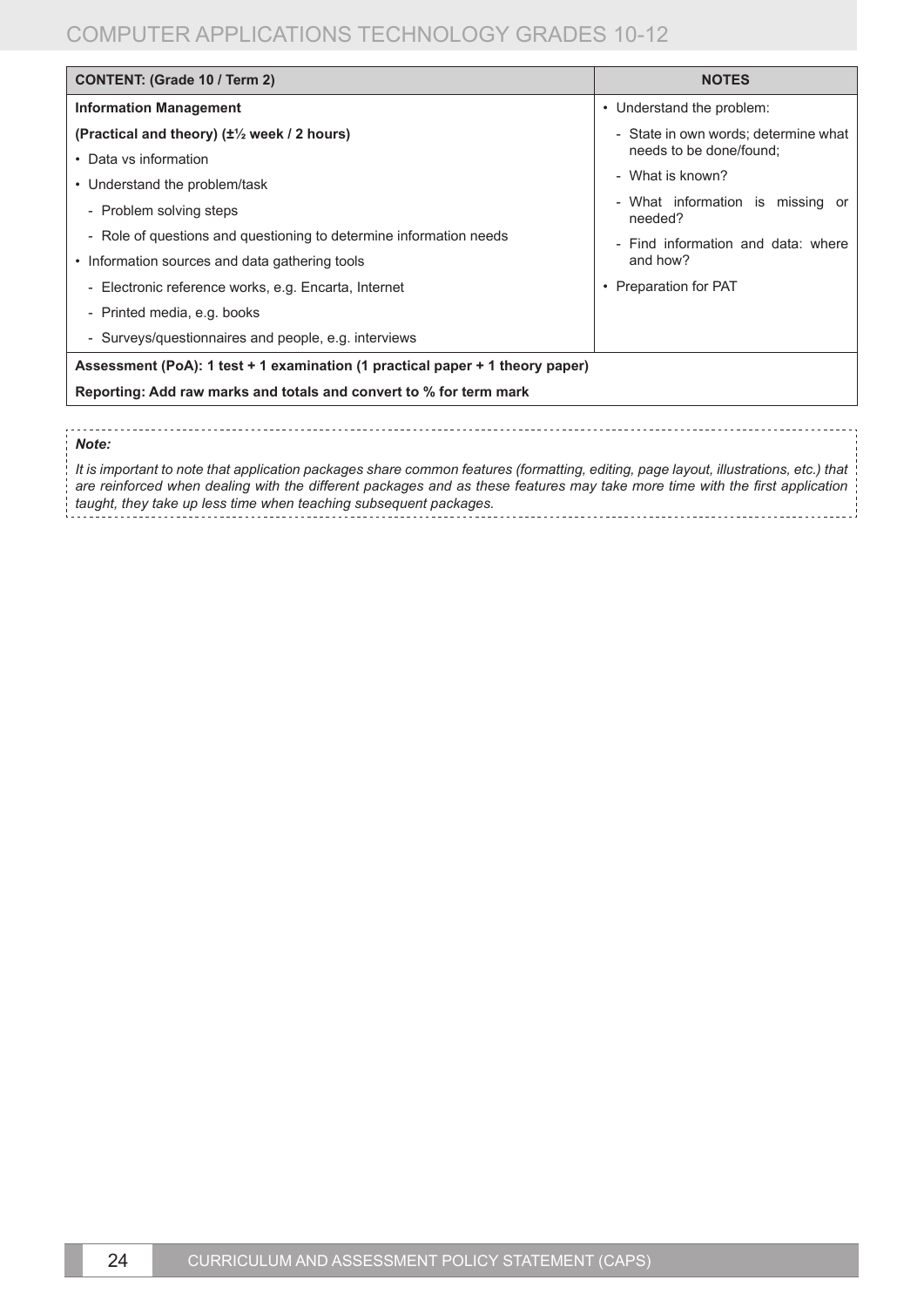| <b>CONTENT: (Grade 10 / Term 3)</b>                                                                                                                                         | <b>NOTES</b> |
|-----------------------------------------------------------------------------------------------------------------------------------------------------------------------------|--------------|
| <b>Network Technologies: Networks</b>                                                                                                                                       |              |
| (Theory) (±1/2 week / 2 hours)                                                                                                                                              |              |
| Overview and basic concepts:                                                                                                                                                |              |
| • Personal area network (PAN) / Home area network (HAN)                                                                                                                     |              |
| - What is it? / What is it used for? / What does it offer?                                                                                                                  |              |
| - Advantages, disadvantages and limitations                                                                                                                                 |              |
| - What is needed to create a PAN/HAN?                                                                                                                                       |              |
| • Network device: Modem, router and switch                                                                                                                                  |              |
| • Communication channel/media                                                                                                                                               |              |
| • Obtaining Internet access:                                                                                                                                                |              |
| - Identify hardware and software needed for connecting to the Internet using a PC                                                                                           |              |
| • ISP - Definition and purpose                                                                                                                                              |              |
| Internet Technologies: Internet and WWW                                                                                                                                     |              |
| (Theory) (±1/2 week / 2 hours)                                                                                                                                              |              |
| • Internet                                                                                                                                                                  |              |
| - What is the Internet?                                                                                                                                                     |              |
| - Internet addresses                                                                                                                                                        |              |
| • Overview of the World Wide Web (WWW)                                                                                                                                      |              |
| - Describe the WWW                                                                                                                                                          |              |
| - Web address/uniform resource locater (URL)                                                                                                                                |              |
| - Web page, website, hyperlink                                                                                                                                              |              |
| - Types of websites, their purpose/what they offer and examples                                                                                                             |              |
| o Portal, news, informational, business, Weblog (blog), Wiki, online social network, educational, entertainment, advocacy,<br>web application, content aggregator, personal |              |
| • Browsers                                                                                                                                                                  |              |
| - What is it? / Purpose                                                                                                                                                     |              |
| - Tabbed browsing                                                                                                                                                           |              |
| • Search engines                                                                                                                                                            |              |
| - What is it? / Purpose                                                                                                                                                     |              |
| - Common/generic examples                                                                                                                                                   |              |
| • Basic browsing and searching techniques                                                                                                                                   |              |
| - Keywords/key phrases                                                                                                                                                      |              |
| - Search engine operators                                                                                                                                                   |              |
| • Concept of downloading and uploading                                                                                                                                      |              |
| <b>Internet Technologies: Communication</b>                                                                                                                                 |              |
| (Theory) (±1/2 week / 2 hours)<br>• What is e-communication?                                                                                                                |              |
| • What is a communication device?                                                                                                                                           |              |
|                                                                                                                                                                             |              |
| • E-communication using a PC<br>• Overview of applications to facilitate e-communications: e-mail, web browser, instant messaging, text, picture and video                  |              |
| messaging, mailing list, Weblog                                                                                                                                             |              |
| - What is it?                                                                                                                                                               |              |
| - What does it offer? / Purpose                                                                                                                                             |              |
| • E-mail as a form of e-communication                                                                                                                                       |              |
| - Taxonomy of e-mail addresses                                                                                                                                              |              |
| - ISP vs web-based e-mail                                                                                                                                                   |              |
| - E-mail software features such as Cc and Bcc fields, attachments and address books                                                                                         |              |
| • Fax/computer fax, fax to e-mail                                                                                                                                           |              |
| • Netiquette                                                                                                                                                                |              |
|                                                                                                                                                                             |              |

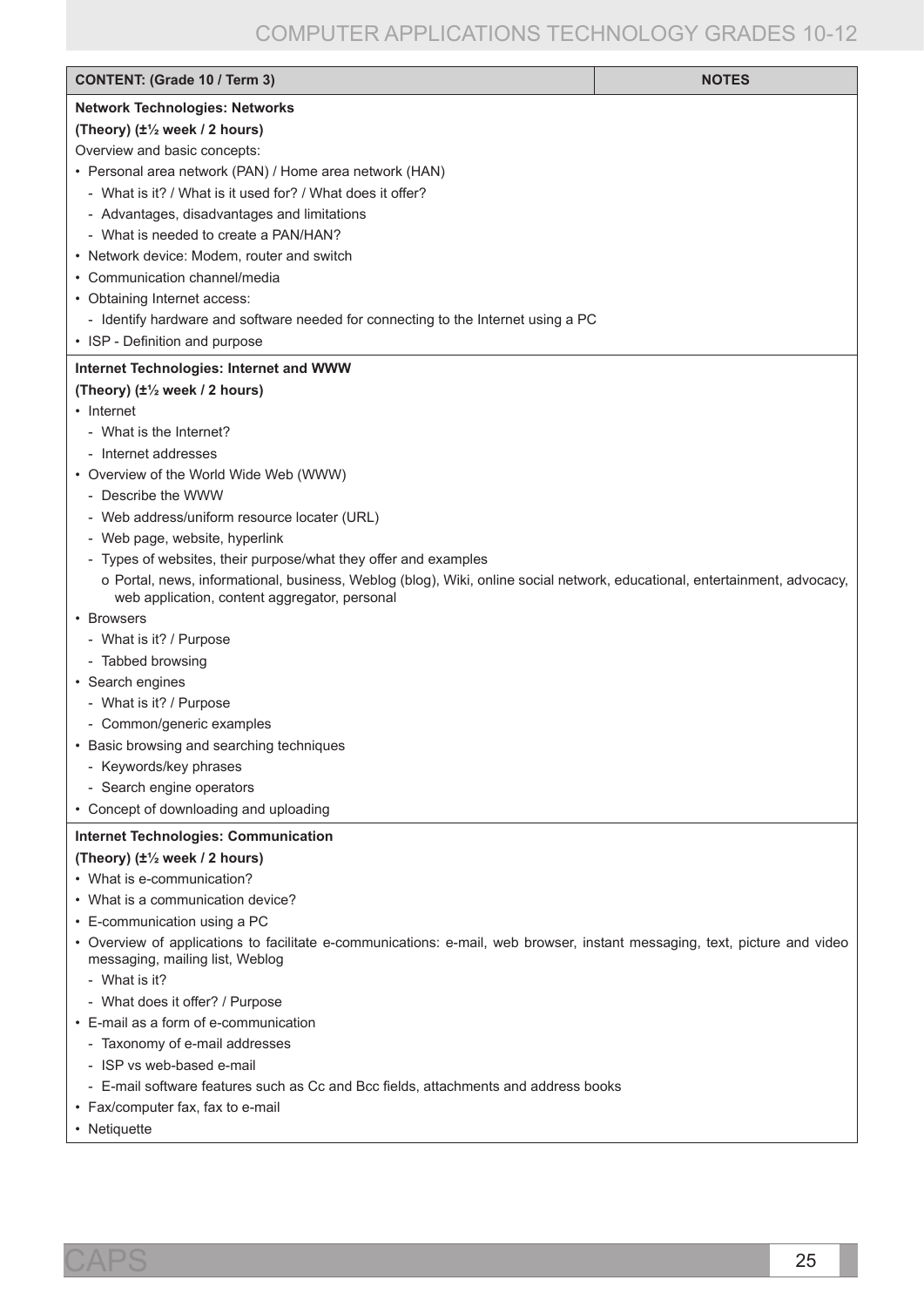| <b>CONTENT: (Grade 10 / Term 3)</b>                                                                                                                                          | <b>NOTES</b> |
|------------------------------------------------------------------------------------------------------------------------------------------------------------------------------|--------------|
| <b>Internet Technologies: Communications</b>                                                                                                                                 |              |
| (Practical) (±1/2 week / 2 hours)                                                                                                                                            |              |
| • Basic use of the Internet and e-mail                                                                                                                                       |              |
| • Hyperlinks                                                                                                                                                                 |              |
| • Apply netiquette rules such as spelling check, messages, being courteous and concise, not gossiping, reducing the size of<br>attachments and not typing in capital letters |              |
| • Basic e-mailing                                                                                                                                                            |              |
| - Compose messages                                                                                                                                                           |              |
| - Send and receive, forward, reply to, reply to all                                                                                                                          |              |
| • Attachments                                                                                                                                                                |              |
| <b>Social Implications</b>                                                                                                                                                   |              |
| (Theory) (±1/2 week / 2 hours)                                                                                                                                               |              |
| • Social issues applicable to the above content                                                                                                                              |              |
| • Recognise and acknowledge the ownership of electronic material                                                                                                             |              |
| • Appropriate communication etiquette                                                                                                                                        |              |
| • E-mail threats, issues and remedies - Viruses, trojans, worms, hoaxes, spam, phising, e-mail spoofing and pharming                                                         |              |
| • Safe e-mail and Internet use - dangers and tips to ensure safe use                                                                                                         |              |
| <b>Solution Development: Presentations</b>                                                                                                                                   |              |
| (Practical) (±2 weeks / 8 hours)                                                                                                                                             |              |
| • Overview of the basic skills and core concepts                                                                                                                             |              |
| $\cdot$ Uses                                                                                                                                                                 |              |
| • First looks: Slides, designs, layouts                                                                                                                                      |              |
| • Formatting                                                                                                                                                                 |              |
| - Font type, style, size, colour, highlight, alignment                                                                                                                       |              |
| - Paragraph: spacing, alignment, bullets, indentation                                                                                                                        |              |
| • Editing: Cut, copy, paste, find, replace                                                                                                                                   |              |
| • Text: Entering, editing and deleting text                                                                                                                                  |              |
| • Reviewing/proofing: spelling and grammar                                                                                                                                   |              |
| • Page setup                                                                                                                                                                 |              |
| - Orientation, size                                                                                                                                                          |              |
| • Slides: Insert, delete, numbers, headers and footers                                                                                                                       |              |
| • View options - normal, slide sorter, notes, slide show                                                                                                                     |              |
| • Insert illustrations, tables                                                                                                                                               |              |
| • Custom animations (basic)                                                                                                                                                  |              |
| • Basic integration techniques                                                                                                                                               |              |
| • Start slide show                                                                                                                                                           |              |
| <b>Solution Development: Spreadsheets</b>                                                                                                                                    |              |
| (Practical and theory) (±2 <sup>1</sup> / <sub>2</sub> week / 6 hours)                                                                                                       |              |
| • Formulae vs functions                                                                                                                                                      |              |
| • Know and use basic functions such as:                                                                                                                                      |              |
| - sum, average, count, min, max, today, rand, mode, mean, countif and use of relational operators (> < <= >= <> =)                                                           |              |
| • 'Round' numbers using cell formatting                                                                                                                                      |              |
| • Sorting                                                                                                                                                                    |              |
| • Work with sheets                                                                                                                                                           |              |
| - rename                                                                                                                                                                     |              |
| - headers and footers                                                                                                                                                        |              |
| - printing                                                                                                                                                                   |              |
| • Introduction to graphs                                                                                                                                                     |              |
|                                                                                                                                                                              |              |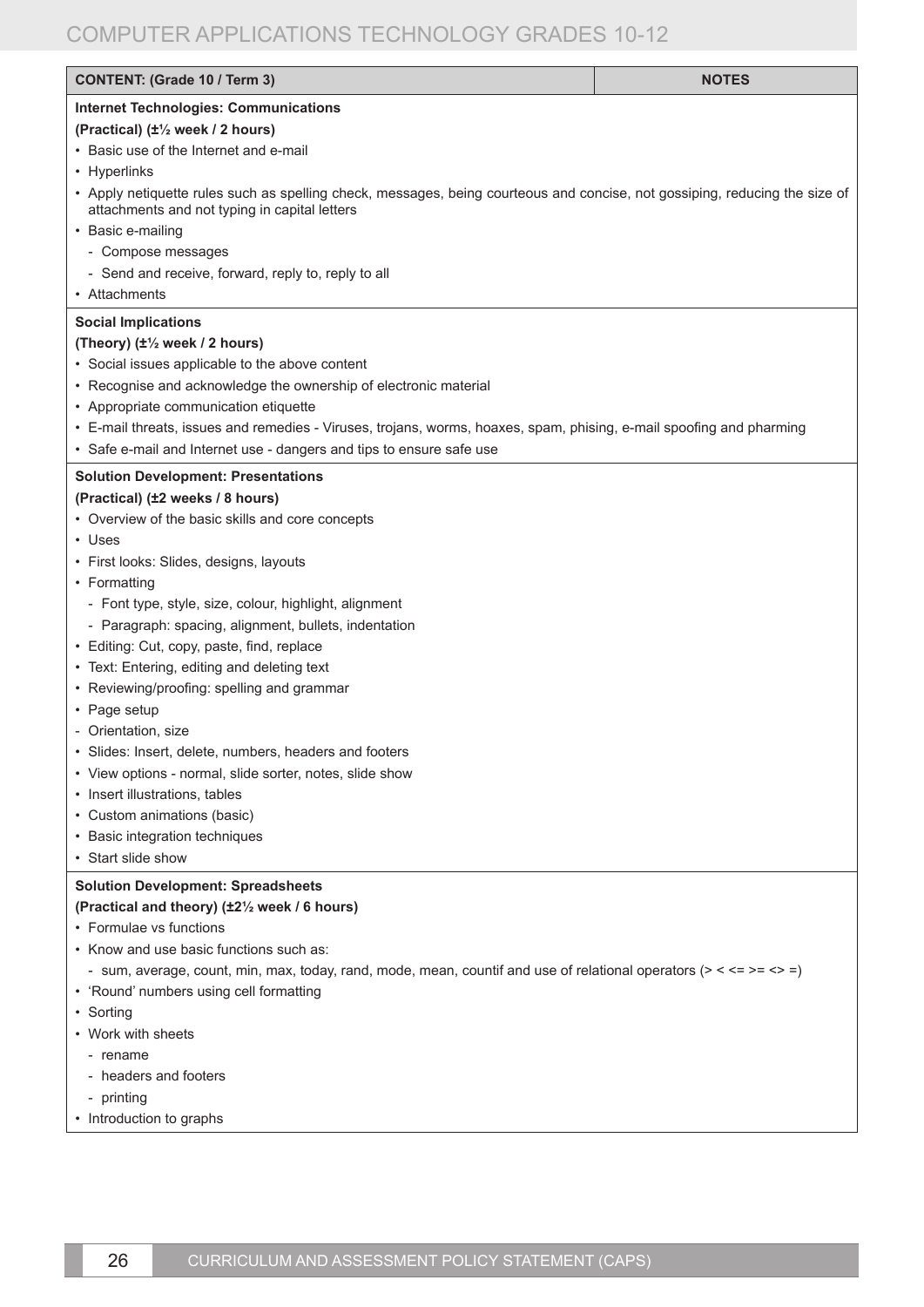| <b>CONTENT: (Grade 10 / Term 3)</b>                                                              | <b>NOTES</b>                                                                    |  |
|--------------------------------------------------------------------------------------------------|---------------------------------------------------------------------------------|--|
| <b>Solution Development: Word Processing</b>                                                     |                                                                                 |  |
| (Practical and theory) (±1 <sup>1</sup> / <sub>2</sub> weeks / 6 hours)                          |                                                                                 |  |
| • Reviewing                                                                                      |                                                                                 |  |
| - Comments                                                                                       |                                                                                 |  |
| - Protecting document                                                                            |                                                                                 |  |
| • Document layout                                                                                |                                                                                 |  |
| - Page setup                                                                                     |                                                                                 |  |
| o Columns, hyphenation                                                                           |                                                                                 |  |
| - Watermark, page colour                                                                         |                                                                                 |  |
| • Integration - Hyperlinks                                                                       |                                                                                 |  |
| <b>Information Management and Practical Assessment Task</b>                                      | Task<br>• Practical<br>Assessment                                               |  |
| (Practical) (±1 <sup>1</sup> / <sub>2</sub> week / 6 hours)                                      | Information Management culminates                                               |  |
| • Information vs knowledge                                                                       | in the PAT                                                                      |  |
| • Find and access information and data                                                           | • Start with the PAT where learners will<br>apply the theoretical and practical |  |
| - Role of surveys and questionnaires                                                             | content, concepts and skills of                                                 |  |
| • Sifting information                                                                            | Information Management and the                                                  |  |
| - Process of keeping only gathered information that meets the criteria/will solve<br>the problem | use of applications in an integrated<br>fashion                                 |  |
| Assessment (PoA): 1 practical test + 1 theory test                                               |                                                                                 |  |
| Reporting: Add raw marks and totals and convert to % for term mark                               |                                                                                 |  |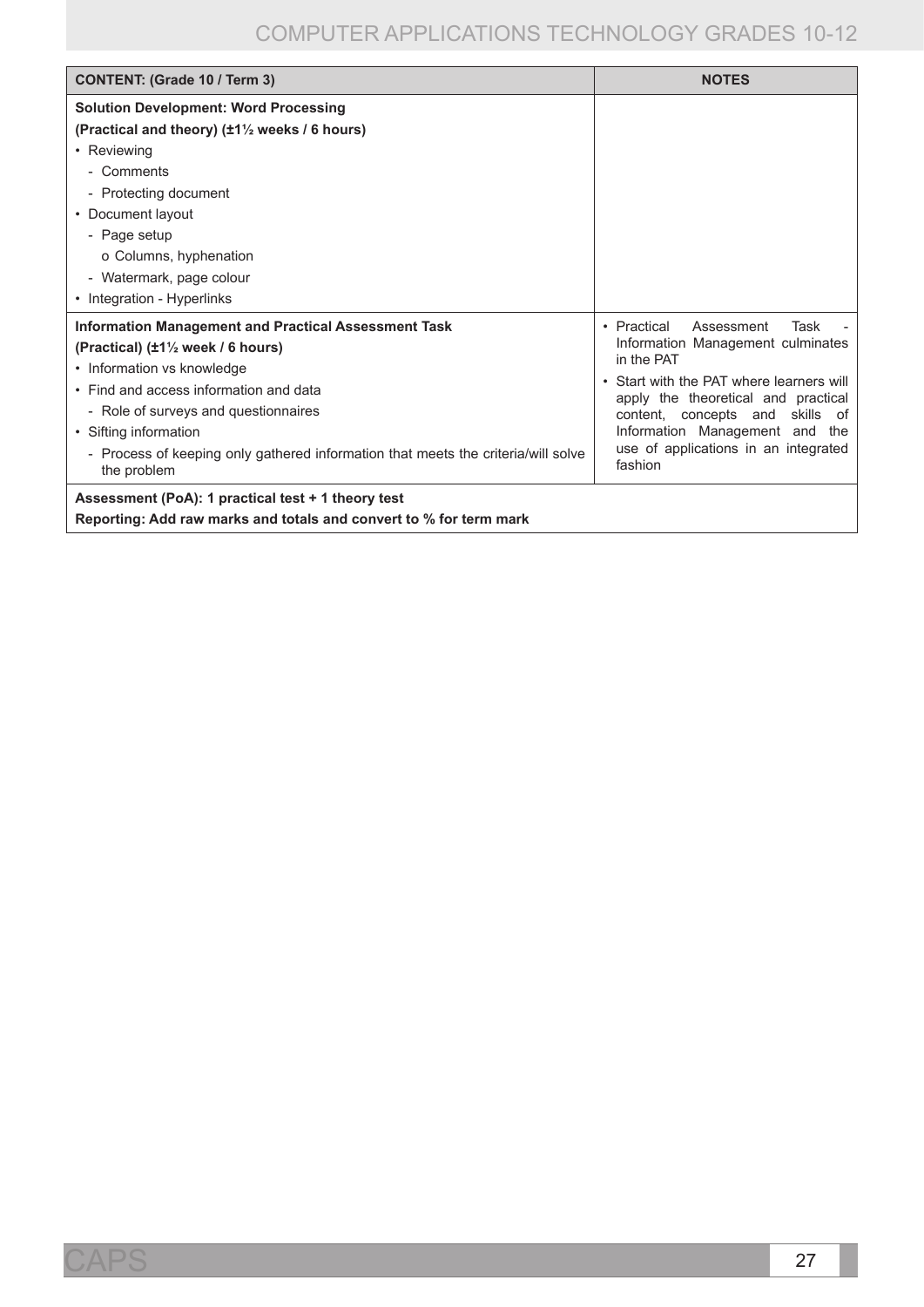| <b>CONTENT: (Grade 10 / Term 4)</b>                                                                                                              | <b>NOTES</b>                                                                          |  |  |
|--------------------------------------------------------------------------------------------------------------------------------------------------|---------------------------------------------------------------------------------------|--|--|
| <b>Content using case studies</b>                                                                                                                |                                                                                       |  |  |
| (Practical and theory) (±1 week / 4 hours)                                                                                                       |                                                                                       |  |  |
| • Consolidate content, concepts and skills using case studies to:                                                                                |                                                                                       |  |  |
| - Identify the basic hardware configuration of a computer in terms of:                                                                           |                                                                                       |  |  |
| o the processor                                                                                                                                  |                                                                                       |  |  |
| o memory and                                                                                                                                     |                                                                                       |  |  |
| o hard drive size                                                                                                                                |                                                                                       |  |  |
| - Understand computers and their uses                                                                                                            |                                                                                       |  |  |
| - Understand how technology helps one to operate more efficiently, effectively and more accurately                                               |                                                                                       |  |  |
| - Know how to use computers as tools to access information and to communicate with others around the world                                       |                                                                                       |  |  |
| - Make better buying decisions - interpret advertisements and make judgements about quality and usefulness when<br>buying equipment and software |                                                                                       |  |  |
| - Know how to fix ordinary computer problems and deal with challenges that arise from utilising computers (and know<br>when to call for help)    |                                                                                       |  |  |
| - Know how to use the Internet and e-mail                                                                                                        |                                                                                       |  |  |
| - Make informed decisions and choices in selecting communication devices and proper modes of communications for a<br>given scenario              |                                                                                       |  |  |
| - Know what kind of computer uses benefit or advance work place and career path opportunities                                                    |                                                                                       |  |  |
| - Know how to protect oneself against online villains and threats                                                                                |                                                                                       |  |  |
| - Know how to apply digital tools to:                                                                                                            |                                                                                       |  |  |
| o communicate                                                                                                                                    |                                                                                       |  |  |
| o find and gather                                                                                                                                |                                                                                       |  |  |
| o analyse                                                                                                                                        |                                                                                       |  |  |
| o use, manipulate and process information and                                                                                                    |                                                                                       |  |  |
| o solve problems                                                                                                                                 |                                                                                       |  |  |
| - Understand technology concepts, systems and operations                                                                                         |                                                                                       |  |  |
| • Recommend specific hardware/software for a specific scenario                                                                                   |                                                                                       |  |  |
| <b>Social Implications</b>                                                                                                                       |                                                                                       |  |  |
| (Theory) (±1/2 week / 2 hours)                                                                                                                   |                                                                                       |  |  |
| • Impact on society                                                                                                                              |                                                                                       |  |  |
| Identify how ICTs influence one's life and life styles                                                                                           |                                                                                       |  |  |
| • Impact on home, office and education                                                                                                           |                                                                                       |  |  |
| • Computer criminals - types and what they do/how they operate                                                                                   |                                                                                       |  |  |
| <b>Solution Development: Word Processing</b>                                                                                                     |                                                                                       |  |  |
| (Practical and theory) (±1 week / 4 hours)                                                                                                       | When working with applications,<br>learners should be taught to use                   |  |  |
|                                                                                                                                                  | various methods and techniques to                                                     |  |  |
| • Templates: Letter, fax, report<br>• Accessing offline help including FAQs (frequently asked questions)                                         | achieve the same objective, compare                                                   |  |  |
| • Integration techniques                                                                                                                         | the methods and determine which one<br>is more efficient or works best for them.      |  |  |
|                                                                                                                                                  |                                                                                       |  |  |
| • Solve problems using word processor                                                                                                            |                                                                                       |  |  |
| • Troubleshoot basic word processing problems                                                                                                    | This will teach them not only to follow<br>a specific instruction/set of instructions |  |  |
| <b>Solution Development: Spreadsheets</b>                                                                                                        | but also to complete a given task that                                                |  |  |
| (Practical and theory) (±1 <sup>1</sup> / <sub>2</sub> weeks / 6 hours)                                                                          | involves careful thinking and reasoning                                               |  |  |
| • Graphs                                                                                                                                         | about how to do it and if there is more<br>than one way, to compare the methods       |  |  |
| - Pie, line, column/bar                                                                                                                          | and find the best way of doing it.                                                    |  |  |
| - Purpose of each/when to use                                                                                                                    |                                                                                       |  |  |
| - Create, format and edit                                                                                                                        |                                                                                       |  |  |
| - Interpretation of information presented in a graph                                                                                             |                                                                                       |  |  |
| • Basic integration techniques                                                                                                                   |                                                                                       |  |  |
| • Solve problems using spreadsheets                                                                                                              |                                                                                       |  |  |
| • Troubleshoot basic spreadsheet problems                                                                                                        |                                                                                       |  |  |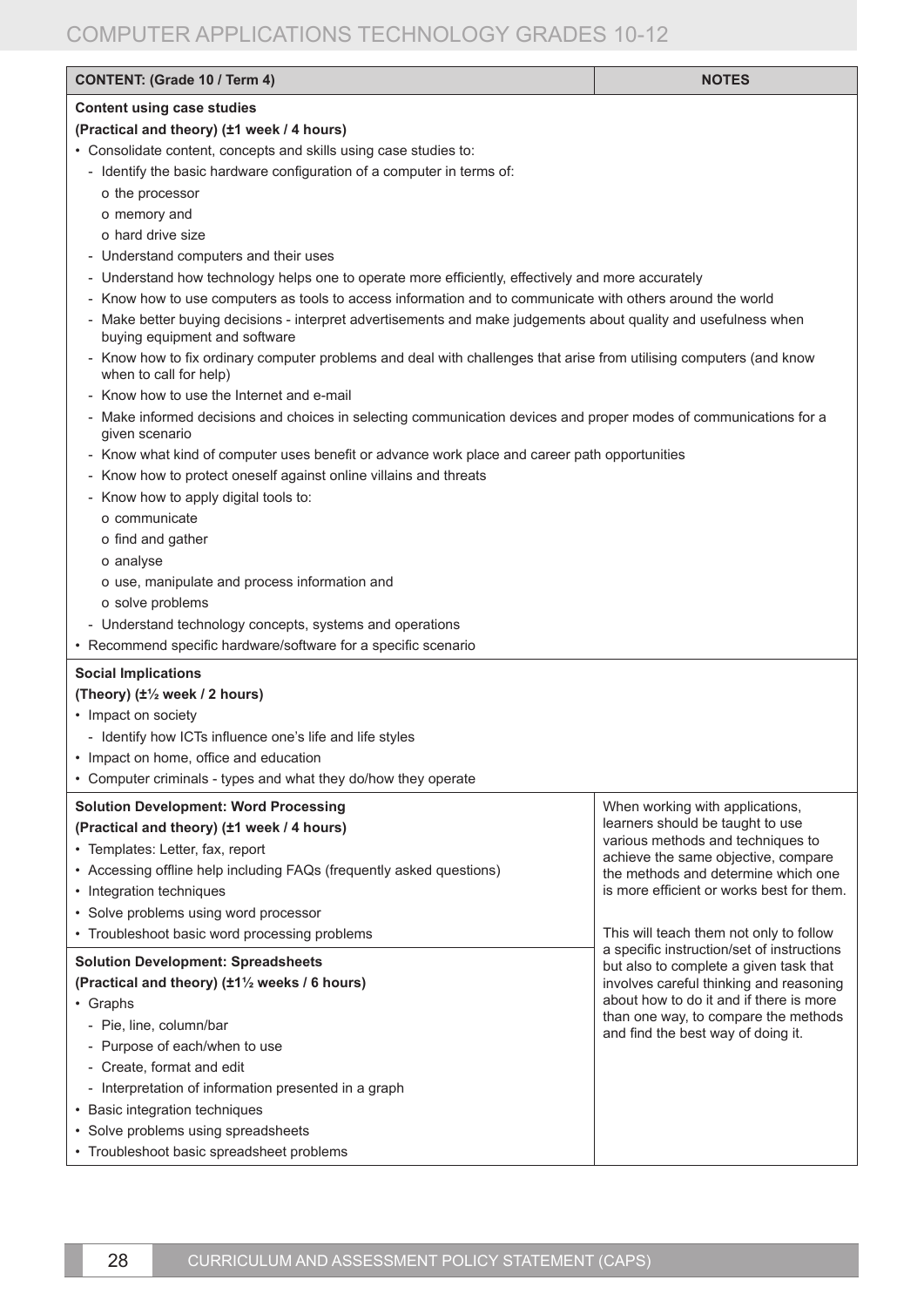| <b>CONTENT: (Grade 10 / Term 4)</b>                                                                                              | <b>NOTES</b>                        |  |
|----------------------------------------------------------------------------------------------------------------------------------|-------------------------------------|--|
| <b>Solution Development: Documents</b>                                                                                           |                                     |  |
| (Practical and theory) (±1 week / 4 hours) (Word processor, spreadsheet,<br>presentations)                                       |                                     |  |
| • Reproduce and create documents that incorporate text, graphics and data                                                        |                                     |  |
| • Create documents using templates                                                                                               |                                     |  |
| • Support communication with appropriate features such as images, symbols                                                        |                                     |  |
| • Integrate text and graphics to form meaningful message                                                                         |                                     |  |
| • Balance text and graphics for visual effect                                                                                    |                                     |  |
| • Use media, visual literacy and technology skills to create products that express<br>understanding                              |                                     |  |
| <b>Information Management and Practical Assessment Task</b>                                                                      | • Practical Assessment Task (PAT) - |  |
| (Practical) (±2 weeks / 8 hours)                                                                                                 | Information Management culminates   |  |
| • Knowledge vs insight/decision making                                                                                           | in the PAT                          |  |
| • Manipulating information                                                                                                       |                                     |  |
| - Extract core meaning                                                                                                           |                                     |  |
| - Summarise using own words                                                                                                      |                                     |  |
| • Data handling using spreadsheet                                                                                                |                                     |  |
| - Data questions: How many? What is most popular? What is least common?<br>How many more than? What is the average?              |                                     |  |
| • Processing data                                                                                                                |                                     |  |
| • Presentation of information:                                                                                                   |                                     |  |
| - Graphs, tables, techniques and tools in word processor                                                                         |                                     |  |
| - Report writing - elements of a report: Introduction, body, conclusion,<br>bibliography/references, copyright/plagiarism issues |                                     |  |
| - Summarising information/report using presentation software                                                                     |                                     |  |
| • Finalise PAT                                                                                                                   |                                     |  |
| Assessment (PoA): Practical Assessment Task + 1 examination (1 practical paper + 1 theory paper)                                 |                                     |  |
| Promotion mark: Convert term marks to 25%, convert PAT mark to 25%, convert paper 1 to 25%, convert paper 2 to<br>25%            |                                     |  |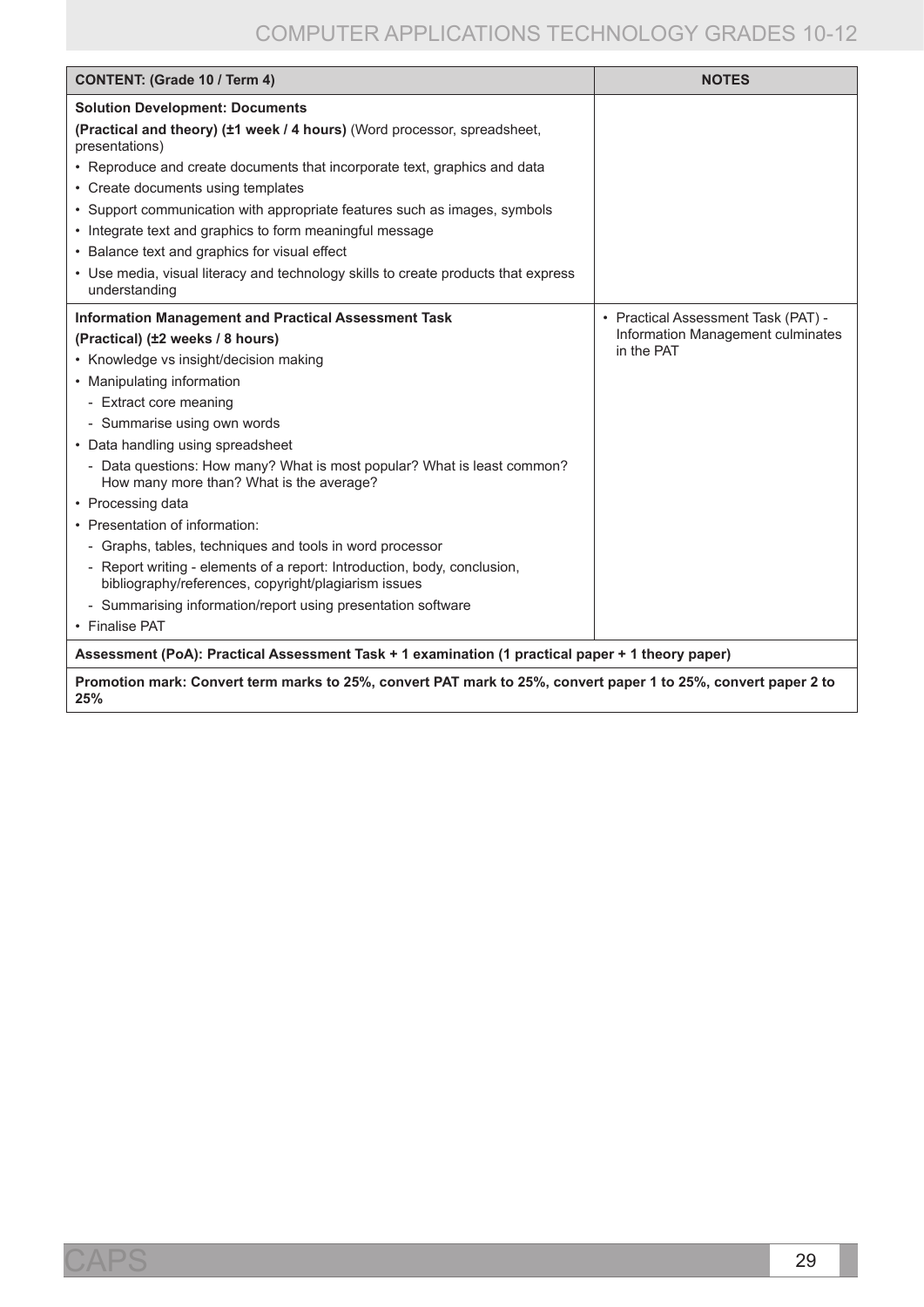### **Grade 11**

| <b>CONTENT: (Grade 11 / Term 1)</b>                                                                                                                                                                                                                                                                                                                                                                                                                                                                                                                                                                                                                                                                                                                                                                                                                                                                                                                                                              | <b>NOTES</b> |
|--------------------------------------------------------------------------------------------------------------------------------------------------------------------------------------------------------------------------------------------------------------------------------------------------------------------------------------------------------------------------------------------------------------------------------------------------------------------------------------------------------------------------------------------------------------------------------------------------------------------------------------------------------------------------------------------------------------------------------------------------------------------------------------------------------------------------------------------------------------------------------------------------------------------------------------------------------------------------------------------------|--------------|
| <b>Systems Technologies: General Concepts</b><br>(Theory) (±1/2 week / 2 hours)<br>• Information processing cycle: Input, output, processing, storage and communication<br>• Types of computers and typical features<br>- Dedicated devices such as ATMs and electronic appliances<br>- Mobile computers and devices such as smart phones<br>- Client/server<br>• Categorise computers<br>- Portable (mobile)/non-portable<br>- Processing power<br>- Usage<br>• The role of ICTs in the workplace                                                                                                                                                                                                                                                                                                                                                                                                                                                                                               |              |
| <b>Systems Technologies: Hardware</b><br>(Theory) (±1 week / 8 hours)<br>Extend from Grade 10<br>• Input<br>- What is it? / Purpose / When to use<br>- Advantages, disadvantages and limitations<br>o Scanners and digital cameras<br>• What determines the quality of digital cameras and scanning? Basic concepts<br>o Biometric input<br>o Input via PDAs, smart phones, tablet PCs, data collection devices<br>o Terminals (POS), ATMs<br>o Touch screens<br>o Alternative input devices such as virtual keyboards, optical keyboards<br>- Wireless technology<br>• Output<br>- What is it? Purpose / When to use<br>- Advantages, disadvantages and limitations<br>o Interactive whiteboards<br>o Display devices<br>• What determines the quality of monitors and printers? Basic concepts<br>- Wireless technology<br>• What software/other equipment is required, e.g. device drivers, OCR?<br>• Input and output devices for physically challenged users                                |              |
| <b>Social Implications</b><br>(Theory) (±1/2 week / 2 hours)<br>• Options available for enhancing accessibility such as speech recognition, screen readers and magnifiers, on-screen<br>keyboards, screen, mouse and keyboard settings<br>• Hardware theft and protection<br>• Power settings/saving and protection against power failure<br>• Factors influencing health and health risks<br>• Value of CAT - career options and further study<br><b>Solution Development: Word Processing</b><br>(Practical and theory) (±3 weeks / 12 hours)<br>Reinforce content, concepts and skills from Grade 10<br>• File management<br>- Printing (including options such as range of pages, odd or even, number of copies, print quality, pages per sheet), send<br>to (e-mail, Internet fax, pdf), convert, properties<br>• Input data from different file formats, e.g. text files, csv, rtf, tables<br>• Editing: Paste special, find and replace (extend to more options)<br>• Page layout: Themes |              |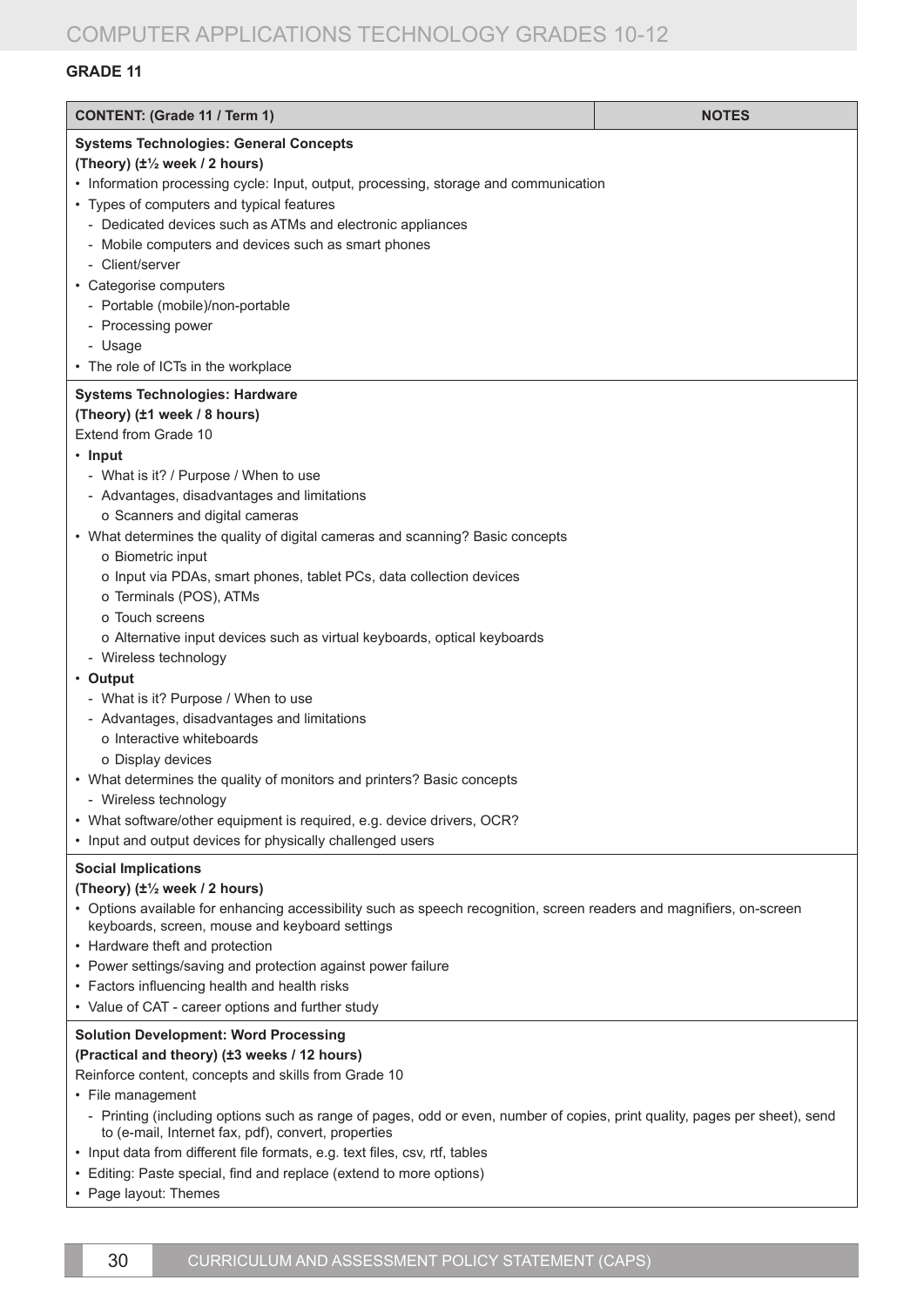| <b>CONTENT:</b> (Grade 11 / Term 1)                                                                                                                                                                                                                                                                                                                                                                                                                                                                                                                                                                                                                                             | <b>NOTES</b> |
|---------------------------------------------------------------------------------------------------------------------------------------------------------------------------------------------------------------------------------------------------------------------------------------------------------------------------------------------------------------------------------------------------------------------------------------------------------------------------------------------------------------------------------------------------------------------------------------------------------------------------------------------------------------------------------|--------------|
| • Document layout<br>- Section breaks and sections<br>- Headers and footers (including date, path and filename)<br>- Page numbers: Different first page, odd, even, starting from a specific number<br>- Cover page<br>• Paragraph:<br>- Customise bullets and numbering<br>- Outline numbering/multi-level lists<br>- Customise spacing<br>· Templates: Agenda, memo, basic resume/CV<br>• Electronic forms<br>• Import/export data<br>• Online and offline help                                                                                                                                                                                                               |              |
| <b>Solution Development: Spreadsheet</b><br>(Practical and theory) (±3 weeks / 12 hours)<br>• Reinforce content, concepts and skills from Grade 10<br>• Absolute cell referencing<br>• Auto fill options<br>• Using spreadsheet functions such as round, small, large, countif, counta, countblank, sumif, power and rand<br>• Rounding off numbers and the difference between rounding and formatting<br>• Conditional formatting<br>• Interpreting error indicators such as:<br>- circular reference<br>$-$ #NULL!                                                                                                                                                            |              |
| <b>Solution Development: Database</b><br>(Practical and theory)(±2 weeks / 8 hours)<br>• Uses<br>• First looks:<br>- Objects: Table, form, query, report<br>• Tables: Records and fields, field names<br>- Basic field properties: size/length, default value, decimal places, required<br>• Data types<br>- Text, number, date and time, currency, auto number, Yes/No and Memo<br>• Database structure<br>• Primary key<br>• Create tables and forms<br>• Enter data (records)<br>• Add and delete records, fields<br>• Formatting and editing<br>• Sorting<br>• Basic data validation techniques<br>• Use filters<br>• Work with different views, e.g. design and table view |              |
| Assessment (PoA): 1 practical test + 1 theory test                                                                                                                                                                                                                                                                                                                                                                                                                                                                                                                                                                                                                              |              |
| Reporting: Add raw marks and totals and convert to % for term mark                                                                                                                                                                                                                                                                                                                                                                                                                                                                                                                                                                                                              |              |

#### *Note:*

It is important to note that application packages share common features (formatting, editing, page layout, illustrations, etc.) that are reinforced when dealing with the different packages and as these features may take more time with the first application *taught, they take up less time when teaching subsequent packages.*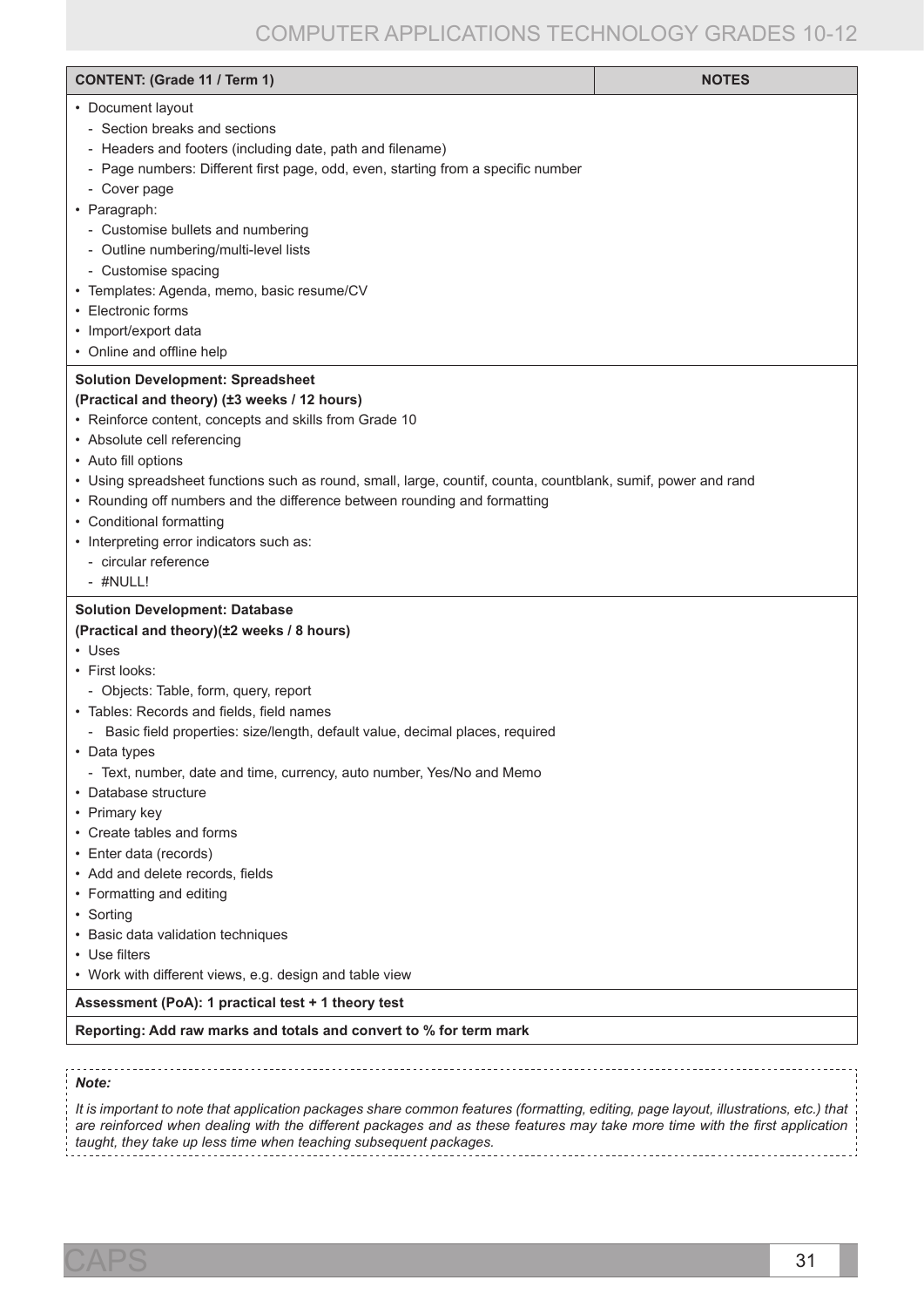| <b>CONTENT: (Grade 11 / Term 2)</b>                                                                      | <b>NOTES</b> |
|----------------------------------------------------------------------------------------------------------|--------------|
|                                                                                                          |              |
| <b>Systems Technologies: Hardware</b>                                                                    |              |
| (Theory) (±1/2 week / 2 hours)                                                                           |              |
| • Storage                                                                                                |              |
| - Primary storage (memory) vs secondary storage                                                          |              |
| - Online storage                                                                                         |              |
| o What is it?                                                                                            |              |
| o Advantages/disadvantages                                                                               |              |
| - Suitable storage media for backup                                                                      |              |
| - How to write CDs, DVDs                                                                                 |              |
| - Interpret adverts                                                                                      |              |
| - Basic troubleshooting                                                                                  |              |
| • Processing                                                                                             |              |
| - Understand the role of basic components of the system unit                                             |              |
| o Motherboard - houses components<br>o CPU - processing                                                  |              |
| o RAM - holds data and instructions during processing/execution                                          |              |
| o ROM - stores start-up instructions                                                                     |              |
| • Overview and basic concepts of start-up process                                                        |              |
|                                                                                                          |              |
| <b>Network Technologies: Networks</b>                                                                    |              |
| (Theory) (±1 week / 4 hours)                                                                             |              |
| • Local area networks (LAN and WLAN)<br>- Definitions and where and why they are used?                   |              |
| - Definition, purpose, role, uses                                                                        |              |
| - Advantages, disadvantages and limitations                                                              |              |
| • Basic components of a network - Overview and concepts                                                  |              |
| - Workstations and servers                                                                               |              |
| - Network interface card (NIC)                                                                           |              |
| - Network devices for connection                                                                         |              |
| - Communication medium                                                                                   |              |
| - Network software                                                                                       |              |
| • Connection                                                                                             |              |
| - Wired vs wireless                                                                                      |              |
| - Data transmission speed                                                                                |              |
| • Intranet - Definition and uses                                                                         |              |
| • Basic network security such as passwords, usernames and access rights                                  |              |
| Internet Technologies: Internet and WWW                                                                  |              |
| (Practical and theory) (±1/2 week / 2 hours)                                                             |              |
| • Usability of web pages/websites - basic areas                                                          |              |
| - Explore web pages/websites and evaluate aspects such as:                                               |              |
| o Readability, navigation, consistency, layout, typography - link to word processing documents and forms |              |
| <b>Social Implications</b>                                                                               |              |
| (Theory) (±1/2 week / 2 hours)                                                                           |              |
| • Social issues applicable to the above content:                                                         |              |
| - Unauthorised access                                                                                    |              |
| - Ethical use of networks                                                                                |              |
| o Acceptable use policies of schools                                                                     |              |
| - Network safety and security issues                                                                     |              |
| - Privacy issues                                                                                         |              |
| o spyware                                                                                                |              |
| o adware                                                                                                 |              |
| o role of databases                                                                                      |              |
| o respect privacy and products of others                                                                 |              |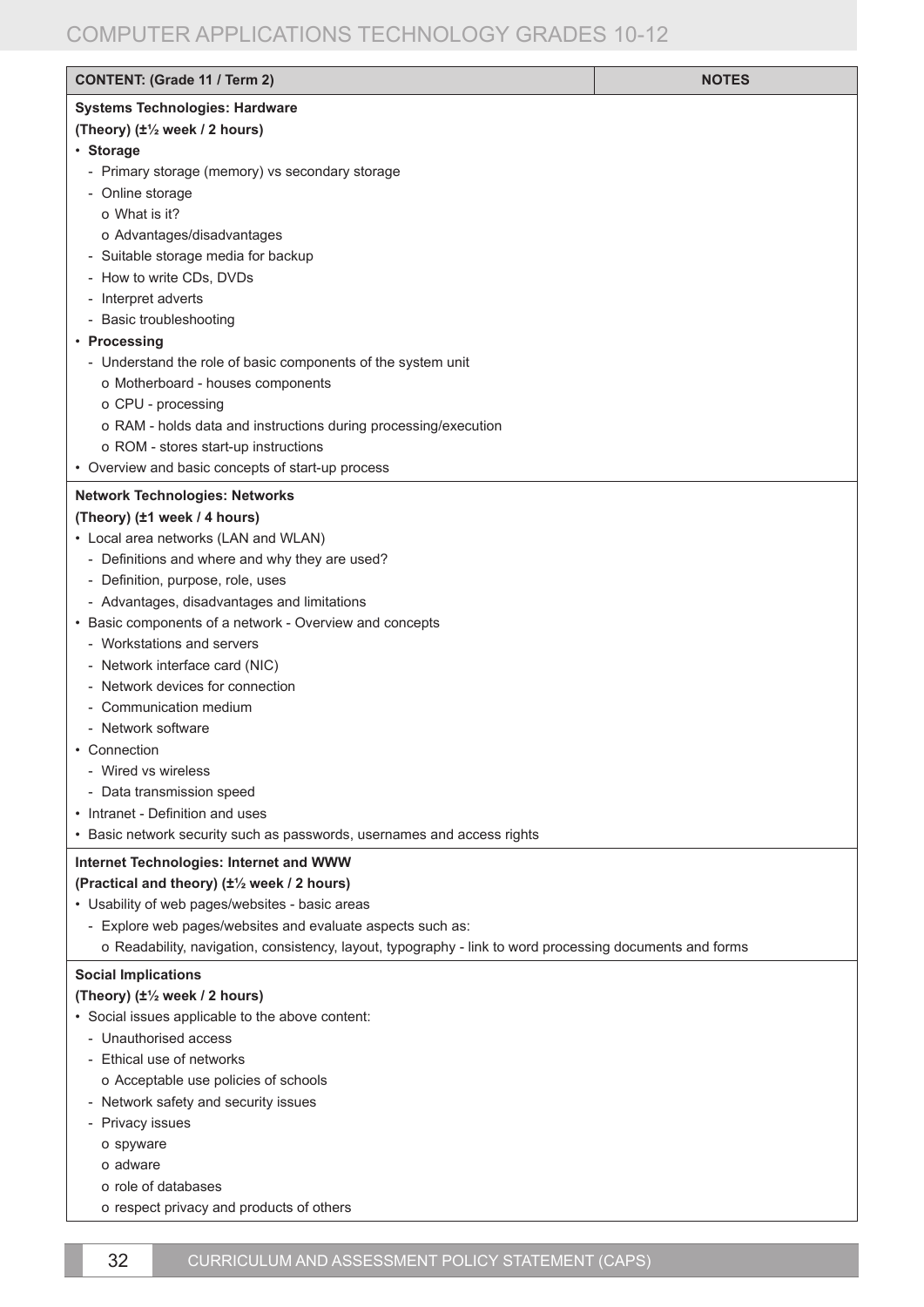| <b>CONTENT: (Grade 11 / Term 2)</b>                                    |                    |                                                                                                      | <b>NOTES</b>                                                                                                                     |
|------------------------------------------------------------------------|--------------------|------------------------------------------------------------------------------------------------------|----------------------------------------------------------------------------------------------------------------------------------|
| <b>Solution Development: Word Processing</b>                           |                    |                                                                                                      |                                                                                                                                  |
| (Practical and theory) (±1 week / 4 hours)                             |                    |                                                                                                      |                                                                                                                                  |
| • Styles                                                               |                    |                                                                                                      |                                                                                                                                  |
| - Quick style gallery (reinforce)                                      |                    |                                                                                                      |                                                                                                                                  |
| - Style set                                                            |                    |                                                                                                      |                                                                                                                                  |
| - Change/edit a style                                                  |                    |                                                                                                      |                                                                                                                                  |
| - Create a new style                                                   |                    |                                                                                                      |                                                                                                                                  |
| <b>Solution Development: Spreadsheets</b>                              |                    |                                                                                                      |                                                                                                                                  |
| (Practical and theory) (±1 <sup>1</sup> / <sub>2</sub> week / 6 hours) |                    |                                                                                                      |                                                                                                                                  |
| • Simple IF function                                                   |                    |                                                                                                      |                                                                                                                                  |
| • Use of relational operators $(> < = > = >)$ in simple IF functions   |                    |                                                                                                      |                                                                                                                                  |
| • Charts/graphs: Create, format and edit                               |                    |                                                                                                      |                                                                                                                                  |
| - Meaningful titles and labels                                         |                    |                                                                                                      |                                                                                                                                  |
| - Gridlines                                                            |                    |                                                                                                      |                                                                                                                                  |
| - Legends                                                              |                    |                                                                                                      |                                                                                                                                  |
| - Options appropriate to the graph type chosen                         |                    |                                                                                                      |                                                                                                                                  |
| • Integration techniques                                               |                    |                                                                                                      |                                                                                                                                  |
| <b>Solution Development: Database</b>                                  |                    |                                                                                                      |                                                                                                                                  |
| (Practical and theory)(±1 week / 4 hours)                              |                    |                                                                                                      |                                                                                                                                  |
| • Design database tables                                               |                    |                                                                                                      |                                                                                                                                  |
| • Choosing appropriate data types                                      |                    |                                                                                                      |                                                                                                                                  |
|                                                                        |                    | - Text, number, date and time, currency, auto number, Yes/No, Memo, OLE object, hyperlink and Lookup |                                                                                                                                  |
|                                                                        |                    |                                                                                                      | • Reinforce and extend the use of field properties: size/length, default value, decimal places, required, input mask, validation |
| rule, validation text and alignment                                    |                    |                                                                                                      |                                                                                                                                  |
| • Queries:                                                             |                    |                                                                                                      |                                                                                                                                  |
| - Design basic queries using and, or, not and sorting options          |                    |                                                                                                      |                                                                                                                                  |
| - Selecting which fields to display in a query                         |                    |                                                                                                      |                                                                                                                                  |
| Solution Development: HTML / Web design                                |                    |                                                                                                      | • The section on web design should be                                                                                            |
| (Practical and theory) (±1 week / 4 hours)                             |                    |                                                                                                      | done in an HTML editor or text editor<br>such as Notepad                                                                         |
| • Reinforce the concepts of                                            |                    |                                                                                                      | • Learners are taught the basics of                                                                                              |
| - Websites, web pages, hyperlinks and URLs                             |                    |                                                                                                      | HTML in order to create and link web                                                                                             |
| • What is HTML?                                                        |                    |                                                                                                      | pages                                                                                                                            |
| • What is an HTML editor?                                              |                    |                                                                                                      |                                                                                                                                  |
| • HTML syntax                                                          |                    |                                                                                                      |                                                                                                                                  |
| • Basic HTML tags: Opening tag and closing tag                         |                    |                                                                                                      |                                                                                                                                  |
|                                                                        | <b>Opening tag</b> | <b>Closing tag</b>                                                                                   |                                                                                                                                  |
| Basic document tags                                                    | <html></html>      | $<$ /html>                                                                                           |                                                                                                                                  |
|                                                                        | <head></head>      |                                                                                                      |                                                                                                                                  |
|                                                                        | <title></title>    |                                                                                                      |                                                                                                                                  |
|                                                                        | <body></body>      |                                                                                                      |                                                                                                                                  |
| Heading elements                                                       | $h1$               | $<$ /h1>                                                                                             |                                                                                                                                  |
|                                                                        |                    |                                                                                                      |                                                                                                                                  |
|                                                                        | $<$ h6>            | $<$ /h6>                                                                                             |                                                                                                                                  |
|                                                                        |                    |                                                                                                      |                                                                                                                                  |
| <b>Text elements</b>                                                   | < p >              | $<$ /p>                                                                                              |                                                                                                                                  |
|                                                                        | $br$ />            |                                                                                                      |                                                                                                                                  |
|                                                                        | $\mathsf{chr}$ />  |                                                                                                      |                                                                                                                                  |
| <b>Text formatting</b>                                                 | <br><b>b</b>       | $<$ /b>                                                                                              |                                                                                                                                  |
|                                                                        | <i></i>            | $<$ /i>                                                                                              |                                                                                                                                  |
| <b>HTML</b> comments                                                   |                    |                                                                                                      |                                                                                                                                  |
| • Plain text and text formatting                                       |                    |                                                                                                      |                                                                                                                                  |
| • Structure and design of a simple HTML page                           |                    |                                                                                                      |                                                                                                                                  |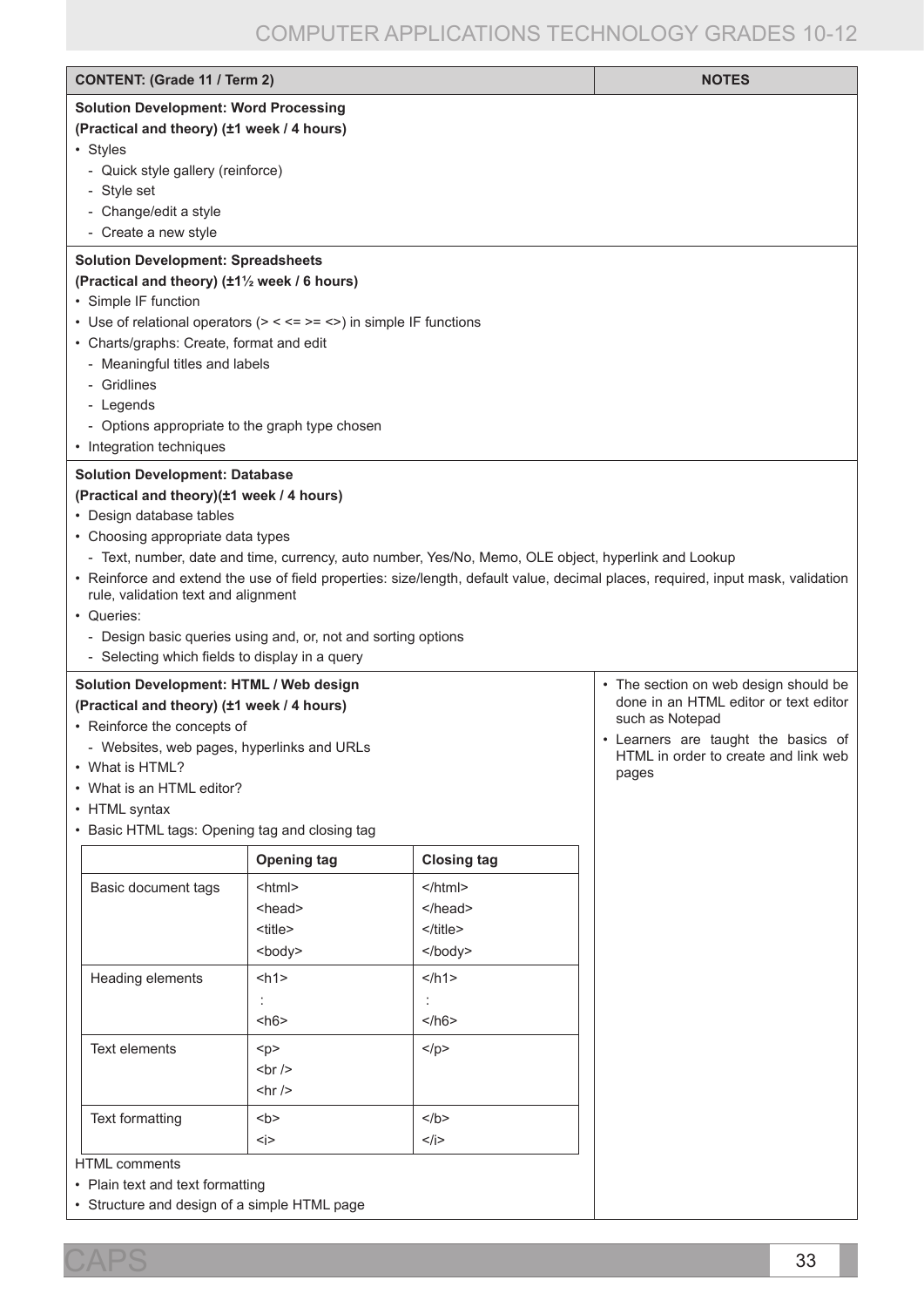| <b>CONTENT: (Grade 11 / Term 2)</b>                                                                                                                                                                                                 | <b>NOTES</b> |  |  |  |
|-------------------------------------------------------------------------------------------------------------------------------------------------------------------------------------------------------------------------------------|--------------|--|--|--|
| <b>Information Management</b>                                                                                                                                                                                                       |              |  |  |  |
| (Practical) (±1 week / 4 hours)                                                                                                                                                                                                     |              |  |  |  |
| • Reinforce content, concepts and skills from Grade 10                                                                                                                                                                              |              |  |  |  |
| • Task definition, data and information gathering                                                                                                                                                                                   |              |  |  |  |
| • Quality control of information:                                                                                                                                                                                                   |              |  |  |  |
| - Evaluate questions (types/levels/variety)                                                                                                                                                                                         |              |  |  |  |
| o Questions that can be answered explicitly by facts, e.g. questions starting with words such as What? When? Where?<br>Who? How many? etc.                                                                                          |              |  |  |  |
| o Questions that will help you to examine, explore, query, e.g. questions starting with Why? How? etc.                                                                                                                              |              |  |  |  |
| o Questions that will help you to adjust alter or predict, e.g. questions starting with If? What if? etc.                                                                                                                           |              |  |  |  |
| o Questions that will help you to make a judgment, critique, review or find meaning of some sort, e.g. questions starting<br>with Would it be better if? What recommendation? How can I determine? What would be the best way? etc. |              |  |  |  |
| - Evaluate information                                                                                                                                                                                                              |              |  |  |  |
| o Authority (who created it?)                                                                                                                                                                                                       |              |  |  |  |
| o Accuracy (are the facts substantiated?)                                                                                                                                                                                           |              |  |  |  |
| o Currency (is it up-to-date/still relevant?)                                                                                                                                                                                       |              |  |  |  |
| o Objectivity (any bias?)                                                                                                                                                                                                           |              |  |  |  |
| o Coverage (how well does it cover the topic?)                                                                                                                                                                                      |              |  |  |  |
| Evaluate websites: Criteria                                                                                                                                                                                                         |              |  |  |  |
| o Affiliation (e.g. who supports the Web site?)                                                                                                                                                                                     |              |  |  |  |
| o Audience (e.g. level at which it is written/who is it intended for?)                                                                                                                                                              |              |  |  |  |
| o Authority (e.g. who is the author and what are his/her credentials?)                                                                                                                                                              |              |  |  |  |
| o Content (e.g. organisation of content and working links)                                                                                                                                                                          |              |  |  |  |
| o Currency (e.g. is the information on the Web page up-to-date?)                                                                                                                                                                    |              |  |  |  |
| o Design (e.g. is it easy to navigate and visually pleasing? How quickly does it download?)                                                                                                                                         |              |  |  |  |
| o Objectivity (e.g. does it reflect any preconceptions?)                                                                                                                                                                            |              |  |  |  |
| Assessment (PoA): 1 test + 1 examination (1 practical paper + 1 theory paper)                                                                                                                                                       |              |  |  |  |

**Reporting: Add raw marks and totals and convert to % for term mark**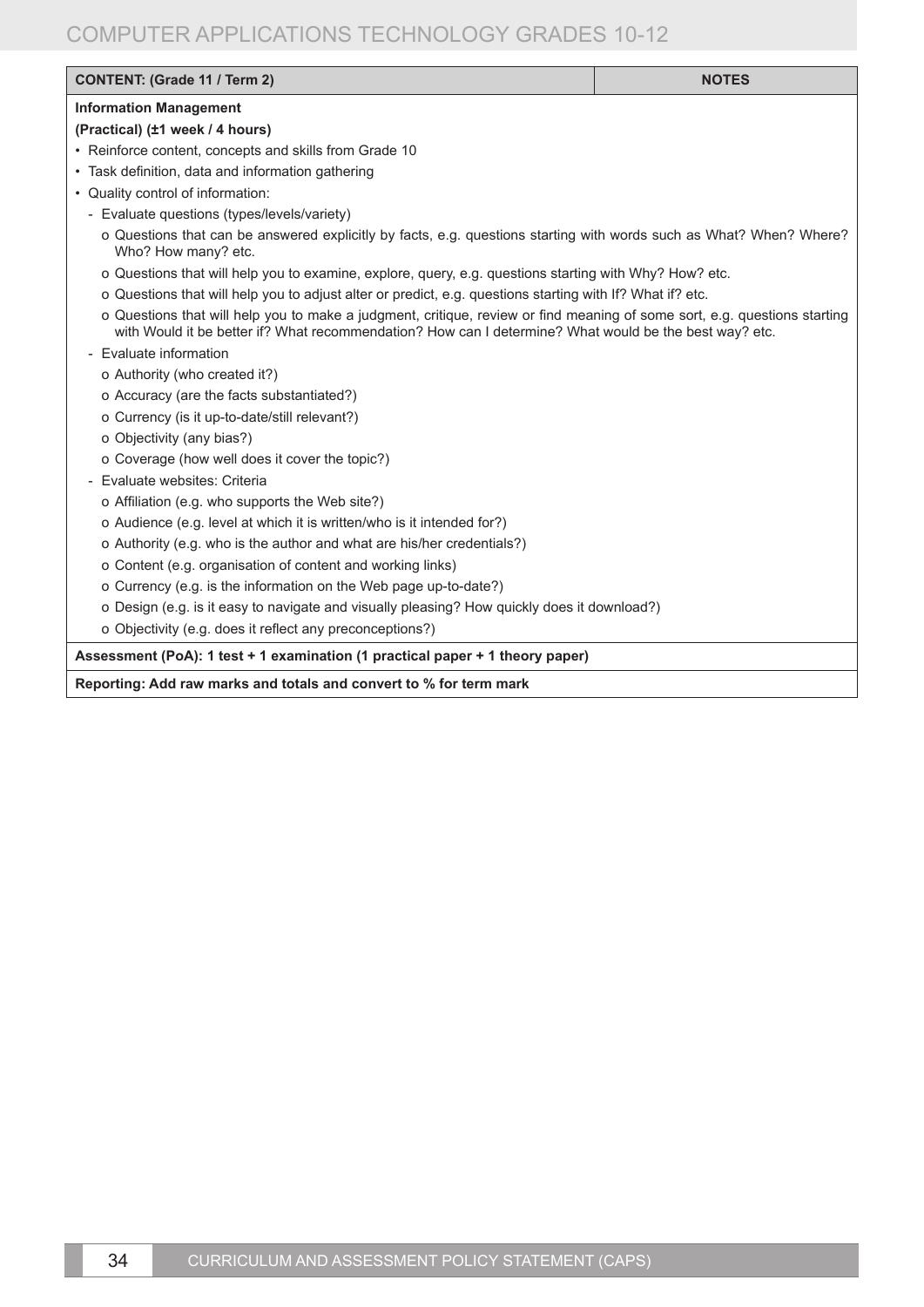| <b>CONTENT: (Grade 11 / Term 3)</b>                                                                                                                                                                                                                                                                                                                                                                                                                                                                                                                                                                                                                                                                                                                                                                                                                             | <b>NOTES</b>                                                                                                                                                                                                                                                                                                                                                                                                                    |
|-----------------------------------------------------------------------------------------------------------------------------------------------------------------------------------------------------------------------------------------------------------------------------------------------------------------------------------------------------------------------------------------------------------------------------------------------------------------------------------------------------------------------------------------------------------------------------------------------------------------------------------------------------------------------------------------------------------------------------------------------------------------------------------------------------------------------------------------------------------------|---------------------------------------------------------------------------------------------------------------------------------------------------------------------------------------------------------------------------------------------------------------------------------------------------------------------------------------------------------------------------------------------------------------------------------|
| <b>Systems Technologies: Software</b><br>(Practical and theory) (±1/2 week / 2 hours)<br>• The role of application software<br>• Function/purpose/role of different types: Multimedia and communication software<br>• Compatibility issues<br>• Versions, patches and service packs<br>• Updating software<br>• Online/web applications, e.g. Google docs<br>• Software for physically challenged users<br>• Explore web applications: Blogs<br>- Uses<br>- Advantages and disadvantages<br>- Good practices                                                                                                                                                                                                                                                                                                                                                    |                                                                                                                                                                                                                                                                                                                                                                                                                                 |
| <b>Internet Technologies: Internet, WWW and Communications</b><br>(Practical and theory) (±11/2 weeks / 6 hours)<br>• Types of digital communications: Voice over Internet Protocol (VoIP), FTP, video conferencing, chat rooms, RSS aggregator<br>- Advantages and disadvantages<br>- Good practices<br>• Overview of online services such as banking, shopping, booking/reservations<br>• Uses of computer communications: social websites<br>- Advantages and disadvantages<br>- Good practices<br>- Examples<br>• Limitations of fixed Internet access<br>• Overview of portable and mobile Internet access (basic concepts - What is it? Where is it used? Examples)<br>- Wi-Fi Hotspots, WiMAX, Bluetooth<br>- Portable and mobile - 3G<br>- Cellular data service<br>o Cell phone as a modem<br>o Browser and e-mail software<br>o Website accessibility |                                                                                                                                                                                                                                                                                                                                                                                                                                 |
| Systems Technologies: Hardware, Software and Computer Management<br>(Practical and theory) (±1/2 week / 2 hours)<br>• Basic system requirements<br>- Hard disk space, CPU, RAM<br>- What does it mean?<br>- How does it link with software?<br>• Software installation<br>- Portable storage medium<br>- Internet download<br>• Management of files:<br>- File types<br>- Properties<br>- File attributes such as read-only and hidden<br>- Import and export<br>- Search<br><b>Social Implications</b><br>(Theory) (±1/2 week / 2 hours)                                                                                                                                                                                                                                                                                                                       | · System utilities can be done in an<br>integrated manner when hardware<br>and other concepts are taught, e.g.<br>- Install and uninstall when software<br>and hardware is taught<br>- Backup and archive when data<br>protection is taught<br>- Disk<br>scanner,<br>defrag<br>and<br>compression when<br>drive<br>hard<br>capacity is taught<br>- Spyware, adware and firewall<br>when we teach viruses and system<br>security |
| • Social issues applicable to the above content:<br>- Computer and human error and the effects thereof such as accuracy and<br>validity - data input<br>- Data types used, e.g. database                                                                                                                                                                                                                                                                                                                                                                                                                                                                                                                                                                                                                                                                        |                                                                                                                                                                                                                                                                                                                                                                                                                                 |

CAPS 35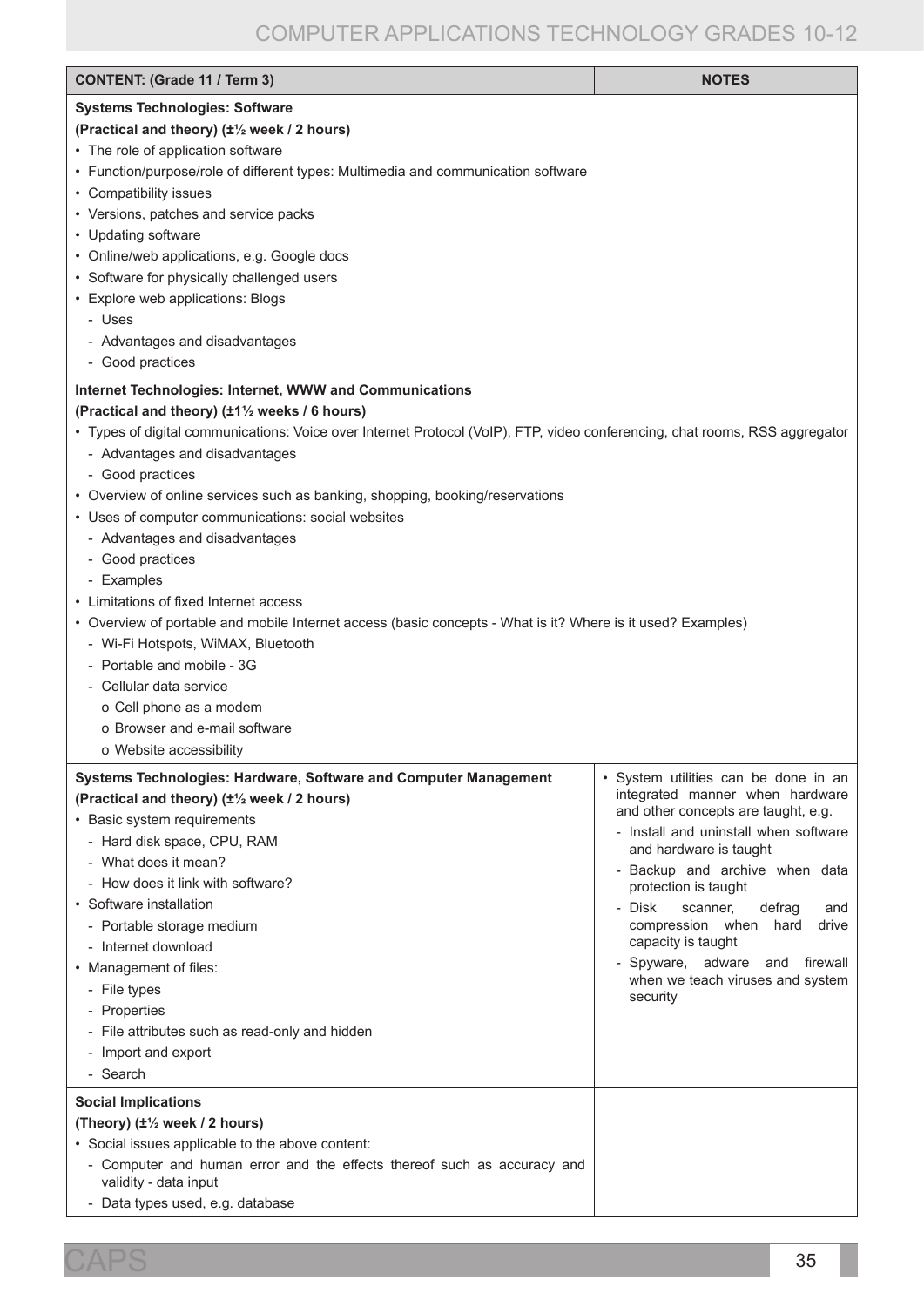| <b>CONTENT: (Grade 11 / Term 3)</b>                                                      |           |                                                                                        | <b>NOTES</b> |
|------------------------------------------------------------------------------------------|-----------|----------------------------------------------------------------------------------------|--------------|
| - Verification and validation of data, e.g. database                                     |           |                                                                                        |              |
| - Software bugs                                                                          |           |                                                                                        |              |
| - Hardware failure                                                                       |           |                                                                                        |              |
|                                                                                          |           | • How ICTs impact on the workplace and employment practices                            |              |
|                                                                                          |           | - Mobile offices, virtual office, decentralisation of labour, office automation        |              |
| <b>Solution Development: Database</b>                                                    |           |                                                                                        |              |
| (Practical and theory) (±1 <sup>1</sup> / <sub>2</sub> weeks / 6 hours)                  |           |                                                                                        |              |
| • Reports:<br>- Design basic reports using a wizard                                      |           |                                                                                        |              |
|                                                                                          |           | • Basic calculations at end of report such as: sum, avg, count, min and max            |              |
| • Page headers and footers (design view)                                                 |           |                                                                                        |              |
| • Report headers and footers                                                             |           |                                                                                        |              |
| • Import/export data                                                                     |           |                                                                                        |              |
| <b>Solution Development: Spreadsheets</b>                                                |           |                                                                                        |              |
| (Practical and theory) (±1 week / 4 hours)                                               |           |                                                                                        |              |
| • Import/export data                                                                     |           |                                                                                        |              |
| • Help files                                                                             |           |                                                                                        |              |
| • Work with sheets:                                                                      |           |                                                                                        |              |
|                                                                                          |           | - Move, copy, headings, protect, gridlines, freeze panes, etc.                         |              |
| • Use different print options such as print area                                         |           |                                                                                        |              |
|                                                                                          |           | • Integration techniques within package e.g. linking cells and formulas between sheets |              |
| <b>Solution Development: Word Processing</b>                                             |           |                                                                                        |              |
| (Practical and theory) (±1 week / 4 hours)                                               |           |                                                                                        |              |
| • Mailings - Mail Merge<br>• Reference                                                   |           |                                                                                        |              |
| - Table of contents                                                                      |           |                                                                                        |              |
| - Footnotes                                                                              |           |                                                                                        |              |
| - Captions                                                                               |           |                                                                                        |              |
| - Citations and Bibliography                                                             |           |                                                                                        |              |
| Solution Development: HTML / Web design                                                  |           |                                                                                        |              |
| (Practical and theory) (± 2 weeks / 8 hours)                                             |           |                                                                                        |              |
| · Good website/page design - consider                                                    |           |                                                                                        |              |
| • Use of colour (basic)                                                                  |           |                                                                                        |              |
| • HTML links                                                                             |           |                                                                                        |              |
|                                                                                          |           | - Link syntax: < a href="http://www.google.com">This is a link                         |              |
| - Attributes: target and name<br>• HTML images                                           |           |                                                                                        |              |
|                                                                                          |           | - Syntax: <img height="150" src="google.jpg" width="105"/>                             |              |
| - Attributes: source and alternate text                                                  |           |                                                                                        |              |
| • HTML lists                                                                             |           |                                                                                        |              |
| - Numbered list:                                                                         | $0$       | $<$ /0 $ >$                                                                            |              |
| - Bulleted list:                                                                         | $ul$      | $<$ /ul>                                                                               |              |
| - List items:                                                                            | <li></li> | $<$ /li>                                                                               |              |
|                                                                                          |           | Information Management and Practical Assessment Task (±11/2 week / 6 hours)            |              |
| • Role of spreadsheet and database to process and manipulate data to provide information |           |                                                                                        |              |
|                                                                                          |           | • Reinforce content, concepts and skills through application packages and PAT          |              |
| Assessment: 1 practical test + 1 theory test                                             |           |                                                                                        |              |
|                                                                                          |           | Reporting: Add raw marks and totals and convert to % for term mark                     |              |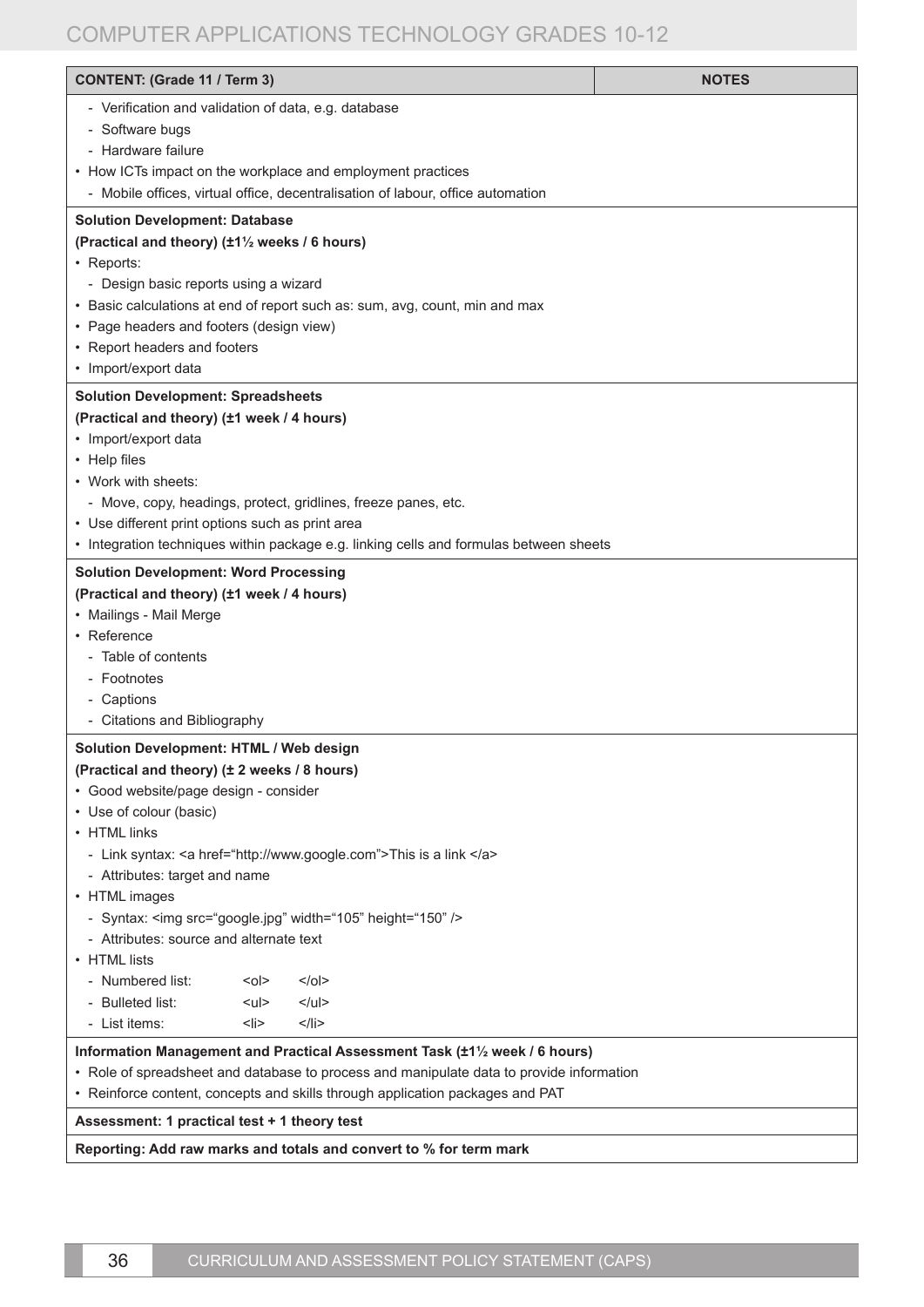| <b>CONTENT: (Grade 11 / Term 4)</b>                                                                                                              | <b>NOTES</b> |
|--------------------------------------------------------------------------------------------------------------------------------------------------|--------------|
| <b>Internet Technologies: Communications</b>                                                                                                     |              |
| (Practical) (±1/2 week / 2 hours)                                                                                                                |              |
| • Managing e-mail:                                                                                                                               |              |
| - Organise using e-mail folders                                                                                                                  |              |
| - Sort by, flag, prioritise                                                                                                                      |              |
| - Distribution lists, message rules                                                                                                              |              |
| • Register a web-based e-mail address                                                                                                            |              |
| <b>Social Implications</b>                                                                                                                       |              |
| (Theory) (±1/2 week / 2 hours)                                                                                                                   |              |
| Social issues applicable to the above content                                                                                                    |              |
| • Social engineering tricks - what is it?                                                                                                        |              |
| • Information accuracy - why is it important?                                                                                                    |              |
| • Data protection such as backup                                                                                                                 |              |
| • Computer misuse                                                                                                                                |              |
| • Protecting oneself when online                                                                                                                 |              |
| - Online harassment                                                                                                                              |              |
| - Stalking and bullying                                                                                                                          |              |
| - Malware and security software                                                                                                                  |              |
| - E-commerce and e-banking (e.g. https)                                                                                                          |              |
| • Why anti-virus and anti-spyware programs need to be updated and how they function                                                              |              |
|                                                                                                                                                  |              |
| <b>Content using case studies</b><br>(Practical and theory) (±1/2 week / 2 hours)                                                                |              |
|                                                                                                                                                  |              |
| • Consolidate content, concepts and skills using case studies to:                                                                                |              |
| - Identify general hardware configuration of a computer in terms of the processor, memory and hard drive size                                    |              |
| - Understand computers and their uses                                                                                                            |              |
| - Understand how technology helps one to operate more efficiently, effectively and more accurately                                               |              |
| - Know how to use computers as tools to access information and to communicate with others around the world                                       |              |
| - Make better buying decisions - interpret advertisements and make judgements about quality and usefulness when buying<br>equipment and software |              |
| - Know how to fix ordinary computer problems and deal with challenges that arise with utilising computers                                        |              |
| Know how to use the Internet and e-mail                                                                                                          |              |
| - Make informed decisions and choices in selecting communication devices and modes of communications for a given<br>scenario                     |              |
| - Know what kind of computer uses benefit and advance work and career path opportunities                                                         |              |
| - Know how to protect oneself against online villains and threats.                                                                               |              |
| - Know how to apply digital tools to communicate, gather, analyse, use information and solve problems                                            |              |
| - Understand technology concepts, systems and operations                                                                                         |              |
| - Recommend specific hardware/software for a specific scenario                                                                                   |              |
| <b>Solution Development: Word Processing</b>                                                                                                     |              |
| (Practical and theory) (±1/2 week / 2 hours)                                                                                                     |              |
| • Mail Merge - Envelopes and labels                                                                                                              |              |
| • Integration with other packages                                                                                                                |              |
| <b>Solution Development: Spreadsheets</b>                                                                                                        |              |
| (Practical and theory) (±1 week / 4 hours)                                                                                                       |              |
| • Consolidate and reinforce content, concepts and skills                                                                                         |              |
| • Templates, e.g. basic invoice and receipt, home/personal budget, basic time sheet                                                              |              |
| • Plan and design own documents for specific scenarios and inquiries                                                                             |              |
| • Integration with other packages                                                                                                                |              |
| • Problem solving using spreadsheets                                                                                                             |              |
| • Troubleshooting spreadsheets                                                                                                                   |              |

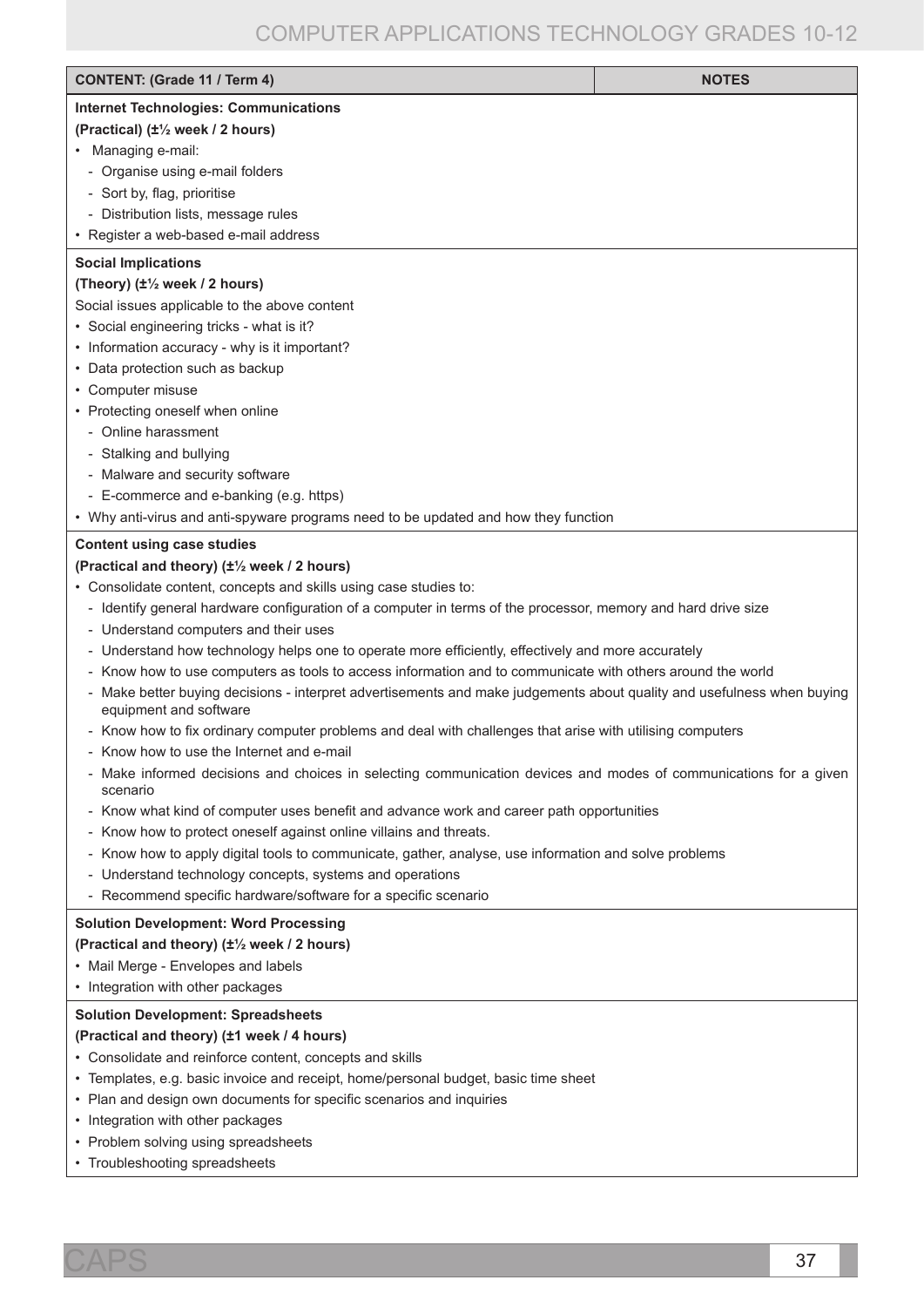| <b>CONTENT: (Grade 11 / Term 4)</b>                                                                                                                                                                                                                                                                                                                                                                                                                                                                                                                                                                                                                                                                                                 | <b>NOTES</b>                                                                                                                                                                                                                                                                                   |
|-------------------------------------------------------------------------------------------------------------------------------------------------------------------------------------------------------------------------------------------------------------------------------------------------------------------------------------------------------------------------------------------------------------------------------------------------------------------------------------------------------------------------------------------------------------------------------------------------------------------------------------------------------------------------------------------------------------------------------------|------------------------------------------------------------------------------------------------------------------------------------------------------------------------------------------------------------------------------------------------------------------------------------------------|
| <b>Solution Development: Database</b><br>(Practical and theory) (±1 week / 4 hours)<br>• Formatting techniques to fields, records, tables, forms, queries and reports<br>• Integration with other packages<br>• Design a database table for a specific scenario, including forms, queries and reports<br>• Problem solving using databases<br>• Troubleshooting databases                                                                                                                                                                                                                                                                                                                                                           |                                                                                                                                                                                                                                                                                                |
| <b>Solution Development: Documents</b><br>(Practical and theory) (Word processor, spreadsheet, presentations, database)<br>(±1 week / 4 hours)<br>• Use integrated software effectively and efficiently to reproduce and create<br>documents that incorporate text, graphics and data<br>• Manipulate graphics and text within documents.<br>• Use integrated software to create and design documents for specific purposes<br>• Apply general principles of layout and design to a document process<br>• Emphasise information using techniques such as placement and colour<br>• Create documents by customising templates<br>• Use media, visual literacy and technology skills to create products that express<br>understanding | Learners should apply a combination<br>of techniques, knowledge and skills<br>learned to new situations in order to<br>complete a task/solve a problem or<br>achieve an objective.<br>Learners should complete integrated<br>practical tasks that encourage thinking<br>and decision - making. |
| Information Management and Practical Assessment Task<br>(Practical) (±2 weeks / 8 hours)<br>• Reinforce content, concepts and skills in finalising PAT<br>• Finalise PAT<br>Assessment (PoA): Practical Assessment Task + 1 examination (1 practical paper + 1 theory paper 1)<br>Promotion mark: Convert term marks to 25%, convert PAT mark to 25%, convert paper 1 to 25%, convert paper 2 to<br>25%                                                                                                                                                                                                                                                                                                                             |                                                                                                                                                                                                                                                                                                |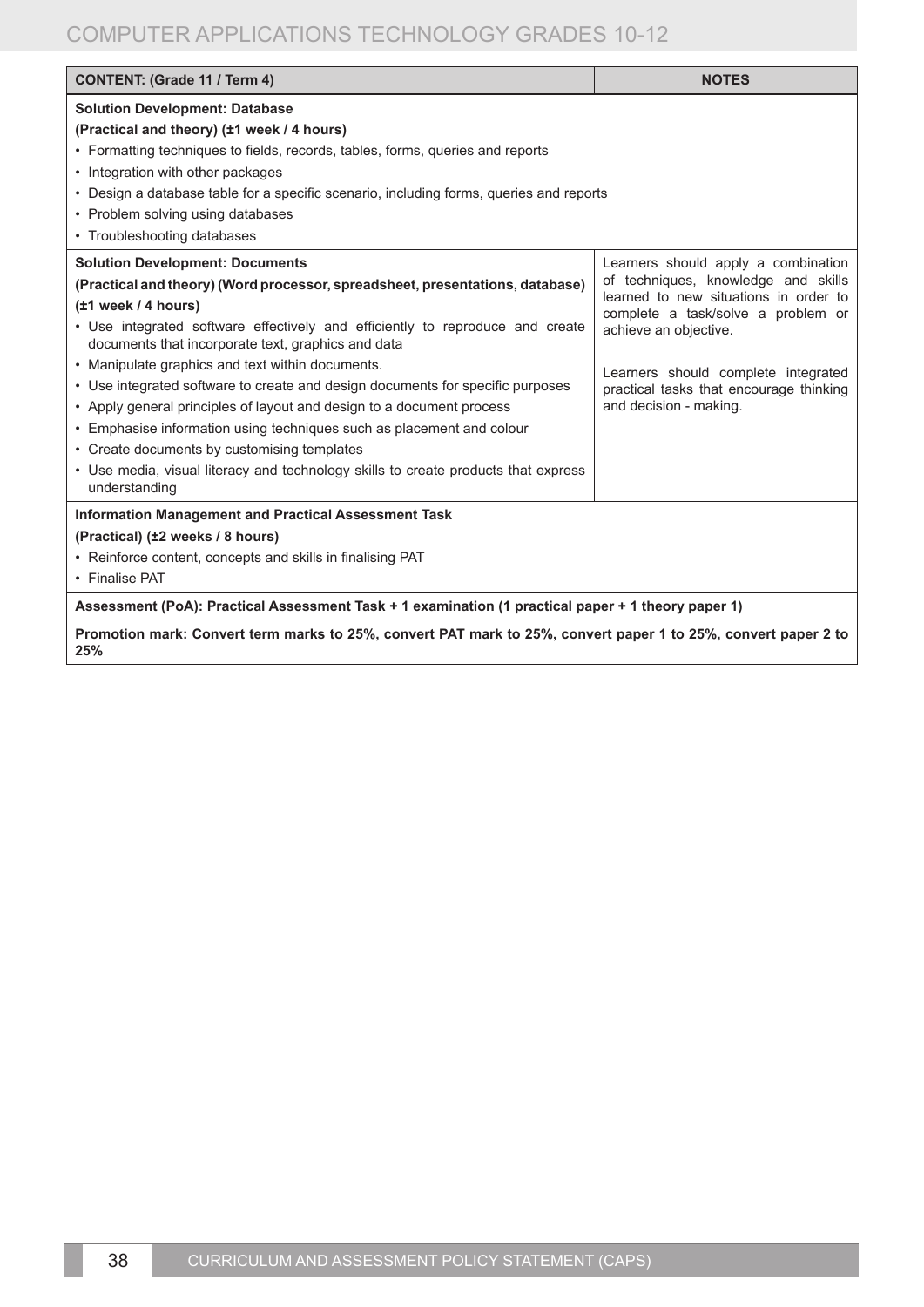### **Grade 12**

| <b>Systems Technologies: General Concepts</b><br>(Theory) (±1/2 week/ 2 hours)<br>• Types of computer systems for different uses:<br>- Personal, SOHO, mobile and power users<br>• Role and use of data, information, knowledge, conclusion/decision as part of information management<br>• Reasons for using computers:<br>- saving paper, time, labour<br>- communication costs<br>- efficiency<br>- accuracy<br>- reliability<br>- effect on time and distance<br>- global communication including social networks and web tools such as blogs, wikis, etc.<br>• Convergence - What is it?<br><b>Systems Technologies: Hardware</b><br>(Theory) (±1 <sup>1</sup> / <sub>2</sub> weeks /6 hours)<br>• Input, output, processing, storage and communication as part of the information processing cycle<br>• Consolidate and reinforce hardware and software regarding uses, advantages and limitations of common/generic input,<br>output, storage and communication devices<br>• Integration of input modes to enhance productivity/efficiency<br>• Making buying decisions:<br>- What to buy? / Why? / Fit for purpose<br>• Keyboard and mouse:<br>- Ergonomic considerations<br>- Wireless vs cables<br>• Digital cameras, web cams, scanners, monitors: uses, advantages and limitations<br>- Resolution and image quality<br>- Software to use with these such as OCR<br>• Voice recognition - uses, advantages and limitations<br>• Printers<br>- Which printer is best for task? Why?<br>- Budget, speed, colour, cost per page, graphics capability, photo printing, paper type and size, system compatibility, future<br>needs, wireless capability, mobility, fit for purpose<br>- Resolution, economical and environmental considerations<br>• Storage:<br>- Capacity, volatility, durability, backup, fit for purpose<br>• Processing:<br>- Making informed decisions regarding the basic components of the system unit e.g. buying a system that will be suitable for<br>running particular software (system requirements) regarding processor and RAM<br>- Interpret specifications regarding CPU and RAM (basic)<br>• Productivity, efficiency, accuracy, accessibility issues<br>• Risks associated with input devices such as key logging software<br>• Suggest input, output, storage, communication devices as well as CPU and RAM including specifying basic specifications in<br>terms of processor, memory and storage for:<br>- home user<br>- SOHO user<br>- mobile user<br>- power user<br>- disabled user<br>• Fix ordinary problems such as:<br>- sticky mouse<br>- scanning<br>- disk errors, e.g. defragging<br>- resolution<br>- non-responding programs<br>- printing problems<br>- checking amount of used or free space on storage medium<br>• New technology<br>- their uses and merit | <b>CONTENT: (Grade 12 / Term 1)</b> | <b>NOTES</b> |
|----------------------------------------------------------------------------------------------------------------------------------------------------------------------------------------------------------------------------------------------------------------------------------------------------------------------------------------------------------------------------------------------------------------------------------------------------------------------------------------------------------------------------------------------------------------------------------------------------------------------------------------------------------------------------------------------------------------------------------------------------------------------------------------------------------------------------------------------------------------------------------------------------------------------------------------------------------------------------------------------------------------------------------------------------------------------------------------------------------------------------------------------------------------------------------------------------------------------------------------------------------------------------------------------------------------------------------------------------------------------------------------------------------------------------------------------------------------------------------------------------------------------------------------------------------------------------------------------------------------------------------------------------------------------------------------------------------------------------------------------------------------------------------------------------------------------------------------------------------------------------------------------------------------------------------------------------------------------------------------------------------------------------------------------------------------------------------------------------------------------------------------------------------------------------------------------------------------------------------------------------------------------------------------------------------------------------------------------------------------------------------------------------------------------------------------------------------------------------------------------------------------------------------------------------------------------------------------------------------------------------------------------------------------------------------------------------------------------------------------------------------------------------------------------------------------------------|-------------------------------------|--------------|
|                                                                                                                                                                                                                                                                                                                                                                                                                                                                                                                                                                                                                                                                                                                                                                                                                                                                                                                                                                                                                                                                                                                                                                                                                                                                                                                                                                                                                                                                                                                                                                                                                                                                                                                                                                                                                                                                                                                                                                                                                                                                                                                                                                                                                                                                                                                                                                                                                                                                                                                                                                                                                                                                                                                                                                                                                            |                                     |              |
|                                                                                                                                                                                                                                                                                                                                                                                                                                                                                                                                                                                                                                                                                                                                                                                                                                                                                                                                                                                                                                                                                                                                                                                                                                                                                                                                                                                                                                                                                                                                                                                                                                                                                                                                                                                                                                                                                                                                                                                                                                                                                                                                                                                                                                                                                                                                                                                                                                                                                                                                                                                                                                                                                                                                                                                                                            |                                     |              |
|                                                                                                                                                                                                                                                                                                                                                                                                                                                                                                                                                                                                                                                                                                                                                                                                                                                                                                                                                                                                                                                                                                                                                                                                                                                                                                                                                                                                                                                                                                                                                                                                                                                                                                                                                                                                                                                                                                                                                                                                                                                                                                                                                                                                                                                                                                                                                                                                                                                                                                                                                                                                                                                                                                                                                                                                                            |                                     |              |
|                                                                                                                                                                                                                                                                                                                                                                                                                                                                                                                                                                                                                                                                                                                                                                                                                                                                                                                                                                                                                                                                                                                                                                                                                                                                                                                                                                                                                                                                                                                                                                                                                                                                                                                                                                                                                                                                                                                                                                                                                                                                                                                                                                                                                                                                                                                                                                                                                                                                                                                                                                                                                                                                                                                                                                                                                            |                                     |              |
|                                                                                                                                                                                                                                                                                                                                                                                                                                                                                                                                                                                                                                                                                                                                                                                                                                                                                                                                                                                                                                                                                                                                                                                                                                                                                                                                                                                                                                                                                                                                                                                                                                                                                                                                                                                                                                                                                                                                                                                                                                                                                                                                                                                                                                                                                                                                                                                                                                                                                                                                                                                                                                                                                                                                                                                                                            |                                     |              |
|                                                                                                                                                                                                                                                                                                                                                                                                                                                                                                                                                                                                                                                                                                                                                                                                                                                                                                                                                                                                                                                                                                                                                                                                                                                                                                                                                                                                                                                                                                                                                                                                                                                                                                                                                                                                                                                                                                                                                                                                                                                                                                                                                                                                                                                                                                                                                                                                                                                                                                                                                                                                                                                                                                                                                                                                                            |                                     |              |
|                                                                                                                                                                                                                                                                                                                                                                                                                                                                                                                                                                                                                                                                                                                                                                                                                                                                                                                                                                                                                                                                                                                                                                                                                                                                                                                                                                                                                                                                                                                                                                                                                                                                                                                                                                                                                                                                                                                                                                                                                                                                                                                                                                                                                                                                                                                                                                                                                                                                                                                                                                                                                                                                                                                                                                                                                            |                                     |              |
|                                                                                                                                                                                                                                                                                                                                                                                                                                                                                                                                                                                                                                                                                                                                                                                                                                                                                                                                                                                                                                                                                                                                                                                                                                                                                                                                                                                                                                                                                                                                                                                                                                                                                                                                                                                                                                                                                                                                                                                                                                                                                                                                                                                                                                                                                                                                                                                                                                                                                                                                                                                                                                                                                                                                                                                                                            |                                     |              |
|                                                                                                                                                                                                                                                                                                                                                                                                                                                                                                                                                                                                                                                                                                                                                                                                                                                                                                                                                                                                                                                                                                                                                                                                                                                                                                                                                                                                                                                                                                                                                                                                                                                                                                                                                                                                                                                                                                                                                                                                                                                                                                                                                                                                                                                                                                                                                                                                                                                                                                                                                                                                                                                                                                                                                                                                                            |                                     |              |

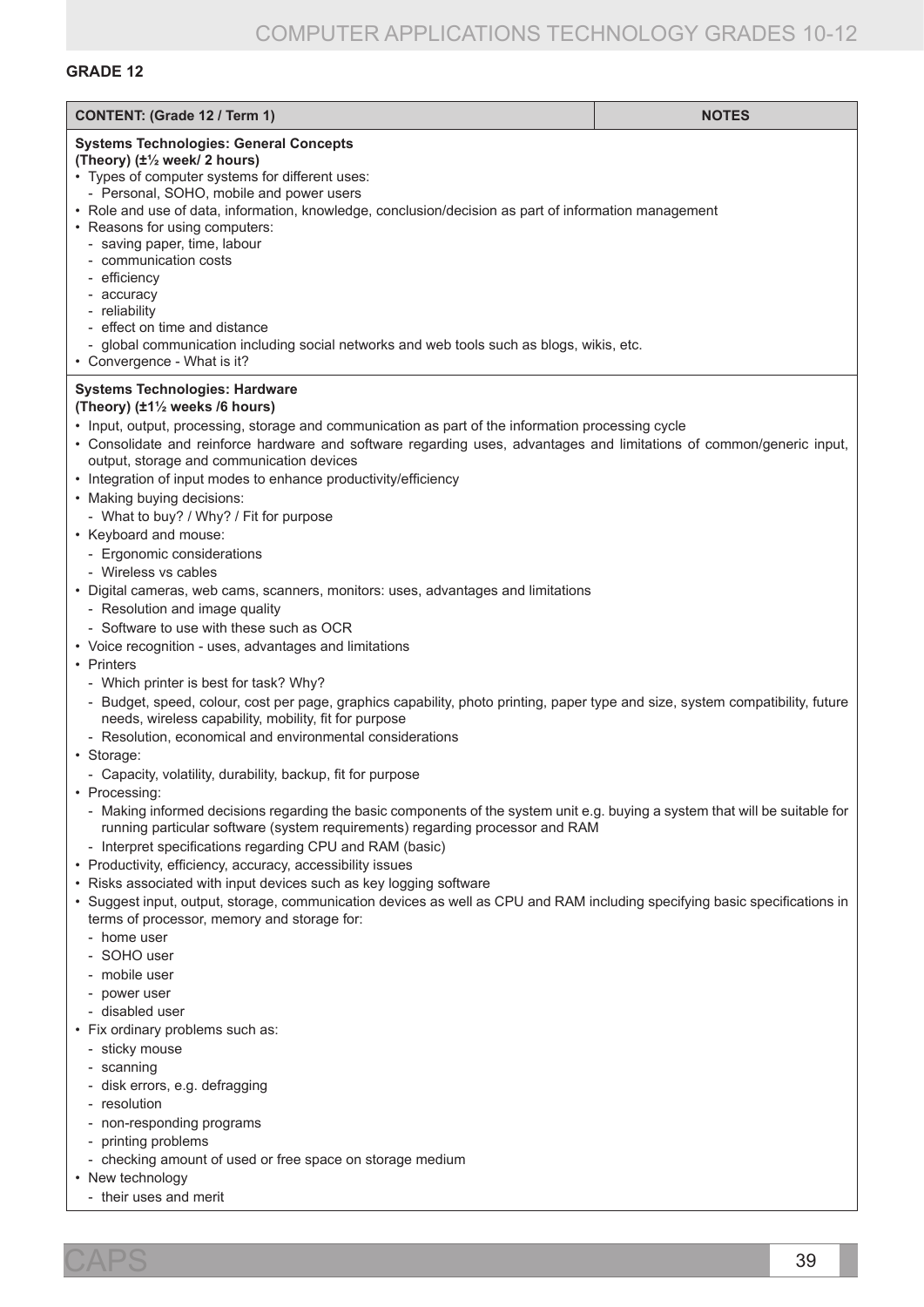| <b>CONTENT: (Grade 12 / Term 1)</b>                                                                             | <b>NOTES</b>                                                                   |  |  |  |
|-----------------------------------------------------------------------------------------------------------------|--------------------------------------------------------------------------------|--|--|--|
| <b>Systems Technologies: Software</b>                                                                           |                                                                                |  |  |  |
| (Theory) (±1/2 week / 2 hours)                                                                                  |                                                                                |  |  |  |
| • Software that enhances accessibility, efficiency, productivity such as:                                       |                                                                                |  |  |  |
| - Voice recognition software                                                                                    |                                                                                |  |  |  |
| - Typing tutor/keyboarding skills                                                                               |                                                                                |  |  |  |
| - Note-taking software                                                                                          |                                                                                |  |  |  |
| • Uses of common applications such as:                                                                          |                                                                                |  |  |  |
| - Applications dealt with practically (word processing, spreadsheet, database, presentation)                    |                                                                                |  |  |  |
| - Reference software                                                                                            |                                                                                |  |  |  |
| - E-mail software                                                                                               |                                                                                |  |  |  |
| - Document management software such as PDF file formats                                                         |                                                                                |  |  |  |
| - Web browsers                                                                                                  |                                                                                |  |  |  |
| • Web-based applications vs installed applications                                                              |                                                                                |  |  |  |
| - Advantages, disadvantages, examples and what they offer                                                       |                                                                                |  |  |  |
| • Interpret system requirements and compare to system properties such as hard disk space, memory, and processor |                                                                                |  |  |  |
| • Common software problems and upgrades such as:                                                                |                                                                                |  |  |  |
| - Obtaining and installing software improvements (patches), updates                                             |                                                                                |  |  |  |
| - Read-only files, etc.                                                                                         |                                                                                |  |  |  |
| • Risks of using flawed software                                                                                |                                                                                |  |  |  |
| • Which software to use where and when and by whom                                                              |                                                                                |  |  |  |
| <b>Social Implications</b>                                                                                      |                                                                                |  |  |  |
| (Theory) (±1/2 week/ 2 hours)                                                                                   |                                                                                |  |  |  |
| • Social issues applicable to the above content:                                                                |                                                                                |  |  |  |
| - environmental issues                                                                                          |                                                                                |  |  |  |
| - user-centered design in software applications such as:                                                        |                                                                                |  |  |  |
| o website                                                                                                       |                                                                                |  |  |  |
| o database form                                                                                                 |                                                                                |  |  |  |
| o presentations                                                                                                 |                                                                                |  |  |  |
| <b>Solution Development: Database</b>                                                                           | Learners should solve problems, i.e.                                           |  |  |  |
| (Practical and theory) (± 2 <sup>1</sup> / <sub>2</sub> weeks / 10 hours)                                       | apply a combination of techniques,                                             |  |  |  |
| • Reinforce content, concepts and skills from Grade 11                                                          | knowledge and skills learned to new<br>situations.                             |  |  |  |
| • Design reports - grouped                                                                                      | Teach learners to use and combine                                              |  |  |  |
| • Group headers and footers                                                                                     | information, data and ideas to solve                                           |  |  |  |
| • Calculations in groups such as sum, average, counting, maximum, minimum                                       | the problems to discover and explain                                           |  |  |  |
| • Add fields with calculations in queries, reports                                                              | relationships or trends and predict                                            |  |  |  |
| • Data validation techniques                                                                                    | behaviour/events,                                                              |  |  |  |
| • Queries using and, or, not, wildcards(*), IS Null operator                                                    | Tasks given to learners should also<br>involve procedural skills and encourage |  |  |  |
| <b>Solution Development: Spreadsheet</b>                                                                        | computational thinking.                                                        |  |  |  |
| (Practical and theory) (±2 weeks / 8 hours)                                                                     |                                                                                |  |  |  |
| • Reinforce content, concepts and skills                                                                        |                                                                                |  |  |  |
| • More complex functions such as:                                                                               |                                                                                |  |  |  |
| - Nested IF                                                                                                     |                                                                                |  |  |  |
| - Vertical lookup, including error indicator #N/A                                                               |                                                                                |  |  |  |
| - Variations of known functions, e.g. rounding up and rounding down                                             |                                                                                |  |  |  |
| • Basic date and time calculations                                                                              |                                                                                |  |  |  |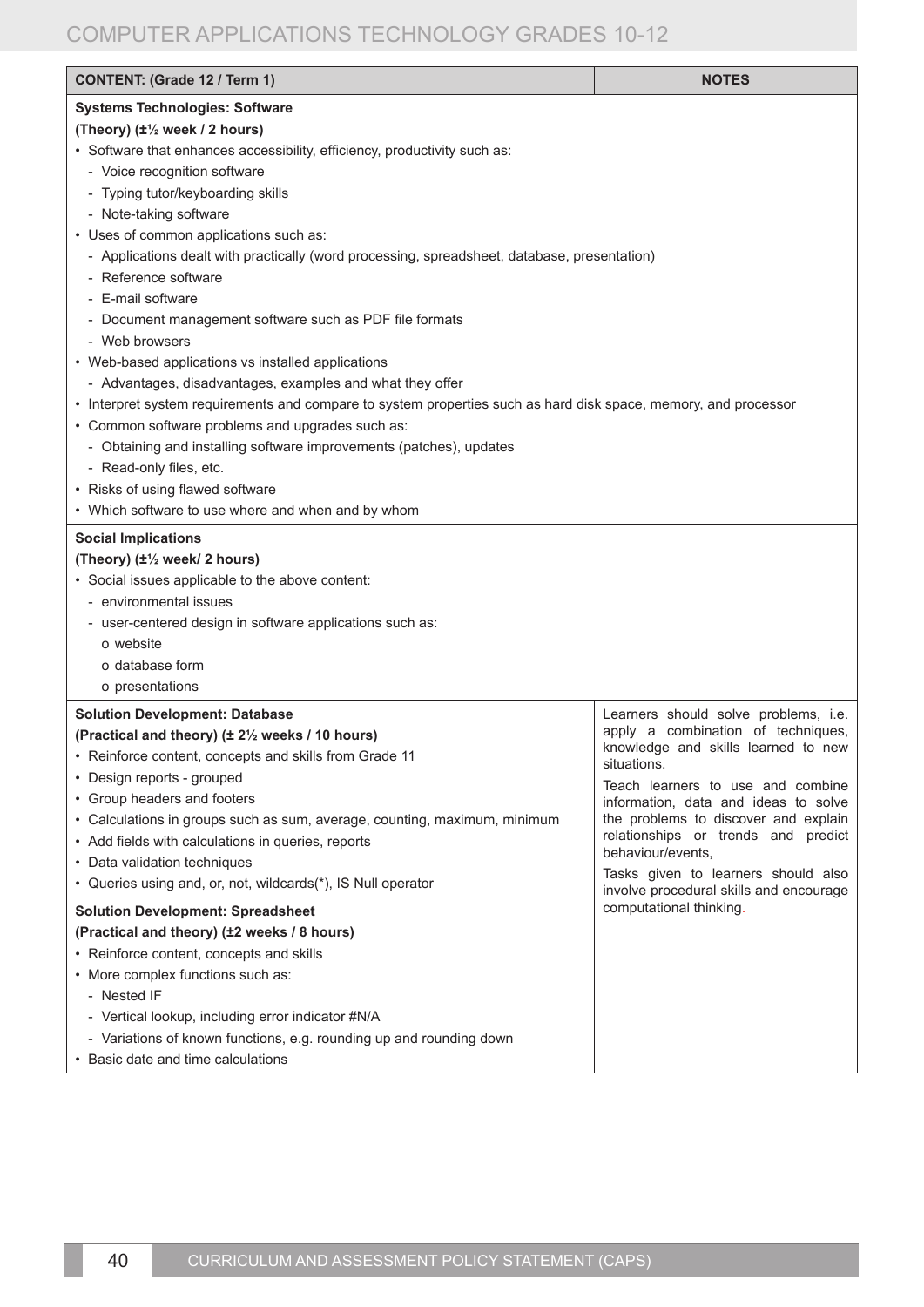| <b>CONTENT: (Grade 12 / Term 1)</b>                                   | <b>NOTES</b> |
|-----------------------------------------------------------------------|--------------|
| <b>Solution Development: Word Processing</b>                          |              |
| (Practical and theory) $(\pm 1\frac{1}{2})$ week/ 6 hours)            |              |
| • Bookmarks                                                           |              |
| • Reviewing and tracking changes                                      |              |
| • Line breaks (pagination issues such as widow/orphan control)        |              |
| • Import data collected via electronic forms                          |              |
| Information Management and Practical Assessment Task                  |              |
| (Practical) (±1 week / 4 hours)                                       |              |
| • Reinforce content, concepts and skills from Grade 10 and Grade 11   |              |
| • Setting questionnaires                                              |              |
| • Gather information and data                                         |              |
| • Discuss the writing of professional/formal reports                  |              |
| • Discuss the use of spreadsheet and database in professional reports |              |
| Assessment (PoA): 1 practical test + 1 theory test                    |              |
| Reporting: Add raw marks and totals and convert to % for term mark    |              |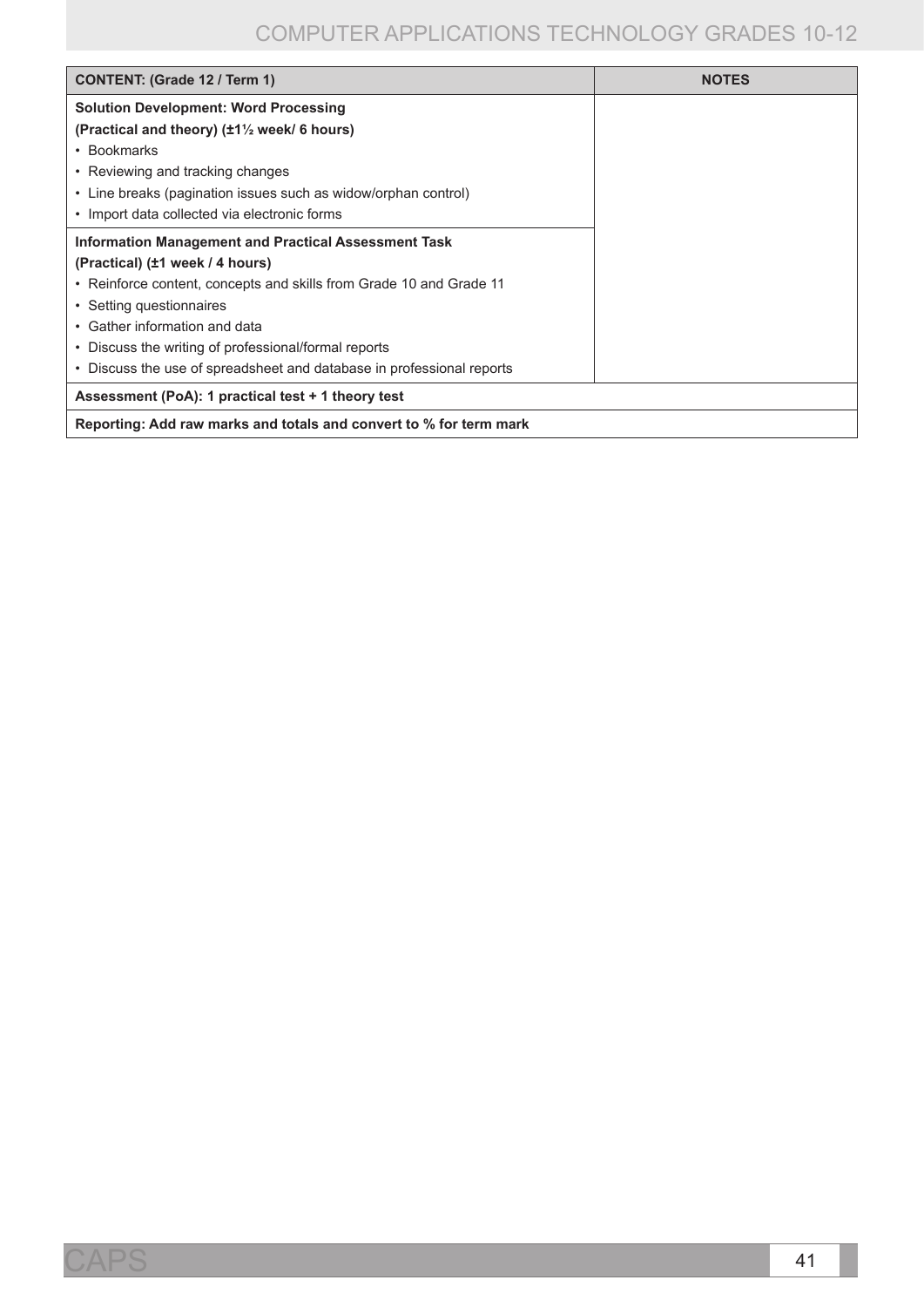| OMPUTER APPLICATIONS TECHNOLOGY GRADES 10-12                                                                                                                      |              |
|-------------------------------------------------------------------------------------------------------------------------------------------------------------------|--------------|
| <b>CONTENT: (Grade 12 / Term 2)</b>                                                                                                                               | <b>NOTES</b> |
| <b>Network Technologies: Networks</b>                                                                                                                             |              |
| (Theory) (±1 week / 4 hours)                                                                                                                                      |              |
| • Wide area networks (WAN)                                                                                                                                        |              |
| - Definition, purpose and role                                                                                                                                    |              |
| • Internet as an example of a WAN                                                                                                                                 |              |
| · Internet services (uses/purpose, advantages, disadvantages, limitations, examples):                                                                             |              |
| - Real-time messaging - instant messaging and chat                                                                                                                |              |
| - Voice over Internet Protocol (VoIP)                                                                                                                             |              |
| - File Transfer Protocol (FTP)                                                                                                                                    |              |
| - File sharing                                                                                                                                                    |              |
| - Concept of grid computing and cloud computing<br>• Government Internet services and information such as tax return, TV licence payment and election information |              |
| • Make buying and informed decisions regarding Internet connection and access                                                                                     |              |
| - Modem/router, types of connections, e.g. ADSL, wireless technologies, including their advantages, disadvantages and                                             |              |
| limitations                                                                                                                                                       |              |
| - ISP, Internet services                                                                                                                                          |              |
| - Consideration of access points, coverage (wireless)                                                                                                             |              |
| - Data transmission speed - measured in kilobits per second(kbps) and megabits per second (mbps)                                                                  |              |
| - CAP, bundle                                                                                                                                                     |              |
| • Concept of broadband and bandwidth                                                                                                                              |              |
| • Downloading/uploading                                                                                                                                           |              |
| <b>Social Implications</b>                                                                                                                                        |              |
| (Theory) (±1/2 week / 2 hours)                                                                                                                                    |              |
| • Social issues applicable to the above content:                                                                                                                  |              |
| - Computer crimes in relation to hardware, software, information, identity, bandwidth theft, theft of time and services                                           |              |
| - Internet-related fraud scams                                                                                                                                    |              |
| - Internet attacks                                                                                                                                                |              |
| - Taking over PCs, e.g. bots, zombies                                                                                                                             |              |
| - Right to access vs right to privacy                                                                                                                             |              |
| - Misuse of personal information                                                                                                                                  |              |
| • Security issues such as malware, spyware, adware, pop-ups, key logging and safe guards such as firewalls                                                        |              |
| • Avoiding security threats<br>• Safeguards against criminals, viruses and threats                                                                                |              |
| • The impact of technology on the global community: Distributed computing power                                                                                   |              |
| <b>Solution Development: HTML/Web Design</b>                                                                                                                      |              |
| (Practical and Theory)(± 11/2 weeks / 6 hours)                                                                                                                    |              |
| • Reinforce content, concepts and skills as well as good website/page design                                                                                      |              |
| • HTML tables                                                                                                                                                     |              |
| - Syntax: Table tags                                                                                                                                              |              |
| • Attributes: border, cell padding                                                                                                                                |              |
| • Develop a web page for a specific scenario                                                                                                                      |              |
| Solution Development: Spreadsheets (practical and theory) (±1 <sup>1</sup> / <sub>2</sub> week / 6 hours)                                                         |              |
| • Reinforce and consolidate content, concepts and skills                                                                                                          |              |
| • Text functions such as:                                                                                                                                         |              |
| - left, right, mid, concatenate, len, value and find                                                                                                              |              |
| Solution Development: Word Processing (practical and theory) (± 1 week / 4 hours)                                                                                 |              |
| • Reinforce and consolidate content, concepts and skills                                                                                                          |              |

- Mail Merge different data sources, e.g. e-mail list
- File management: Prepare, publish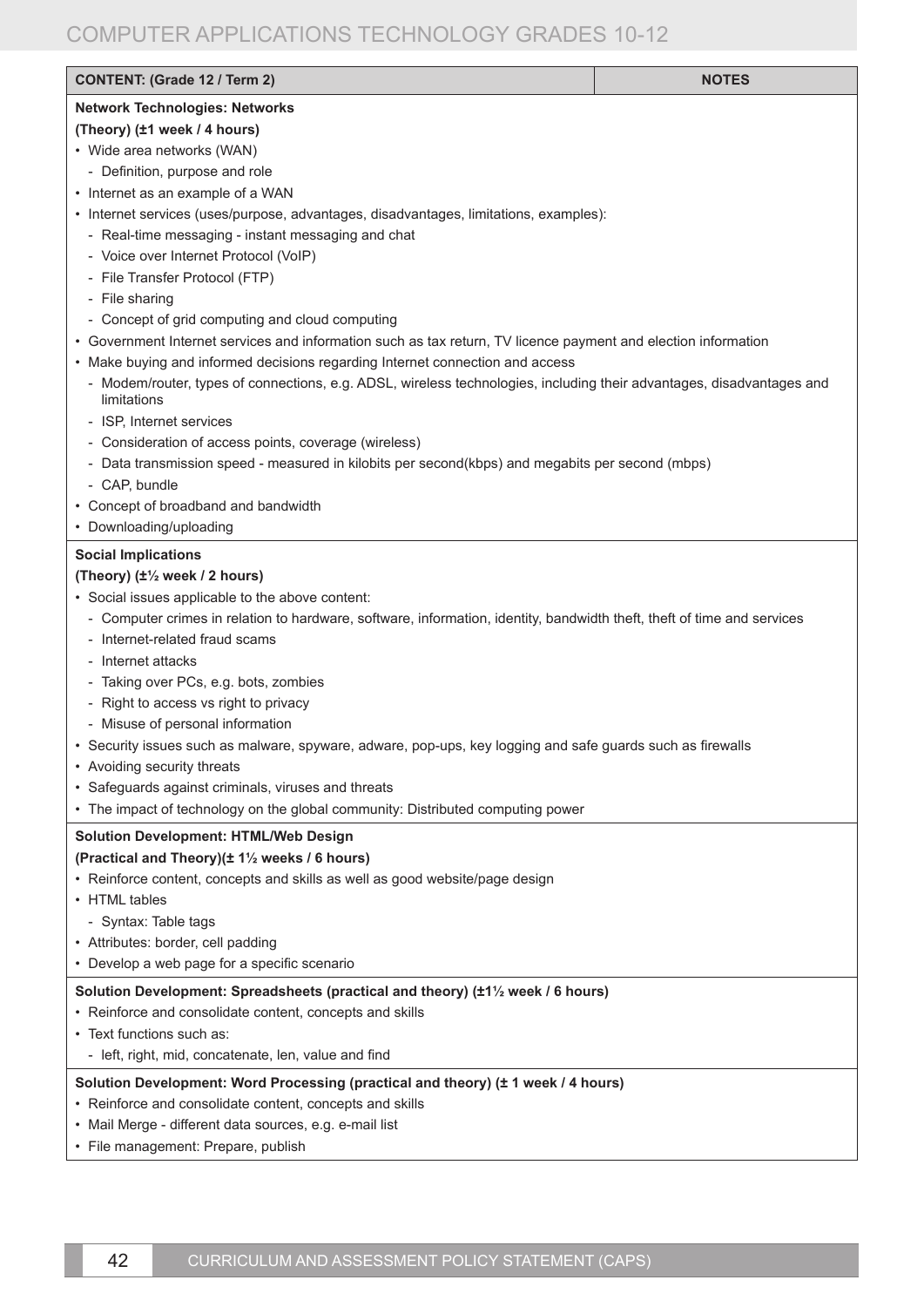| <b>CONTENT: (Grade 12 / Term 2)</b>                                           | <b>NOTES</b> |
|-------------------------------------------------------------------------------|--------------|
| Solution Development: Database (± 1/2 week / 2 hours)                         |              |
| • Reinforce and consolidate content, concepts and skills                      |              |
| • Design a database for a specific scenario                                   |              |
| Information Management and Practical Assessment Task (± 2 weeks / 8 hours)    |              |
| • Practical Assessment Task                                                   |              |
| - Reinforce Information Management skills                                     |              |
| - Use information and data gathered: Processing and analysing                 |              |
| Assessment (PoA): 1 test + 1 examination (1 practical paper + 1 theory paper) |              |
| Reporting: Add raw marks and totals and convert to % for term mark            |              |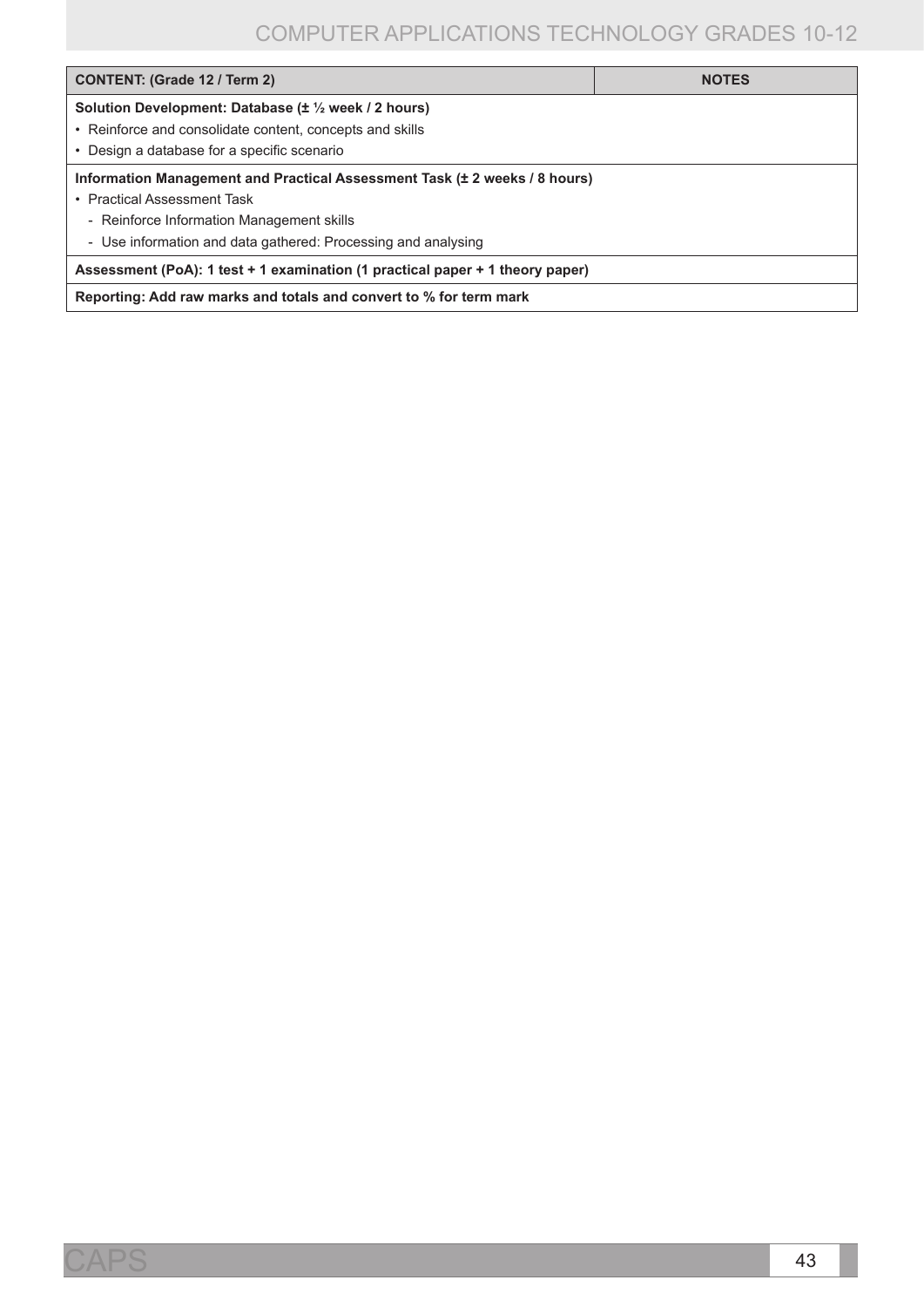| <b>CONTENT: (Grade 12 / Term 3)</b>                                                                                                                                                                            | <b>NOTES</b>                              |
|----------------------------------------------------------------------------------------------------------------------------------------------------------------------------------------------------------------|-------------------------------------------|
| Systems Technologies: System Software and Computer Management                                                                                                                                                  |                                           |
| (Theory) (±1 weeks / 4 hours)                                                                                                                                                                                  |                                           |
| • Role of the operating system:                                                                                                                                                                                |                                           |
| - Starting the computer                                                                                                                                                                                        |                                           |
| - Provide user interface                                                                                                                                                                                       |                                           |
| - Manage programs                                                                                                                                                                                              |                                           |
| o Concept of single user vs multiple users including examples                                                                                                                                                  |                                           |
| o Concept of multitasking including examples                                                                                                                                                                   |                                           |
| o Concept of Task Manager (Windows)                                                                                                                                                                            |                                           |
| • Management of files: File types, properties, file attributes such as read-only and hidden as well as metadata such as the<br>author and title properties of documents, import, export, search and conversion |                                           |
| • Operating system utilities (what is it? why is it needed?):                                                                                                                                                  |                                           |
| - File management                                                                                                                                                                                              |                                           |
| - Schedule/update                                                                                                                                                                                              |                                           |
| - Coordinate tasks - Concept of spooling when printing                                                                                                                                                         |                                           |
| - Compress/decompress files and folders                                                                                                                                                                        |                                           |
| - Security features such as access control, control of spyware, adware and firewall                                                                                                                            |                                           |
| - Backup                                                                                                                                                                                                       |                                           |
| • Anti-virus software                                                                                                                                                                                          |                                           |
| • General troubleshooting using utility software                                                                                                                                                               |                                           |
| - e.g. defragmentation                                                                                                                                                                                         |                                           |
| • Factors that influence performance such as:                                                                                                                                                                  |                                           |
| - RAM                                                                                                                                                                                                          |                                           |
| - Type of processor, processor speed                                                                                                                                                                           |                                           |
| - Number of applications running and caching                                                                                                                                                                   |                                           |
| - Hard disk space/fragmentation                                                                                                                                                                                |                                           |
| - Influence of malware - Basic concepts/non-technical                                                                                                                                                          |                                           |
| <b>Internet Technologies: Communications</b>                                                                                                                                                                   | • Practical: E-mail - calendar, contacts, |
| (Practical and theory) (±1 week / 4 hours)                                                                                                                                                                     | tasks, archive                            |
| • Types of digital communications such as video conferencing:                                                                                                                                                  | Blogging: Register blog space,            |
| - Advantages and disadvantages                                                                                                                                                                                 | publish blog through WP                   |
| - Good practices                                                                                                                                                                                               | • Creating a profile on Facebook          |
| • Typical features of web browsers such as:                                                                                                                                                                    |                                           |
| - Bookmarks                                                                                                                                                                                                    |                                           |
| - History and favourites                                                                                                                                                                                       |                                           |
| - Home page settings                                                                                                                                                                                           |                                           |
| - Pop-up blocker                                                                                                                                                                                               |                                           |
| - Blocking websites                                                                                                                                                                                            |                                           |
| - Caching                                                                                                                                                                                                      |                                           |
| - Browser plug-ins - What are they? Why are they needed? Examples                                                                                                                                              |                                           |
| • Uses of computer communications such as:                                                                                                                                                                     |                                           |
| - RSS feeds                                                                                                                                                                                                    |                                           |
| - Blogs/vlogs                                                                                                                                                                                                  |                                           |
| - Podcast/vodcast                                                                                                                                                                                              |                                           |
| - Wikis                                                                                                                                                                                                        |                                           |
| - GPS                                                                                                                                                                                                          |                                           |
| - Social networks                                                                                                                                                                                              |                                           |
| • Digital communications:                                                                                                                                                                                      |                                           |
| - Strengths and weaknesses                                                                                                                                                                                     |                                           |
| - Advantages, disadvantages and limitations                                                                                                                                                                    |                                           |
| Good practices                                                                                                                                                                                                 |                                           |
| • Communication devices: Smart phones and other personal mobile devices                                                                                                                                        |                                           |
| • New trends and technologies                                                                                                                                                                                  |                                           |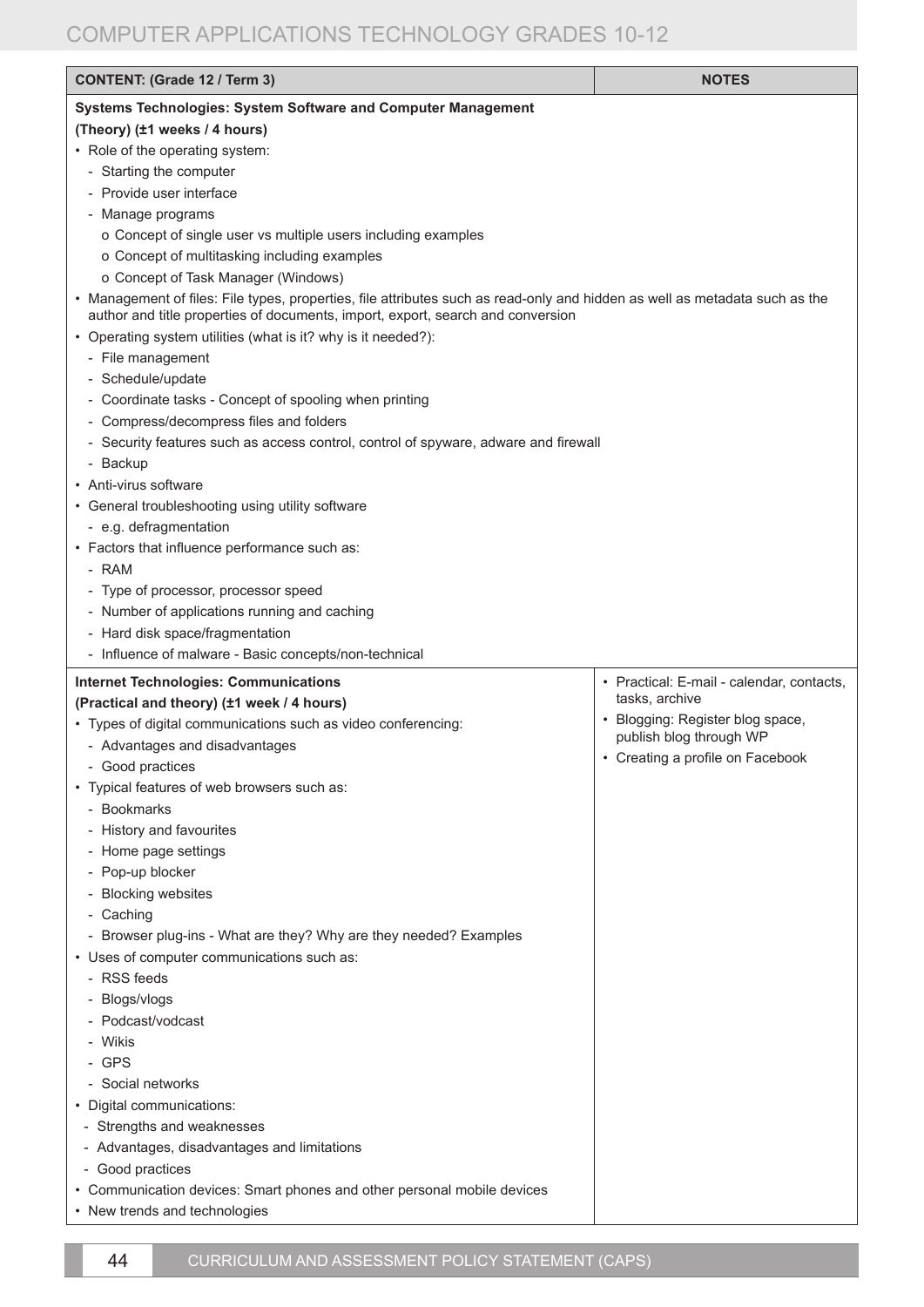| <b>CONTENT: (Grade 12 / Term 3)</b>                                           | <b>NOTES</b> |
|-------------------------------------------------------------------------------|--------------|
| <b>Social Implications</b>                                                    |              |
| (Practical and theory) (±1/2 week / 2 hours)                                  |              |
| • Social issues applicable to the above content:                              |              |
| - Impact and use of social networking sites and technologies such as:         |              |
| o MySpace                                                                     |              |
| o Facebook                                                                    |              |
| o Twitter                                                                     |              |
| o Virtual communities such as Second Life                                     |              |
| • The impact of technology on the global community                            |              |
| - Tele-commuting/tele-working                                                 |              |
| - Computer fraud                                                              |              |
| • How technology can benefit or harm society                                  |              |
| • Use information sources from around the world                               |              |
| • Information overload                                                        |              |
| <b>Solution Development: Spreadsheets</b>                                     |              |
| (Practical and theory) (±1 week / 4 hours)                                    |              |
| • Consolidate and reinforce content, concepts and skills                      |              |
| • Identify appropriate functions to suit scenario and solve problem:          |              |
| - Date and time, maths, statistical, text, logical, lookup and reference      |              |
| • Use more advanced combinations of functions and formulas                    |              |
| • Edit, format and change charts including                                    |              |
| - Changing the scale on the axes                                              |              |
| - Minimum and maximum values                                                  |              |
| - Re-labelling axes, etc.                                                     |              |
| - Creating stacked bar and column graphs using a graphic, etc.                |              |
| • Appropriate graph for a given scenario                                      |              |
| <b>Solution Development: Word Processing</b>                                  |              |
| (Practical and theory) (±1/2 week / 2 hours)                                  |              |
| • Consolidate and reinforce content, concepts and skills                      |              |
| • Documents using style focusing on aspects such as:                          |              |
| - Page layout that includes advanced word processing techniques               |              |
| - Techniques of integration with other software including linking objects     |              |
| <b>Solution Development: Database</b>                                         |              |
| (Practical and theory) (±1/2 week / 2 hours)                                  |              |
| • Consolidate and reinforce content, concepts and skills                      |              |
| • Create a database for a given scenarios                                     |              |
| <b>Solution Development: HTML/Web Design</b>                                  |              |
| (Practical and Theory)( $\pm \frac{1}{2}$ week / 2 hours)                     |              |
| • Reinforce content, concepts and skills as well as good website/page design  |              |
| <b>Information Management</b>                                                 |              |
| (Practical) (± 2 weeks / 8 hours)                                             |              |
| • Practical Assessment Task                                                   |              |
| - Reinforce Information Management skills                                     |              |
| - Use information and data gathered: Processing and analysing                 |              |
| Assessment (PoA): 1 test + 1 examination (1 practical paper + 1 theory paper) |              |
| Reporting: Add raw marks and totals and convert to % for term mark            |              |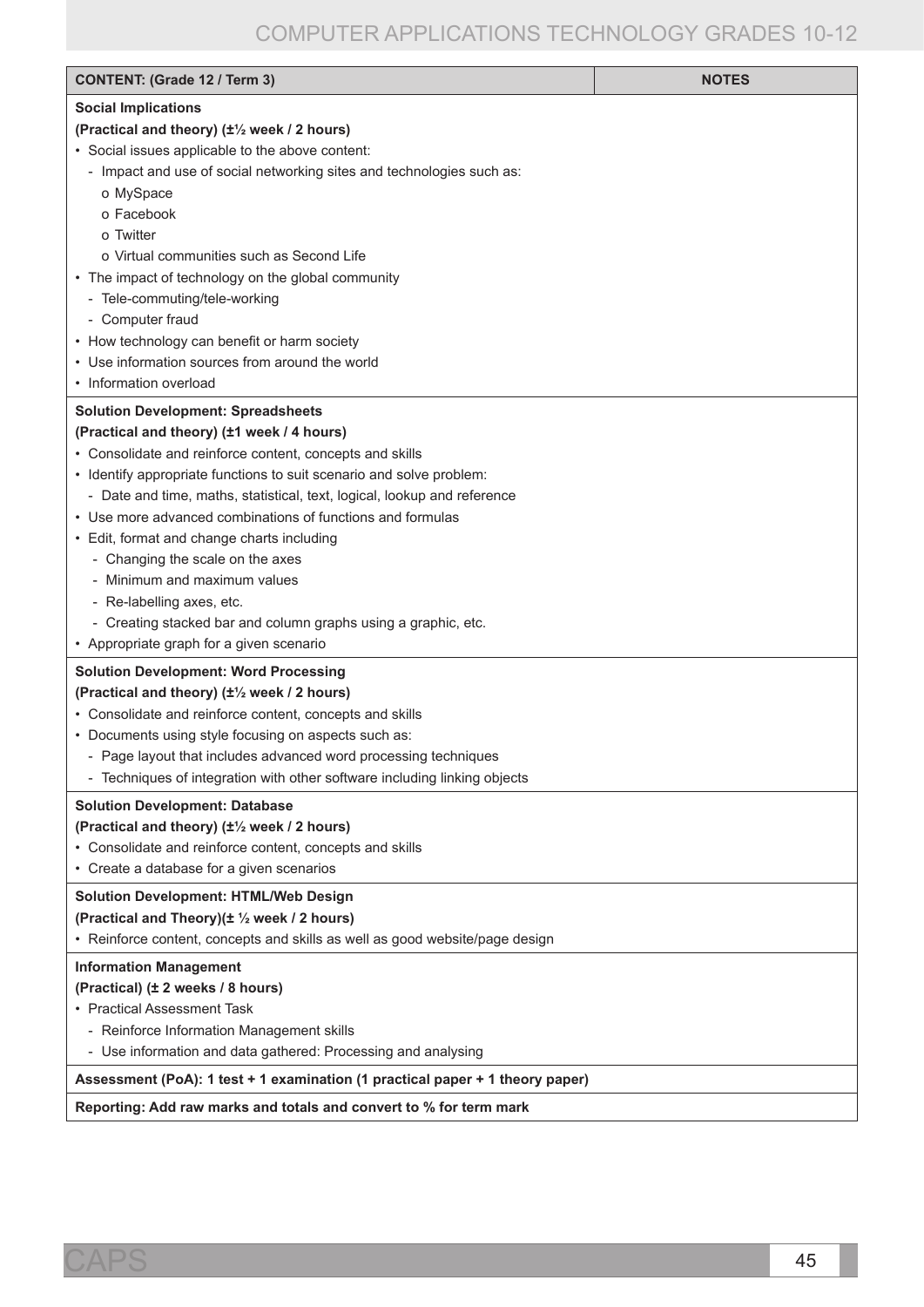| <b>CONTENT: (Grade 12 / Term 4)</b>                                                                                                 | <b>NOTES</b> |  |
|-------------------------------------------------------------------------------------------------------------------------------------|--------------|--|
| Documents (Word processor, spreadsheet, presentations, database)                                                                    |              |  |
| (Practical and theory) (±1 <sup>1</sup> / <sub>2</sub> weeks / 6 hours)                                                             |              |  |
| Consolidate content, concepts and skills to develop a software solution                                                             |              |  |
| • Use integrated software effectively and efficiently to reproduce and create documents that incorporate text, graphics and<br>data |              |  |
| • Manipu late graphics and text within documents.                                                                                   |              |  |
| • Use integrated software to create and design documents for specific purposes                                                      |              |  |
| • Apply general principles of layout and design to a document process                                                               |              |  |
| • Emphasise information using techniques such as placement and colour                                                               |              |  |
| • Create documents by customising templates                                                                                         |              |  |
| • Use media, visual literacy and technology skills to create products that express understanding                                    |              |  |
| <b>Consolidation of content using case studies - All Topics</b>                                                                     |              |  |
| (Practical and theory) (±1 <sup>1</sup> / <sub>2</sub> weeks / 6 hours)                                                             |              |  |
| • Consolidate content, concepts and skills using case studies to:                                                                   |              |  |
| - Identify general hardware configuration of a computer in terms of:                                                                |              |  |
| o the processor                                                                                                                     |              |  |
| o memory<br>o hard drive size                                                                                                       |              |  |
| - Understand computers and their uses                                                                                               |              |  |
| - Know how to use computers as tools to access information and to communicate with others around the world                          |              |  |
| - Make better buying decisions:                                                                                                     |              |  |
| o interpret advertisements and make judgements about quality and usefulness when buying equipment and software                      |              |  |
| - Know how to fix ordinary computer problems and deal with challenges that arise from utilising computers                           |              |  |
| - Know how to use the Internet and e-mail                                                                                           |              |  |
| - Know how to use application packages and when to use which one                                                                    |              |  |
| - Make informed decisions and choices in selecting communication devices and modes of communications for a given<br>scenario        |              |  |
| - Know what kind of computer uses benefit and advance work and career path opportunities                                            |              |  |
| - Know how to protect oneself against online villains and threats                                                                   |              |  |
| - Know how to apply digital tools to:                                                                                               |              |  |
| o Communicate                                                                                                                       |              |  |
| o Gather                                                                                                                            |              |  |
| o Analyse                                                                                                                           |              |  |
| o Use information                                                                                                                   |              |  |
| o Solve problems                                                                                                                    |              |  |
| - Understand technology concepts, systems and operations and how it operates efficiently, effectively and accurately                |              |  |
| - Recommend specific hardware/software for a specific scenario                                                                      |              |  |
| - Know about upgrading and how to integrate equipment with new products/technology                                                  |              |  |
| - Understand when to upgrade, when to buy new equipment or software and make informed decisions                                     |              |  |
| External examination (±7 weeks / 24 hours)                                                                                          |              |  |
| • Practical examination                                                                                                             | 25%          |  |
| • Theory examination                                                                                                                | 25%          |  |
| <b>External examination:</b>                                                                                                        |              |  |
| 1 practical paper + 1 theory paper                                                                                                  |              |  |
| <b>Plus</b>                                                                                                                         |              |  |
| <b>Practical Assessment Task</b>                                                                                                    |              |  |
| SBA Mark: Add raw marks and totals for assessment tasks from term 1 to term 3 and convert to 25%                                    |              |  |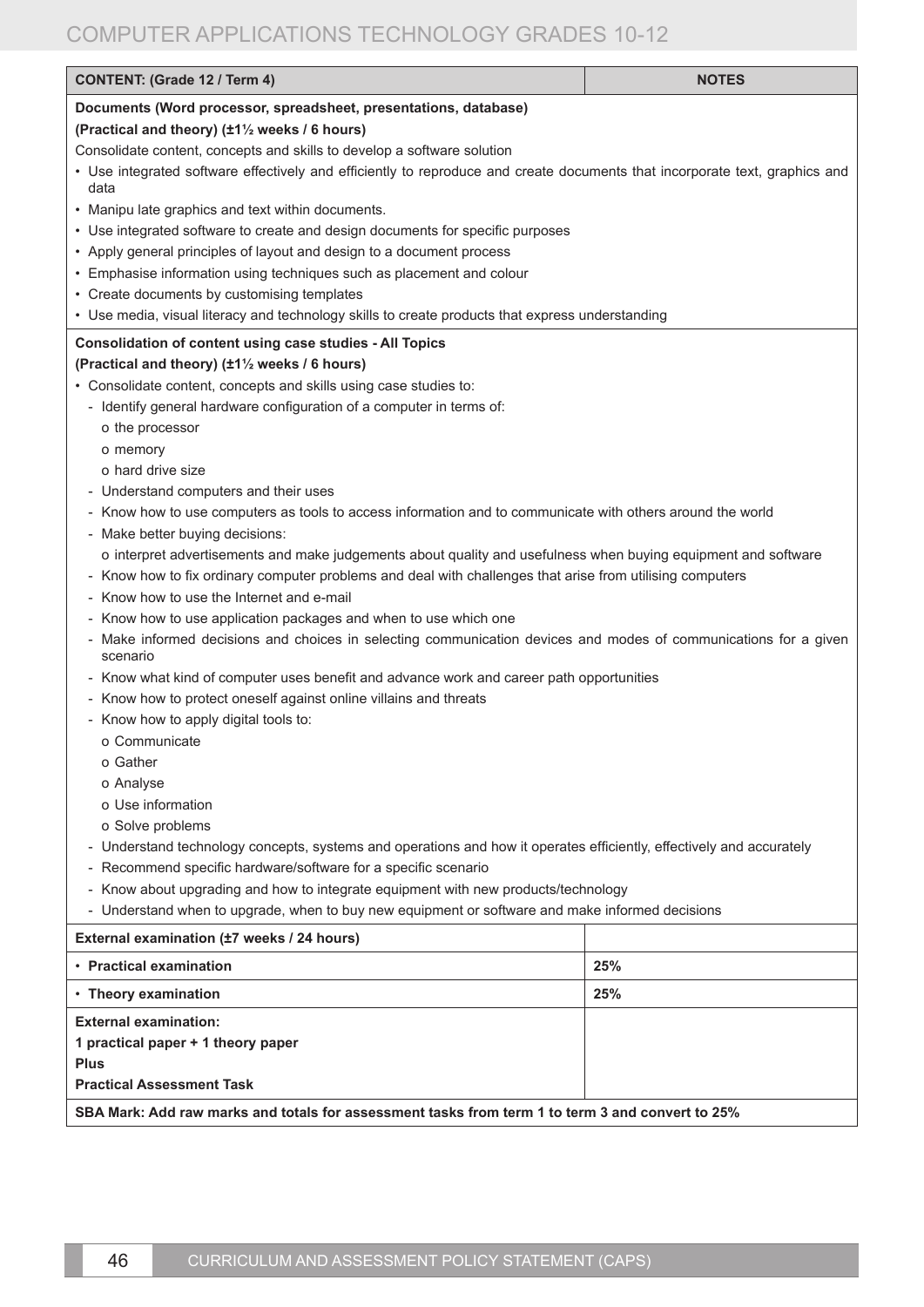# Section 4

### **Assessment in Computer Applications Technology**

### **4.1 Introduction**

Assessment is a continuous planned process of identifying, gathering and interpreting information about the performance of learners, using various forms of assessment. It involves four steps: generating and collecting evidence of achievement; evaluating this evidence; recording the findings and using this information to understand and thereby assist the learner's development in order to improve the process of learning and teaching.

Assessment involves activities that are undertaken throughout the year. In grades 10-12 assessment comprises 2 different but related activities: informal daily assessment (assessment for learning) and formal assessment (assessment of learning).

Assessment in CAT should encourage computational thinking practices, that is integrating the power of human thinking with the capabilities of ICTs and application packages.

### **4.2 Informal or daily assessment**

Assessment for learning has the purpose of continuously collecting information on a learner's achievement that can be used to improve their learning.

Informal assessment is the daily monitoring of learners' progress. This is done through observations, discussions, practical demonstrations, learner-teacher conferences, informal classroom interactions, etc. Informal assessment may be as simple as stopping during the lesson to observe learners or to discuss with learners how learning is progressing. Informal assessment should be used to provide feedback to the learners and to inform planning for teaching, but need not be recorded. It should not be seen as separate from learning activities taking place in the classroom. Learners or teachers can mark these assessment tasks.

Self-assessment and peer assessment actively involves learners in assessment. This is important as it allows learners to learn from and reflect on their own performance. The results of the informal daily assessment tasks are not formally recorded unless the teacher wishes to do so. The results of daily assessment tasks are not used for promotion and certification purposes.

### **4.3 Formal assessment**

All assessment tasks that make up a formal programme of assessment for the year are regarded as formal assessment. Formal assessment tasks are marked and formally recorded by the teacher for progression and certification purposes. All formal assessment tasks are subject to moderation for the purpose of quality assurance and to ensure that appropriate standards are maintained.

Formal assessment provides teachers with a systematic way of evaluating how well learners are progressing in a grade and in a particular subject. Examples of formal assessments include tests, examinations, practical tasks, projects, etc. Formal assessment tasks form part of a year-long formal programme of assessment in each grade and subject.

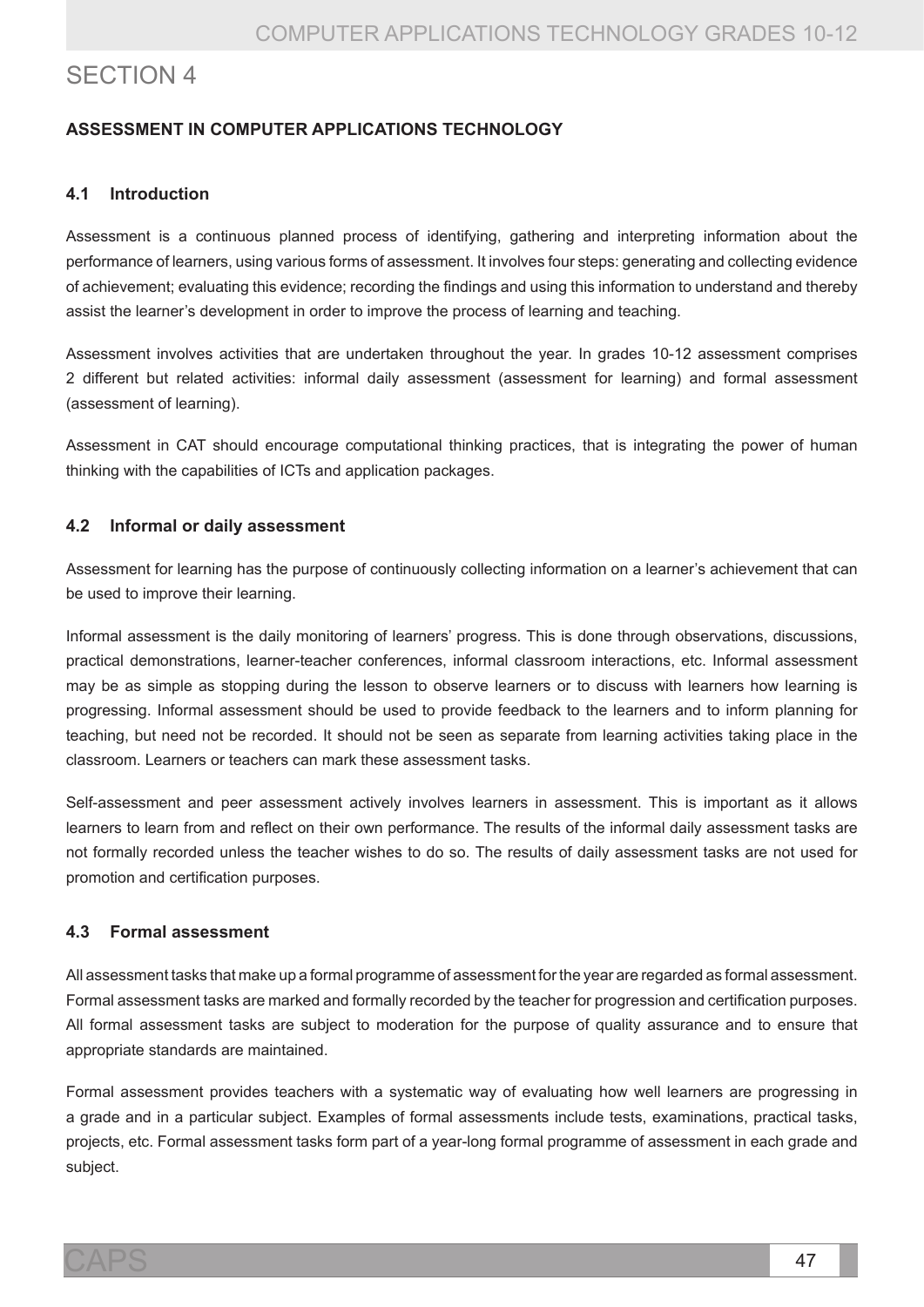The following tables provide the formal assessment requirements for Computer Applications Technology:

### **Grade 10 and 11**

| <b>Formal Assessment</b>                               |                                                                                                                                                                                        |                                                                                                            |                                                          |
|--------------------------------------------------------|----------------------------------------------------------------------------------------------------------------------------------------------------------------------------------------|------------------------------------------------------------------------------------------------------------|----------------------------------------------------------|
| <b>During the Year</b>                                 | <b>End-of-Year Examination</b>                                                                                                                                                         |                                                                                                            |                                                          |
| 25%                                                    | <b>75%</b>                                                                                                                                                                             |                                                                                                            |                                                          |
| <b>SBA tasks</b>                                       | <b>Practical Assessment Task</b><br>End-of-Year Exam Papers (50%)                                                                                                                      |                                                                                                            |                                                          |
| 25%                                                    | 25%                                                                                                                                                                                    | 25%                                                                                                        | 25%                                                      |
| 5 tests<br>$\bullet$<br>1 exam (mid-year)<br>$\bullet$ | <b>Project</b><br>Information management<br>project based on providing<br>a solution to a specific<br>scenario by using the<br>applications as indicated<br>under Solution Development | <b>Written exam</b><br>2-3 hours<br>Theory aspects of all<br>content, concepts and skills<br>of all topics | <b>Practical exam</b><br>3 hours<br>Solution Development |

#### **Grade 12**

| <b>Formal Assessment</b>                                |                                                                                                                                                                                        |                                                                                                          |                                                                 |
|---------------------------------------------------------|----------------------------------------------------------------------------------------------------------------------------------------------------------------------------------------|----------------------------------------------------------------------------------------------------------|-----------------------------------------------------------------|
| <b>During the Year</b>                                  |                                                                                                                                                                                        | <b>End-of-Year Examination</b>                                                                           |                                                                 |
| 25%                                                     | <b>75%</b>                                                                                                                                                                             |                                                                                                          |                                                                 |
| <b>SBA</b>                                              | <b>Practical Assessment Task</b>                                                                                                                                                       |                                                                                                          | End-of-Year Exam Papers (50%)                                   |
| 25%                                                     | 25%                                                                                                                                                                                    | 25%                                                                                                      | 25%                                                             |
| $\cdot$ 4 tests<br>• 2 exams (mid-year<br>and<br>trial) | <b>Project</b><br>Information management<br>project based on providing<br>a solution to a specific<br>scenario by using the<br>applications as indicated<br>under Solution Development | <b>Written exam</b><br>3 hours<br>Theory aspects of all<br>content, concepts and skills<br>of all topics | <b>Practical exam</b><br>3 hours<br><b>Solution Development</b> |

The forms of assessment used should be age and developmental level appropriate. The design of these tasks should cover the content of the subject and include a variety of tasks designed to achieve the objectives of the subject.

### **4.3.1 Types of formal assessment for Computer Applications Technology**

### **Project**

A project assesses the learner's ability to apply knowledge, skills and a range of competencies in an integrated manner, many of which cannot be assessed in other ways. It has a degree of open-endedness, but is focused and results in individual but similar tasks. The time to complete a project ranges from a few days to several weeks.

In CAT the project is the practical assessment task (PAT)

The project should enable a learner to apply a combination of techniques, knowledge and skills to new situations to complete the task or accomplish a goal. It should also encourage learners to use and combine information, data and ideas to solve problems, discover and explain relationships or trends and predict behaviour/events.

A project should require the learner to

• do some planning/preparation/investigation/research/data gathering to solve the identified problem/task;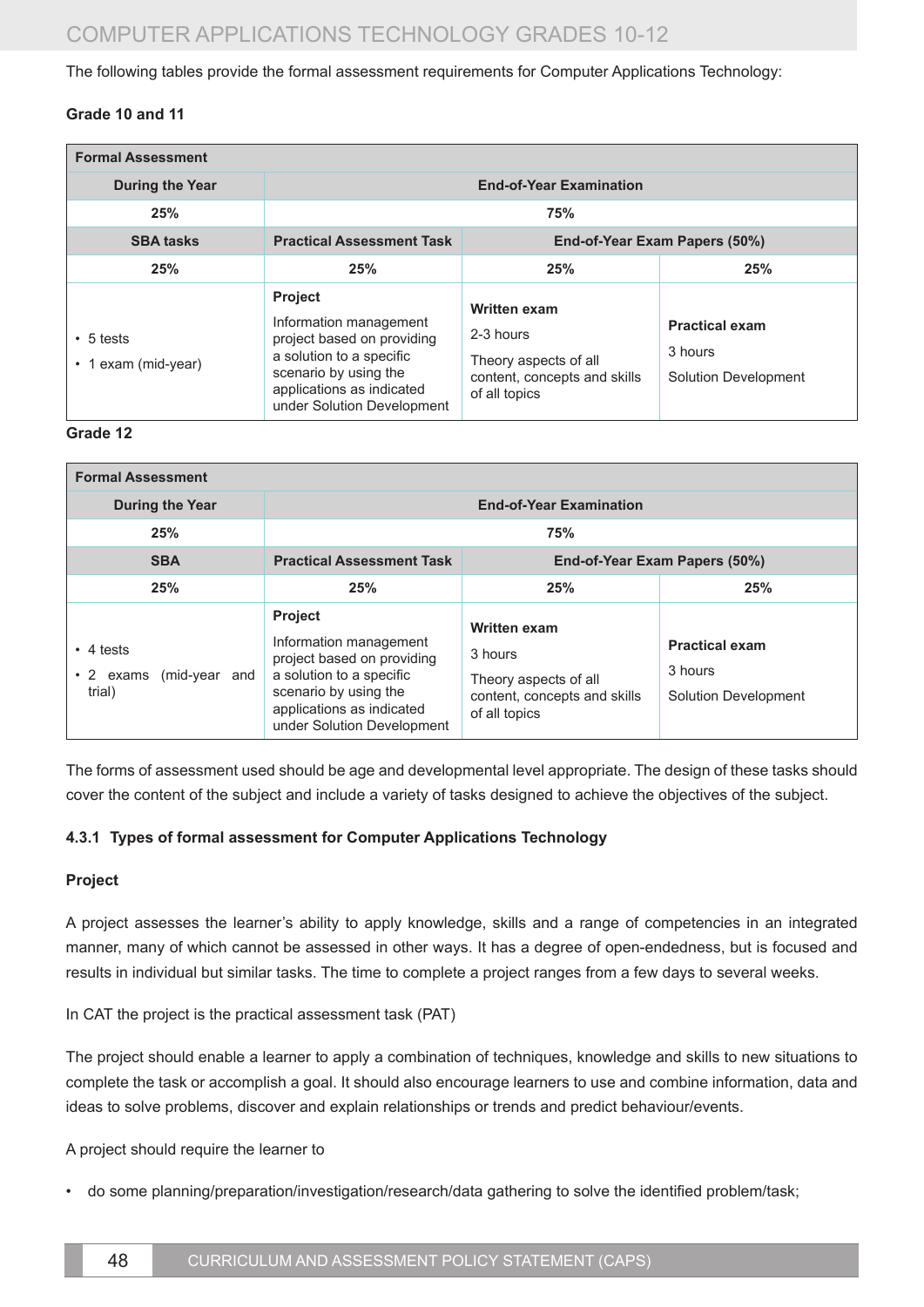- perform the task/carry out instructions (according to criteria given);
- produce a product such as a report with introduction, main body, conclusion and recommendations/solutions (this could include a limited number of smaller products such as a planning document, that builds up to the final product, which the teacher could monitor or assess informally or formally);
- demonstrate thinking and decision making skills; and
- demonstrate some innovation and creativity.

To set and manage the project, the teacher should:

- determine the content/skills/knowledge to be addressed;
- set clear criteria and give clear instructions to guide the learner (the learner should know exactly what to do and what is expected);
- keep the scope manageable;
- determine which resources will be required to complete the project and ensure that learners have access to these resources;
- determine the time frame/duration/due date;
- determine mark distribution and compile an assessment tool; and
- continuously monitor the completion of the project and guide the learners.

#### **Tests**

A test could be a practical test or a written test. The programme of assessment should reflect a balance between practical and written tests. Tests could include open book tests.

- A test for formal assessment should not comprise of a series of small tests, but should cover a substantial amount of content and the duration should be 45 to 60 minutes.
- Open book tests require learners to find information and apply knowledge and skills. Learners are tested on understanding and application of learning material and not on rewriting text from sources. Open book tests should not include only short questions. They must include questions/tasks that will encourage thinking and decision making.

For written open book tests, learners are required to write longer reflective answers, such as paragraph-type responses to a given scenario, e.g. case studies. Paragraphs providing reasons and supporting evidence/ arguments are essential.

For practical open book tests learners are required to apply a combination of a series of procedures and techniques to new situations in order to provide a specific answer or accomplish a specific goal, e.g. integrated practical tasks that encourage computational thinking.

• Each test, open book test and examination must reflect different cognitive levels.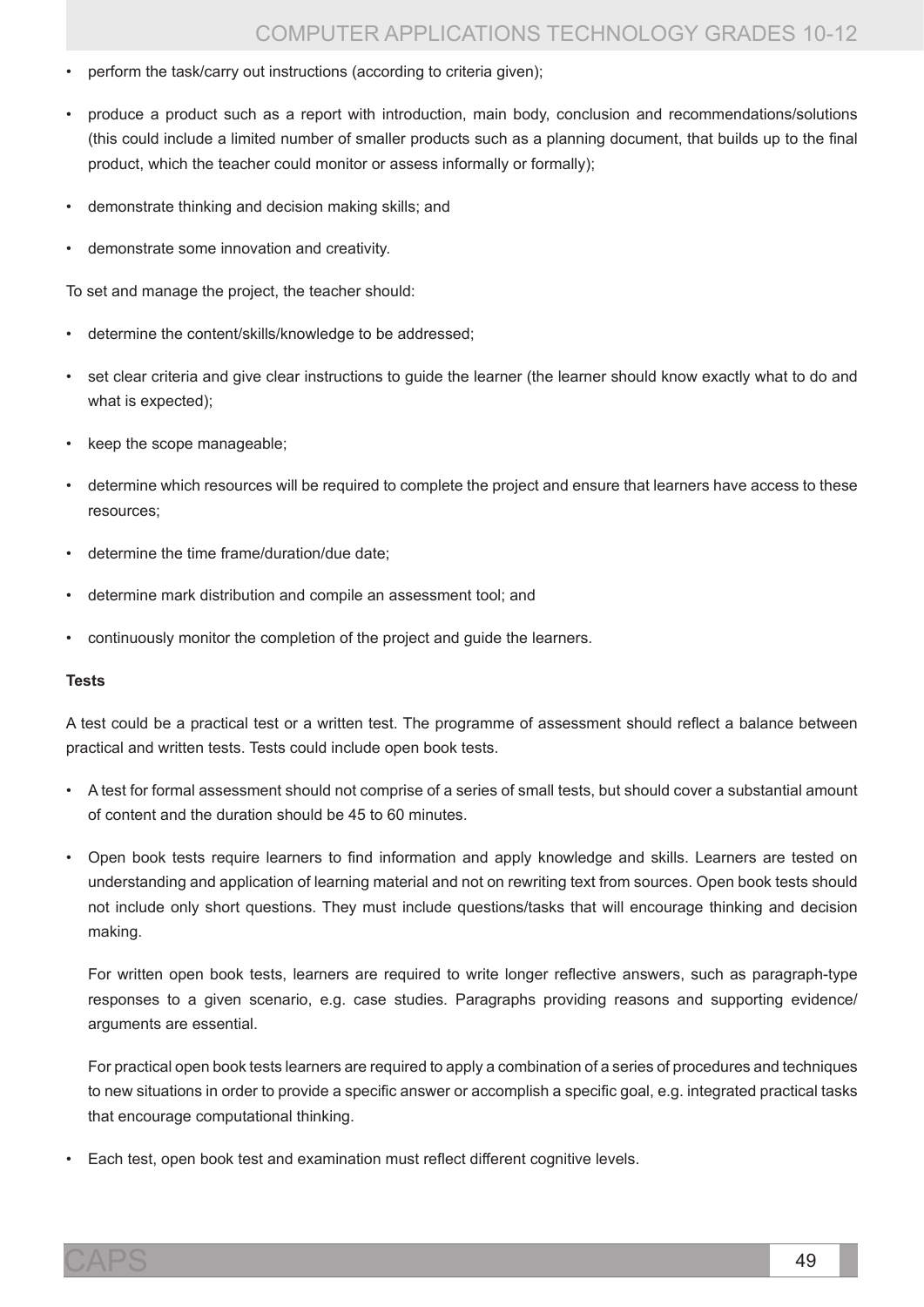Formal assessments must cater for a range of cognitive levels and abilities of learners as shown in the table below:

| Lower order             | Middle order             | Higher order                    |
|-------------------------|--------------------------|---------------------------------|
| (Knowledge/remembering) | (Understanding/applying) | (Analysing/evaluating/creating) |
| (Routine procedures)    | (Multi-step procedures)  | (Problem solving)               |
| $30\%$                  | 40%                      | $30\%$                          |

### **4.4 Programme of assessment**

The following tables provide the programme of assessment requirements for each term for Computer Applications Technology:

### **Grade 10 and 11**

| <b>Programme of Assessment</b> |                                                                                          |                                 |                          |
|--------------------------------|------------------------------------------------------------------------------------------|---------------------------------|--------------------------|
| <b>SBA per Term</b>            |                                                                                          |                                 |                          |
| Term 1:                        | Term 2:                                                                                  | Term 3:                         | Term 4:                  |
| 1 practical test               | 1 test                                                                                   | 1 practical test                | 1 examination comprising |
| +                              | $\ddot{}$                                                                                | $\ddot{}$                       | 2 papers:                |
| 1 theory test                  | 1 examination comprising                                                                 | 1 theory test                   | 1 theory $+$ 1 practical |
|                                | 2 papers:                                                                                |                                 | Plus                     |
|                                | 1 theory + 1 practical                                                                   |                                 | <b>PAT</b>               |
|                                |                                                                                          | Practical Assessment Task (PAT) |                          |
|                                |                                                                                          |                                 |                          |
| Term Mark (Terms 1 - 3):       |                                                                                          |                                 |                          |
|                                | • Each term, add raw marks and totals and convert to % for term mark                     |                                 |                          |
| <b>Promotion Mark:</b>         |                                                                                          |                                 |                          |
|                                | • Add raw marks and totals for assessment tasks from term 1 to term 3 and convert to 25% |                                 |                          |
| • Convert PAT mark to 25%      |                                                                                          |                                 |                          |
| • Convert paper 1 to 25%       |                                                                                          |                                 |                          |
|                                |                                                                                          |                                 |                          |

• Convert paper 2 to 25%

### **Grade 12**

| <b>SBA per Term</b><br>Term 1:<br>Term 3:<br>Term 2:                                                                                         | <b>External Assessment</b>                                         |
|----------------------------------------------------------------------------------------------------------------------------------------------|--------------------------------------------------------------------|
|                                                                                                                                              |                                                                    |
| 1 practical test<br>1 test<br>1 test<br>$\ddot{}$<br>$\ddot{}$<br>+<br>1 examination comprising<br>1 examination comprising<br>1 theory test | Term 4:<br>1 external examination<br>comprising<br>2 papers:       |
| 2 papers:<br>2 papers:<br>1 theory + 1 practical<br>1 theory + 1 practical<br>Practical Assessment Task (PAT)                                | 1 theory + 1 practical<br>Plus<br><b>Practical Assessment Task</b> |

#### *Term Mark (Terms 1 - 3):*

• Each term, add raw marks and totals and convert to % for term mark

#### *SBA Mark:*

• Add raw marks and totals for assessment tasks from term 1 to term 3 and convert to 25%

#### *External Examination:*

- Convert paper 1 to 25%
- Convert paper 2 to 25%
- Convert PAT to 25%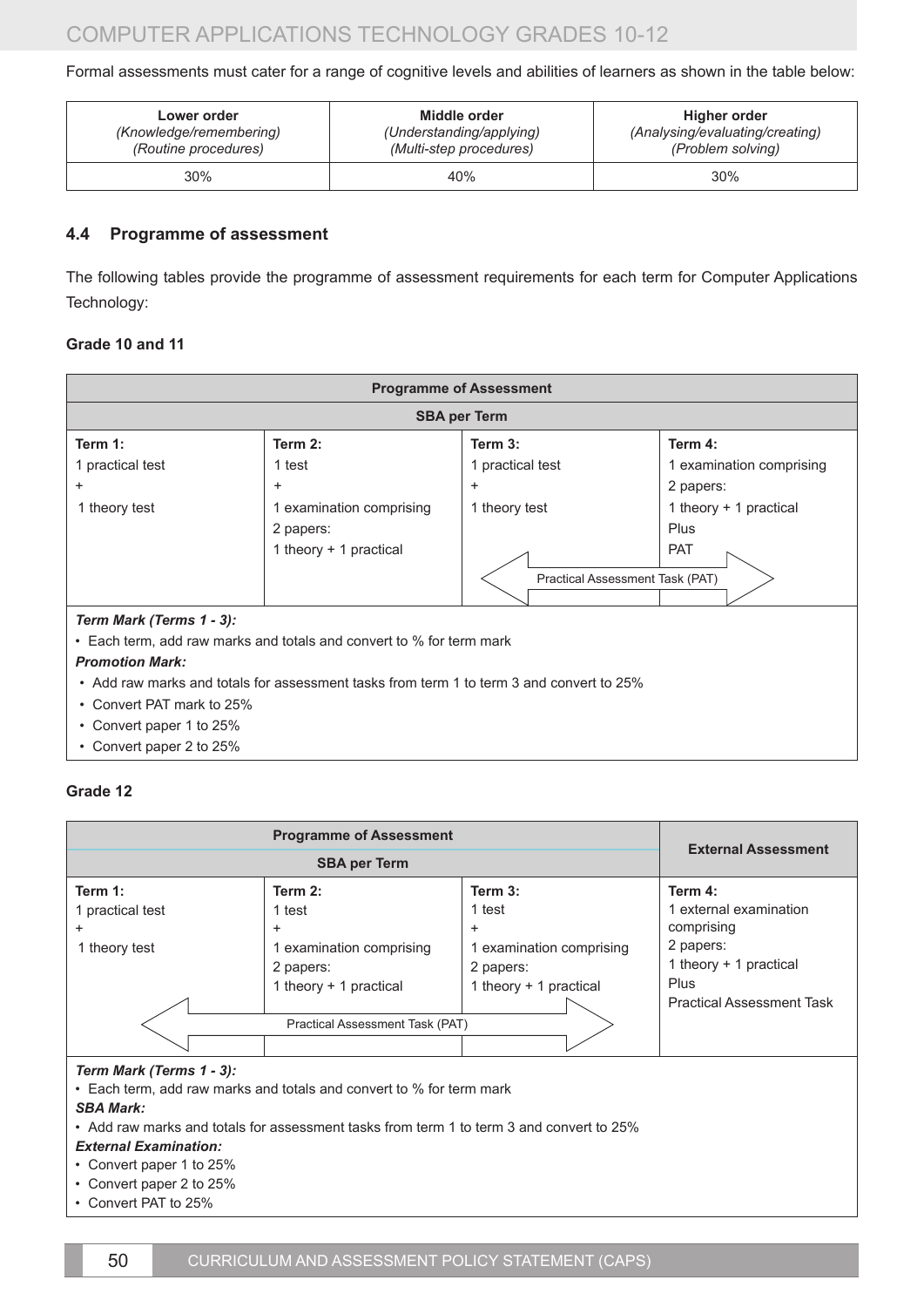### **4.4.1 Examinations**

### **Practical Assessment Task (25% of the total marks for the subject)**

The Practical Assessment Task is a project that assesses the learner's procedural skills and individual interaction with data and information as well as the way in which he or she processes, manipulates and presents the information. The information will finally be presented in a number of documents. These must be presented in the four application programs studied.

The CAT PAT focuses on Information Management and the use of ICTs and application software. It covers the following:

- Identifying, finding and accessing information/data;
- Using, manipulating and processing information and data gathered; and
- Presentation of solutions/findings/recommendations.

*Evidence* of the process must be provided in a series of draft documents.

Each task must include a declaration of authenticity.

In Computer Applications Technology the PAT counts 25% of the total promotion/certification mark for the subject. It is implemented across the school year and should be undertaken as one extended task, which is broken down into different phases.

In Grade 12, the criteria for the Practical Assessment Task are externally set, internally administered and marked and externally moderated.

The topic of the PAT will be provided to schools each year by the end of the previous year.

#### **Paper 1: One 3-hour practical paper of 180 marks (25% of the total marks for the subject)**

This will be a practically oriented paper covering questions on Solution Development.

To successfully complete this paper, each learner must have access to his or her own computer in the exam room. Provision needs to be made for sufficient computers to enable the examination to be completed in **two sittings**.

This paper assesses the practical skills pertaining to Solution Development, that is the application packages studied, namely word processing, spreadsheets and databases as well as creating a simple web page using HTML. Presentations will only be assessed in the Practical Assessment Task and NOT in the examinations. These skills will be assessed in an integrated manner based on real-life scenarios. Problem solving and aspects of file management will form part of the assessment of the application questions in this paper.

The paper will comprise of questions based on a scenario and will cover the following content areas in an integrated manner:

- Word processing  $(\pm 50 \text{ marks})$
- Spreadsheets (± 50 marks)
- Databases (± 40 marks)

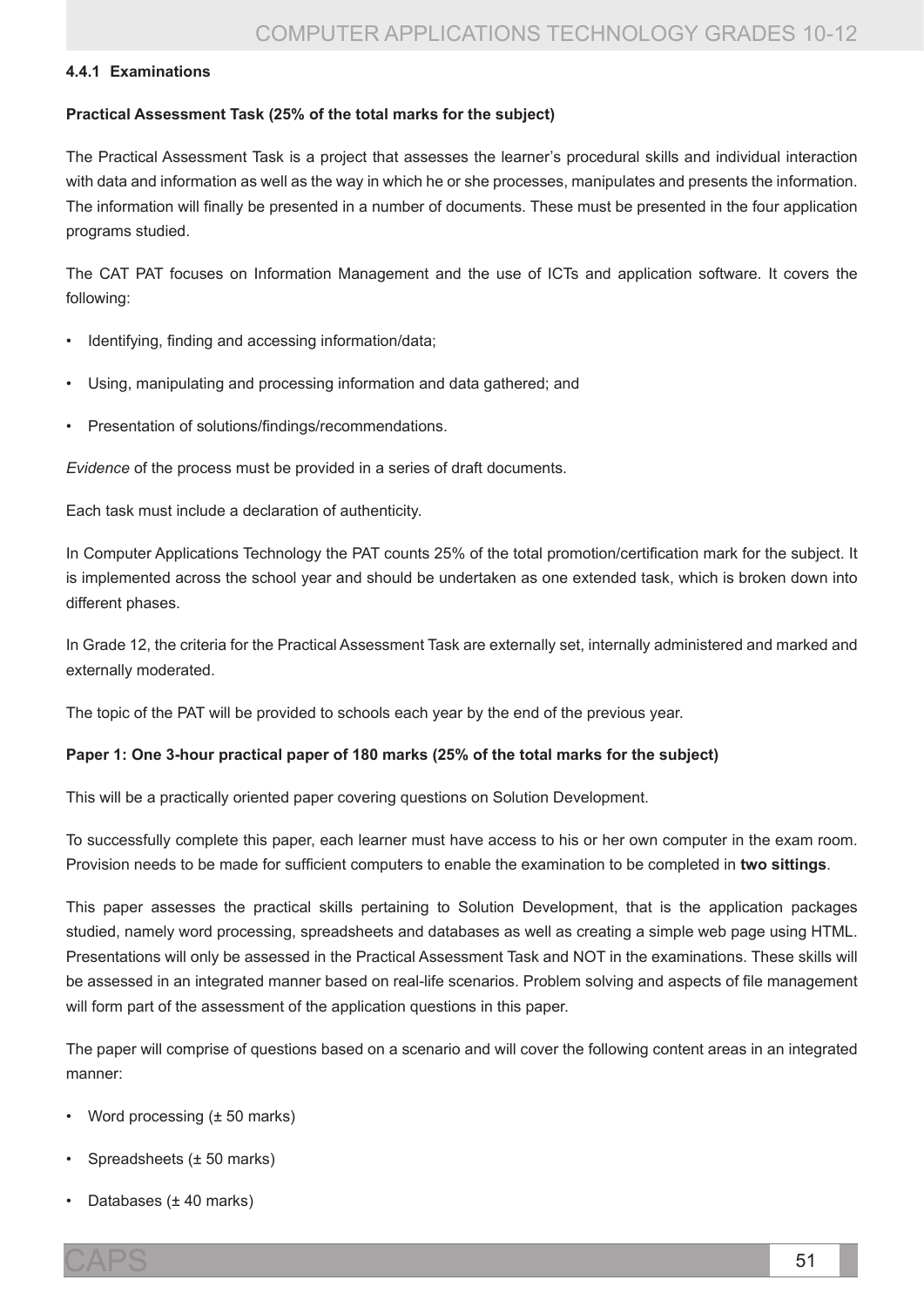- Web development  $(\pm 20 \text{ marks})$
- General (integration and application of techniques, knowledge and procedural skills to new situations) (± 20 marks)

An information sheet with HTML tags will be provided for use with the question on web development.

The learner will not be required to enter large amounts of data. The required data could be retrieved from the data disk or imported from documents such as a text file, word processing document, a database table or a spreadsheet.

### **Paper 2: One 3-hour written paper of 150 marks (25% of the total marks for the subject)**

The paper will cover all theory aspects of all topics, including elements of Solution Development (viz. application packages and file management). A section will also assess the understanding of the technologies studied to make informed decisions in a real - life end - user scenario, ranging from choices of technology to its responsible use.

The table below gives a breakdown of the structure of the question paper:

| <b>Section</b> | <b>Description</b>                                                                                                                                                                                          |
|----------------|-------------------------------------------------------------------------------------------------------------------------------------------------------------------------------------------------------------|
|                | • Short questions $(\pm 25$ marks)                                                                                                                                                                          |
|                | A range of short questions covering all topics that could include:                                                                                                                                          |
| A              | - Multiple choice,                                                                                                                                                                                          |
|                | - Modified true and false, and                                                                                                                                                                              |
|                | - Matching columns.                                                                                                                                                                                         |
|                | • Question 3: Systems Technologies (± 25 marks)                                                                                                                                                             |
|                | Questions related to the content, concepts and skills in the systems technologies topic area.                                                                                                               |
|                | • Question 4: Internet and Network Technologies (± 15 marks)                                                                                                                                                |
|                | Questions related to the content, concepts and skills in the Internet and WWW, e-communication and network<br>technology topic areas.                                                                       |
|                | • Question 5: Information Management $(\pm 10 \text{ marks})$                                                                                                                                               |
| B              | Questions related to the management of information.                                                                                                                                                         |
|                | • Question 6: Social Implications (± 10 marks)                                                                                                                                                              |
|                | Questions are focused on the content, concepts and skills in the social implications focus area, namely impact of<br>ICTs on society and health, social, legal, ethical, security and environmental issues. |
|                | • Question 7: Solution development (± 15 marks)                                                                                                                                                             |
|                | Questions focused on the solution development topic area, namely the knowledge and understanding that<br>supports the practical application of skills.                                                      |
|                | • Question 8: Integrated Scenario (± 50 marks)                                                                                                                                                              |
| C              | This section is based on a single scenario and will be aligned to all the topics.                                                                                                                           |
|                | This section will also assess the understanding of these technologies to make informed decisions in a real-life<br>end-user scenario, ranging from choices of technology to its responsible use.            |

#### **Content to be covered**

Assessment addresses the content as set out in this document. Due to the conceptual progression of the content across the grades, content and skills from Grade 10-12 will be assessed in the external papers at the end of Grade 12.

A list of emerging technologies to be covered for examination purposes will be provided each year to schools by the end of the previous year.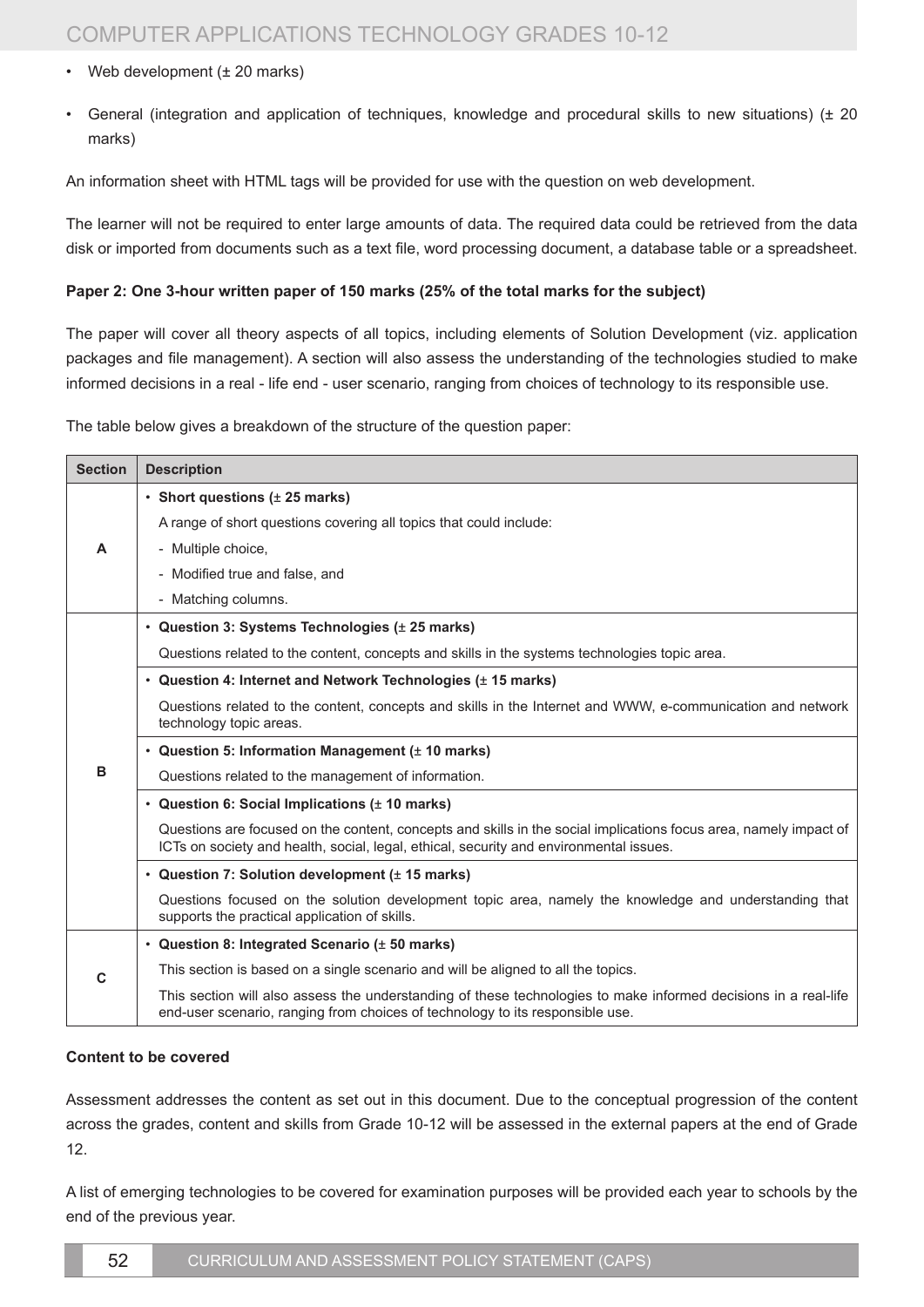### **4.5 Recording and reporting**

Recording is a process in which the teacher documents the level of a learner's performance in a specific assessment task. It indicates learner progress towards the achievement of the knowledge as prescribed in the curriculum and assessment policy statements. Records of learner performance should provide evidence of the learner's conceptual progression within a grade and her/his readiness to progress or promoted to the next grade. Records of learner performance should also be used to verify the progress made by teachers and learners in the teaching and learning process.

Reporting is a process of communicating learner performance to learners, parents, schools, and other stakeholders. Learner performance can be reported in a number of ways. These include report cards, parents' meetings, school visitations, parent-teacher conferences, phone calls, letters, class or school newsletters, etc. Teachers in all grades report in percentages against the subject.

Seven levels of competence have been described for each subject listed for Grades R-12. The various achievement levels and their corresponding percentage bands are as shown in the table below:

| <b>Rating Code</b> | <b>Description of Competence</b> | Percentage |
|--------------------|----------------------------------|------------|
|                    | Outstanding achievement          | $80 - 100$ |
| 6                  | Meritorious achievement          | $70 - 79$  |
| 5                  | Substantial achievement          | $60 - 69$  |
| 4                  | Adequate achievement             | $50 - 59$  |
| 3                  | Moderate achievement             | $40 - 49$  |
| 2                  | Elementary achievement           | $30 - 39$  |
|                    | Not achieved                     | $0 - 29$   |

#### **Codes and percentages for recording and reporting**

Teachers will record actual marks against the task by using a record sheet; and report percentages against the subject on the learners' report cards.

### **4.6 Moderation of assessment**

Moderation refers to the process that ensures that the assessment tasks are fair, valid and reliable. Comprehensive and appropriate moderation practices must be in place for the quality assurance of all subject assessments.

### **4.6.1 Formal assessment (SBA)**

- Grade 10 and 11 tests and examinations are internally moderated. The subject advisor must moderate a sample of these tasks during his/her school visits to verify the standard of tasks and the internal moderation
- Grade 12 tests and examinations must be moderated at provincial level. This process will be managed by the provincial education department.
- Subject advisors must moderate samples of tests and examination papers before they are written by learners to verify standards and guide teachers on the setting of these tasks.

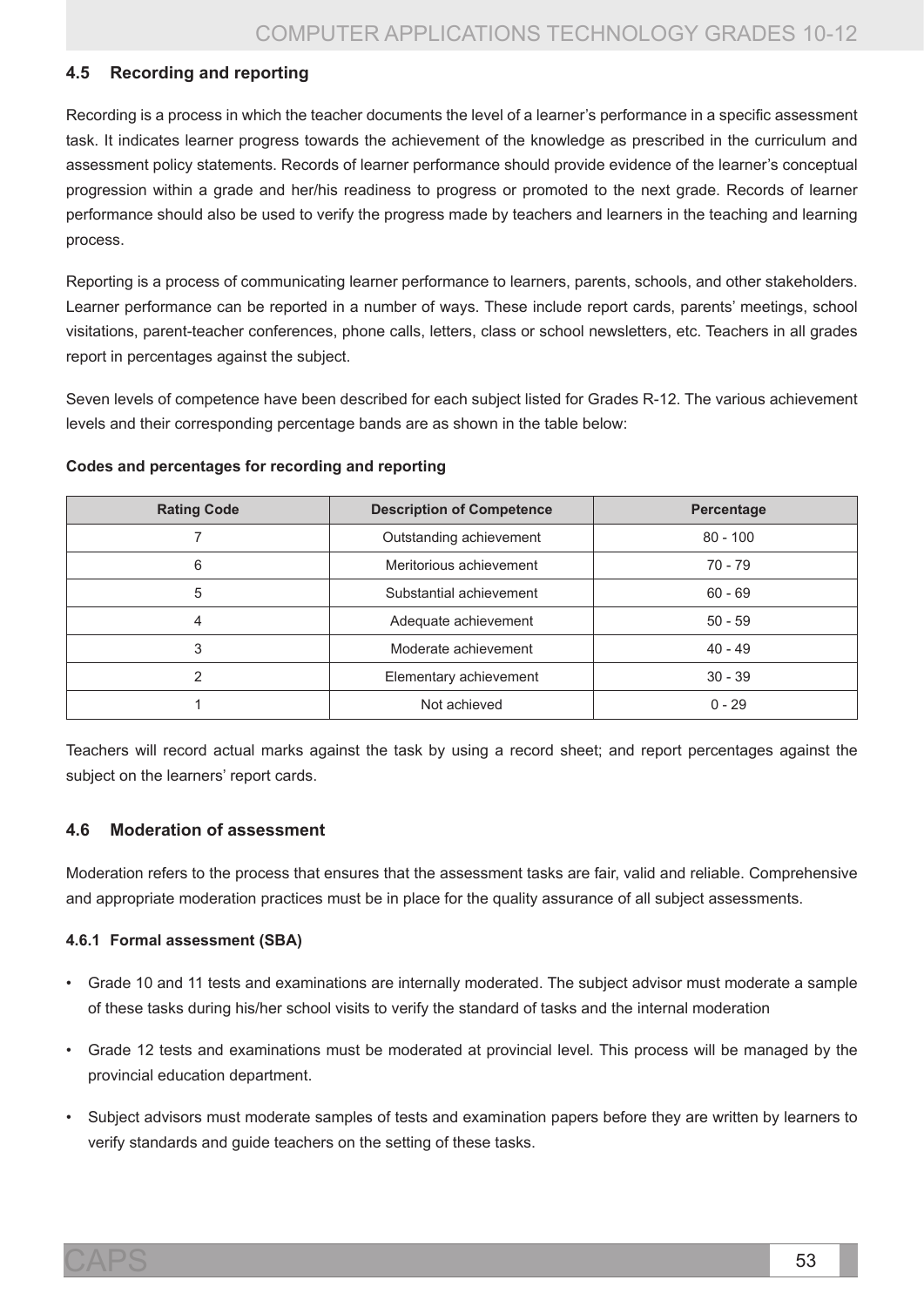### **4.6.2 Practical Assessment Task (PAT)**

- Grade 10 and 11: Teachers assess the practical assessment tasks in grade 10 and 11. The subject advisor must moderate a sample of PATs during his/her school visits to verify the standard of tasks and the internal moderation
- Grade 12: Teachers assess the practical assessment tasks according to the externally set assessment tool. The subject advisor must moderate a sample of each phase of the PATs during his/her school visits to verify the interpretation of the assessment tool and the standard of marking. Completed PATs must also be moderated at provincial level. This process will be managed by the provincial education department.

### **4.7 Annexures**

Annexure A - Glossary of acronyms and abbreviations.

### **4.8 General**

This document should be read in conjunction with:

- **4.8.1** *National policy pertaining to the programme and promotion requirements of the National Curriculum Statement Grades R-12*; and
- **4.8.2** The policy document, *National Protocol for Assessment Grades R-12.*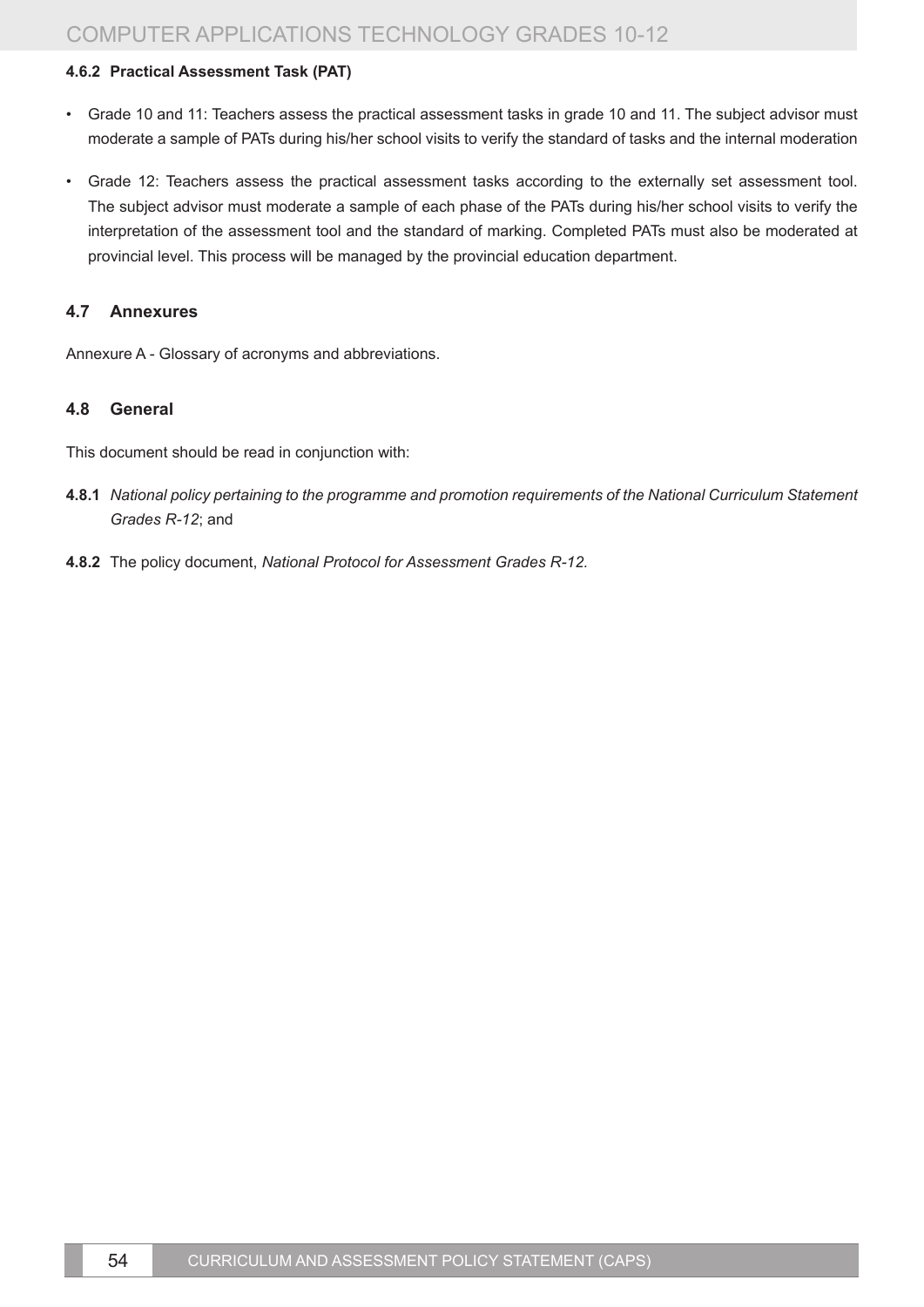### **Annexure A**

### **Glossary of Acronyms and Abbreviations**

| 3G           | Third generation of cellular wireless     |
|--------------|-------------------------------------------|
| <b>ADSL</b>  | Asymmetric Digital Subscriber Line        |
| <b>ATM</b>   | <b>Automated Teller Machine</b>           |
| <b>CD</b>    | <b>Compact Disk</b>                       |
| <b>BIOS</b>  | <b>Basic Input Output System</b>          |
| <b>CPU</b>   | <b>Central Processing Unit</b>            |
| <b>DLP</b>   | <b>Digital Light Processor</b>            |
| <b>DVD</b>   | <b>Digital Versatile Disk</b>             |
| <b>EFT</b>   | <b>Electronic Funds Transfer</b>          |
| <b>FOSS</b>  | Free Open Source Software                 |
| <b>FTP</b>   | <b>File Transfer Protocol</b>             |
| <b>GIGO</b>  | Garbage-In Garbage-Out                    |
| <b>GPS</b>   | <b>Global Positioning System</b>          |
| <b>GUI</b>   | <b>Graphical User Interface</b>           |
| <b>HAN</b>   | Home Area Network                         |
| <b>HCI</b>   | Human Computer Interface                  |
| <b>HTML</b>  | Hypertext Markup Language                 |
| <b>HTTP</b>  | <b>Hypertext Transfer Protocol</b>        |
| <b>HTTPS</b> | <b>Hypertext Transfer Protocol Secure</b> |
| I/O          | Input-Output                              |
| <b>ICT</b>   | Information and Communication Technology  |
| IP           | <b>Internet Protocol</b>                  |
| <b>ISP</b>   | <b>Internet Service Provider</b>          |
| <b>LAN</b>   | <b>Local Area Network</b>                 |
| <b>LCD</b>   | <b>Liquid Crystal Display</b>             |
| <b>MICR</b>  | Magnetic Ink Character Recognition        |
| <b>MMS</b>   | Multimedia Message Service                |
| <b>NIC</b>   | Network Interface Card                    |
| <b>OCR</b>   | <b>Optical Character Recognition</b>      |
| <b>OMR</b>   | <b>Optical Mark Recognition</b>           |
| <b>OS</b>    | <b>Operating System</b>                   |
| <b>PAN</b>   | Personal Area Network                     |
| <b>PAT</b>   | <b>Practical Assessment Task</b>          |
| <b>PC</b>    | Personal Computer                         |
| <b>PDA</b>   | Personal Digital Assistant                |
| PnP          | Plug-and-Play                             |